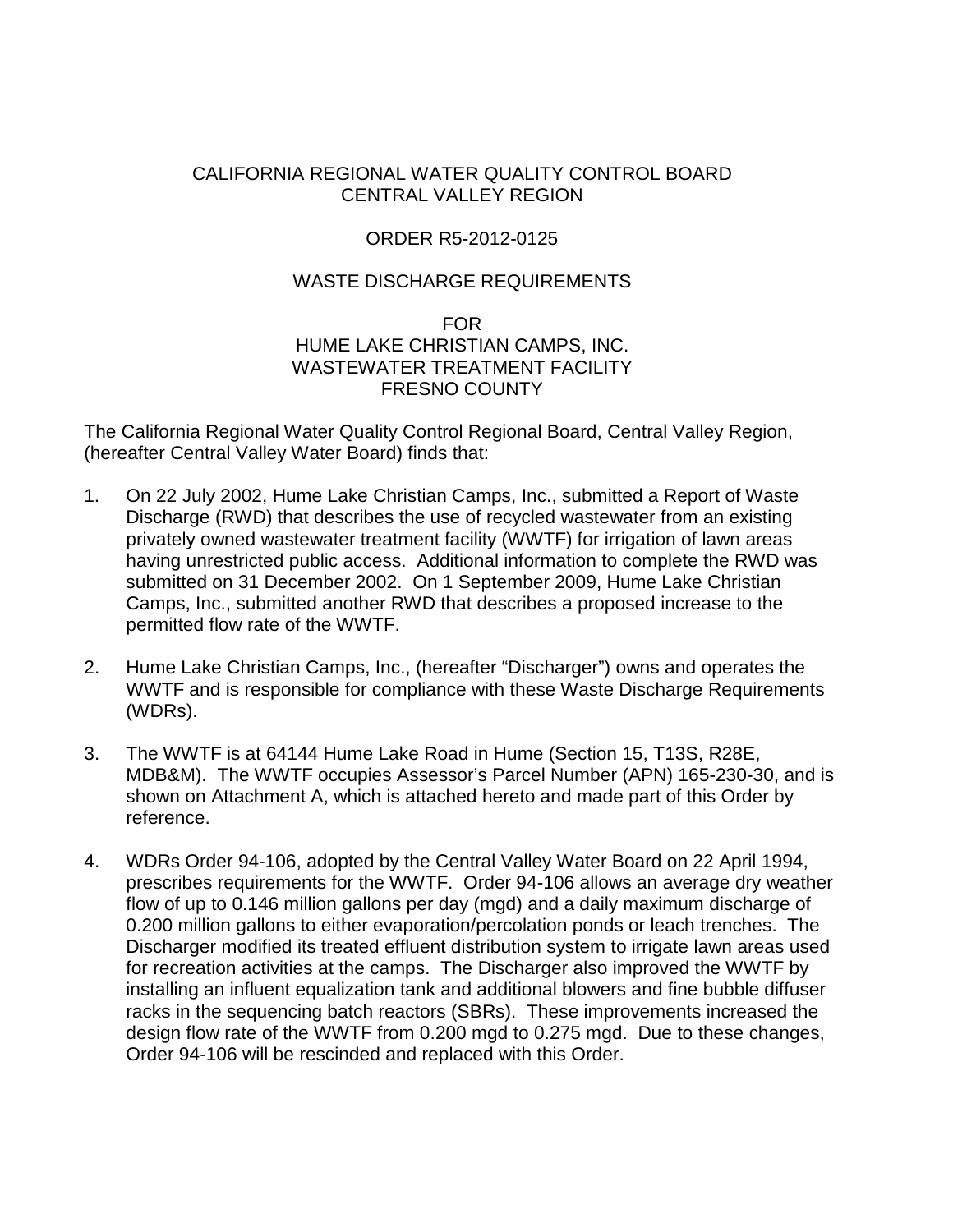# **Existing Facility and Discharge**

- 5. The WWTF consists of a 110,000-gallon flow equalization tank, head works, bar screen, two SBR's, an aerobic digester, a vacuum-assisted sludge drying floor, a decant balance tank for decanted clear liquor, a tertiary disk filter and a chlorine contact basin. The WWTF is also equipped with a 200,000-gallon emergency storage tank. Solids removed by the bar screen are bagged and placed in the municipal waste dumpster at the site. Disinfection is achieved by adding sodium hypochlorite (12.5%) to the treated wastewater in the chlorine contact basin. The contact basin is a 48-inch diameter reinforced concrete pipe approximately 36 feet long and has insufficient capacity to achieve a 90 minute modal time. The contact basin is beneath the floor slab of the WWTF, upstream of the effluent pumps, and cannot be reasonably extended to gain additional volume for chlorine contact time. The required volume to achieve a 90 minute modal time is provided by the effluent force main, which is approximately 1,680 linear feet of 6-inch diameter pipe and an existing 21,000 gallon effluent storage tank near the percolation ponds.
- 6. The WWTF receives untreated sewage from various dormitories, single family residences, offices, laundry facilities, and a cafeteria. The camp hosts approximately 25,000 people annually during the months of June, July, and August. The influent wastewater analytical results for 2012, required by Monitoring and Reporting Program (MRP) No. 94-106 are summarized below.

| Parameter                       | Units | Number of<br><b>Samples</b> | Mean<br>Result |
|---------------------------------|-------|-----------------------------|----------------|
| Biochemical oxygen demand (BOD) | mq/L  | 20                          | 128            |
| Total suspended solids (TSS)    | mq/L  | 20                          | 85             |
| Settleable Solids (SS)          | m/L   | 12                          | 12             |

7. The Discharger regularly monitors treated effluent in accordance with the MRP. Effluent monitoring data for 2012 are summarized below.

| Parameter                    | Units     | Number of<br><b>Samples</b> | Mean<br>Result |
|------------------------------|-----------|-----------------------------|----------------|
| <b>BOD</b>                   | mg/L      | 23                          | <b>ND</b>      |
| <b>TSS</b>                   | mg/L      | 23                          | <b>ND</b>      |
| SS                           | mI/L      | 155                         | <b>ND</b>      |
| <b>Total Coliform</b>        | MPN/100mL | 23                          | $<$ 2          |
| Electrical Conductivity (EC) | umhos/cm  | 5                           | 230            |
| Nitrate as N                 | mg/L      | 2                           | 2.3            |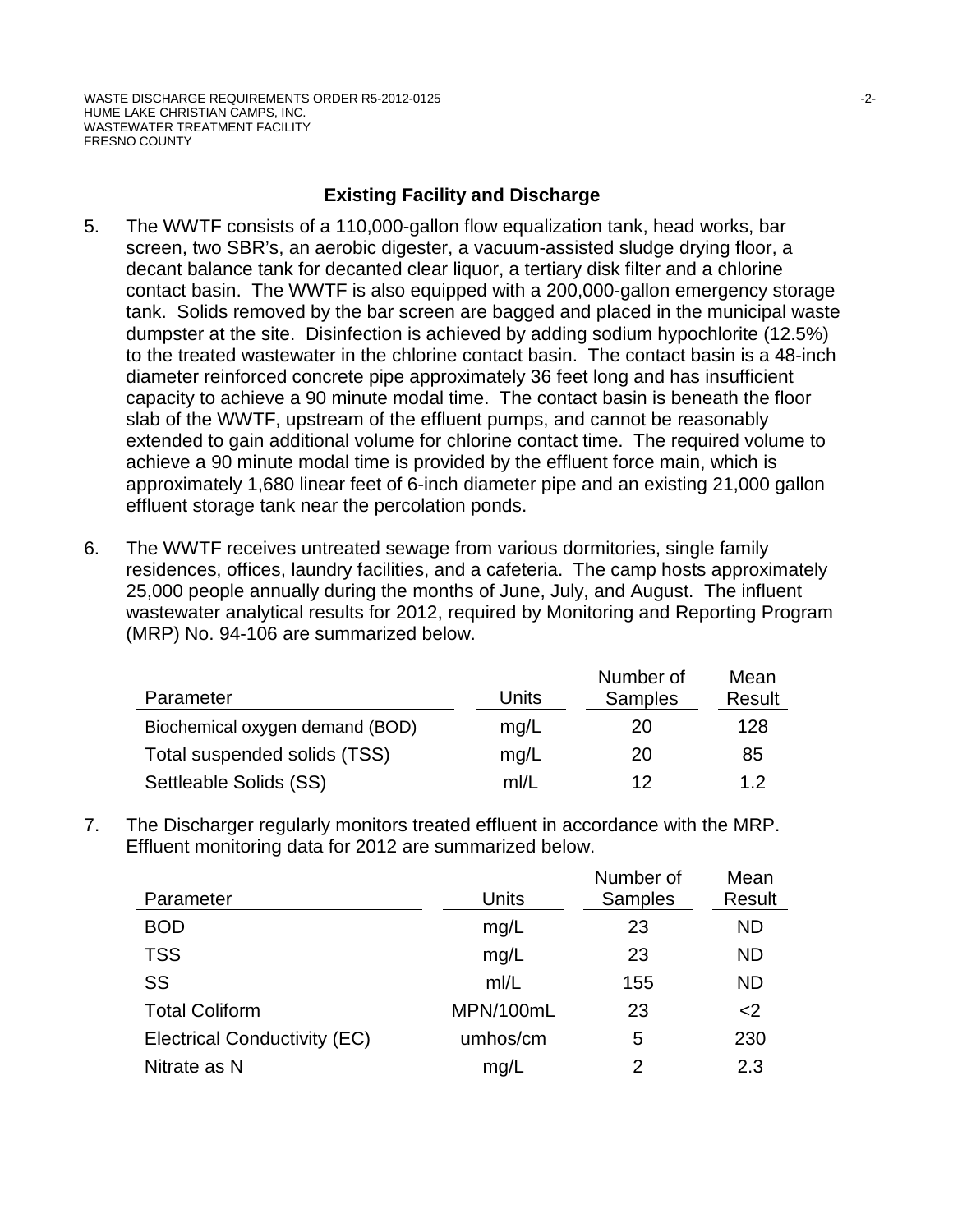- 8. Treated effluent is discharged to percolation/evaporation ponds in summer through early fall and to leach trenches in late fall through spring. Historically there were twelve evaporation/percolation ponds connected in series by gravity pipelines that are at least 2 feet below the top of the pond sidewalls. Ponds 5 and 6 have been combined and ponds 8 and 9 have been combined. Surface aerators are in ponds 1 and combined pond 5/6. Total capacity of the pond system is 25.7 acre feet (8.374 million gallons). There are a total of 69 leach trenches, each 100 feet long. The leach trenches are 10 feet deep and 2 feet wide. A 4-inch perforated PVC pipe is buried 2 feet below ground surface with 1.5-inch gravel below and native backfill above the pipe.
- 9. Treated effluent from the evaporation/percolation ponds is used to sprinkler-irrigate a 3.2-acre reclamation area (also referred to as sprayfield) of grass (50-50 mix of Blue Grass and Perennial Rye Grass) and native vegetation. Approximately two acres of the grass portion of the sprayfield is used for softball or other similar recreational activities and a heliport for the U.S. Forest Service and Life Flight helicopters. The remainder of the sprayfield consists of native vegetation on cut or fill slopes and natural terrain. The sprayfield overlays approximately 40 leach trenches. Discharge to this area alternates between the leach trenches in the late fall through spring and to the sprayfield in summer through early fall when the ponds are in use. Discharge via the leach trenches and sprayfield do not occur simultaneously.
- 10. The Discharger continuously monitors the chlorine dose used for disinfection and collects a sample of effluent (following disinfection) on a daily basis and analyzes the sample for residual chlorine levels.
- 11. Sludge from the SBR's is pumped into an aerobic digester where a polymer is added to aid in flocculation. Clear liquid is decanted from the digester and returned to the SBR's. The remaining sludge in the digester is pumped to a vacuum-assisted drying floor within the main WWTF building. Following drying, the sludge is transported via front loader and truck to the sludge storage area where it is spread on bare ground for further drying by the sun. The Discharger turns the spread sludge every few days until it is dry enough to crumble instead of smear. Following this procedure, the sludge is stockpiled at the same location. A composite sample of dried sludge is analyzed twice per year for classification. The Discharger indicates dried sludge from 2010 and 2011 has been classified as Class A biosolids. Dried sludge is used as a soil amendment at the site or hauled off-site.
- 12. Surface waters are protected from runoff of effluent by a minimum of 2-feet of freeboard in each percolation/evaporation pond, rotation of discharge to leach trenches to allow for periods of rest, inspection and preventative maintenance of leach trench distribution boxes, sprinkler irrigation of sprayfield in summer and early fall at rates that preclude standing water, and covering biosolid stockpiles with tarp.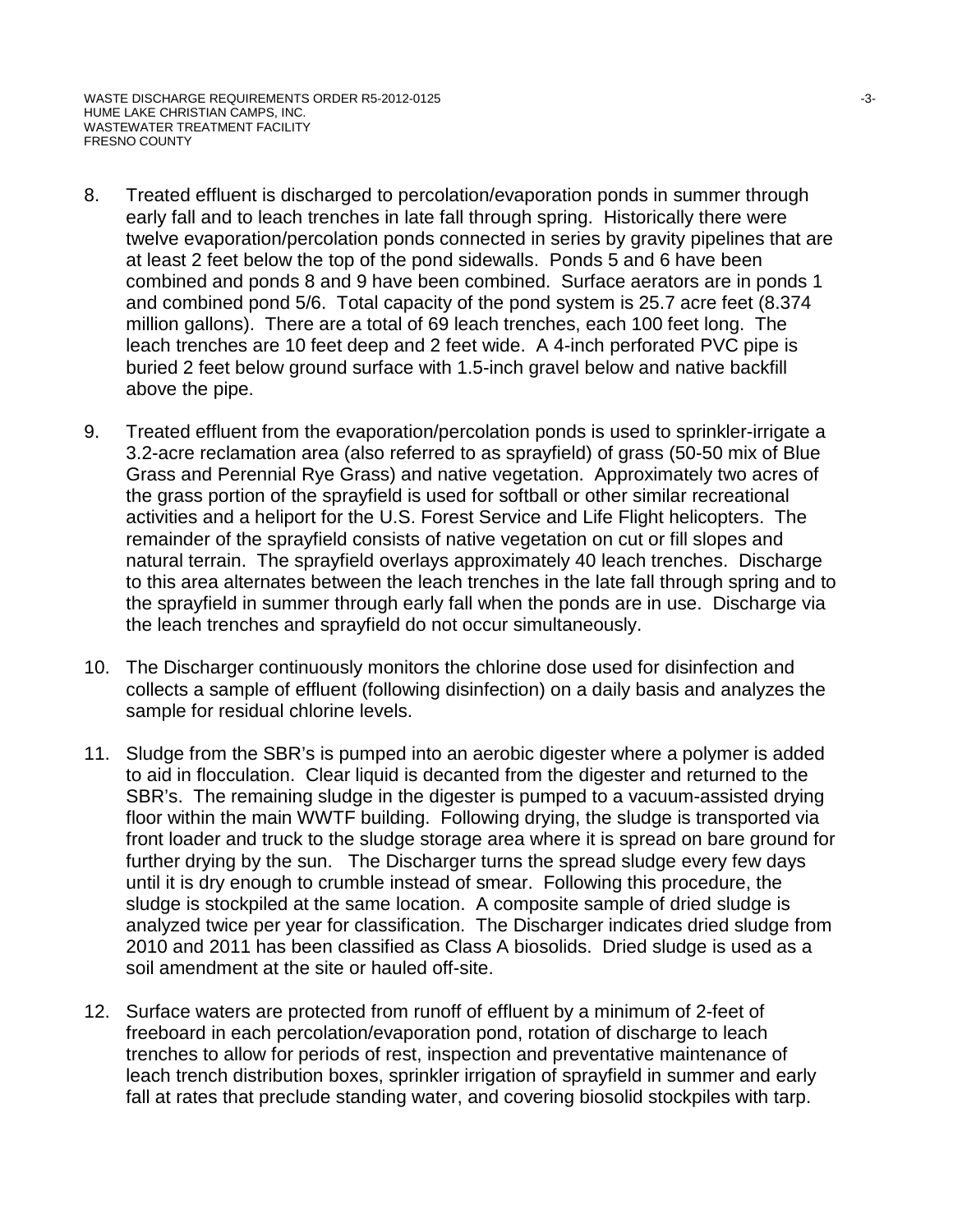#### **Planned Changes in the Facility and Discharge**

- 13. The Discharger is exploring the logistics of accepting wastewater flows from the nearby Hume Subdivision, which currently discharges domestic waste to individual septic systems. In order to accommodate the camp's peak seasonal monthly discharge and potential wastewater flows from the subdivision, the Discharger submitted the RWD requesting an increase of the permitted flow rate to 0.275 mgd.
- 14. Peak flows at the camp and Hume Subdivision are during June, July, and August. The average daily flows during this period are 110,000 gallons per day (gpd) for the camps and 162,900 gpd for the Hume Subdivision.
- 15. The discharge infrastructure of the WWTF will be modified so that treated effluent can be discharged directly to the sprayfield when recycled water is needed and to preclude discharge of treated effluent from the evaporation/percolation ponds to the sprayfield.

## **Wastewater Collection System**

- 16. The sanitary sewer system collects wastewater and consists of sewer pipes, manholes, and/or other conveyance system elements that direct raw sewage to the treatment facility. A "sanitary sewer overflow" (SSO) is defined as a discharge to ground or surface water from the sanitary sewer system at any point upstream of the treatment facility. Temporary storage and conveyance facilities (such as wet wells, regulated impoundments, tanks, highlines, etc.) may be part of a sanitary sewer system and discharges to these facilities are not considered SSOs, provided that the waste is fully contained within these temporary storage/conveyance facilities.
- 17. SSOs consist of varying mixtures of domestic and commercial wastewater, depending on land uses in the sewage collection system. The most common causes of SSOs are grease blockages, root blockages, debris blockages, sewer line flood damage, manhole structure failures, vandalism, pump station mechanical failures, power outages, storm or groundwater inflow/infiltration, lack of capacity, and/or contractorcaused blockages.
- 18. SSOs often contain pathogenic organisms, toxic pollutants, nutrients, oxygen demanding organic compounds, oil and grease, suspended solids, and other pollutants. SSOs to surface waters can cause temporary exceedances of applicable water quality objectives, pose a threat to public health, adversely affect aquatic life, and impair recreational use and aesthetic enjoyment of surface waters in the area.
- 19. The Discharger is not required to obtain coverage under State Water Board Order 2006-0003-DWQ because neither the sewer system nor the WWTF is publicly owned. Therefore, the Discharger is expected to take all necessary steps to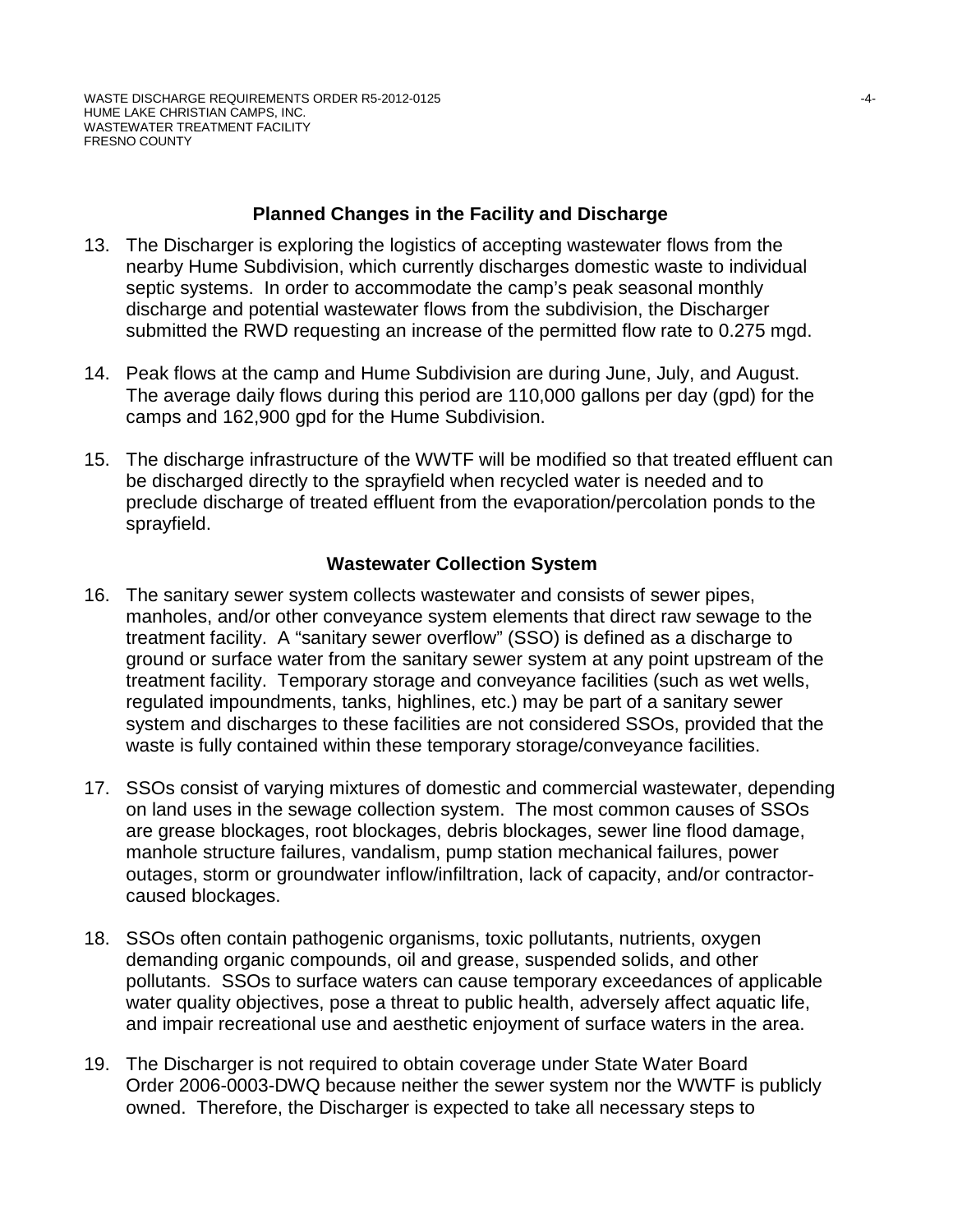adequately maintain, operate, and prevent overflows from its sanitary sewer system, and to comply with this Order with regard to responding to and reporting all SSOs.

## **Site-Specific Conditions**

20. The potable water supply comes from seven wells, Long Meadow Creek, and Hume Lake. Based on a water supply monitoring event during May 2012, the chemical character of the potable water supply is summarized below.

|                         |          | Average of<br>Seven | Long<br>Meadow | Hume   |
|-------------------------|----------|---------------------|----------------|--------|
| Parameter               | Units    | Wells               | Creek          | Lake   |
| <b>TDS</b>              | mg/L     | 109                 | 55             | 52     |
| EC                      | umhos/cm | 156                 | 56             | 59     |
| <b>Total Hardness</b>   | mg/L     | 38                  | 18             | 19     |
| Calcium                 | mg/L     | 12                  | 5.3            | 5.7    |
| Magnesium               | mg/L     | 1.9                 | 1.1            | 1.1    |
| Sodium                  | mg/L     | 18                  | 4.7            | 4.9    |
| Potassium               | mg/L     | 2.0                 | 2.0            | 2.0    |
| <b>Total Alkalinity</b> | mg/L     | 66                  | 32             | 33     |
| <b>Sulfate</b>          | mg/L     | 2.0                 | 2.0            | 2.0    |
| Chloride                | mg/L     | 9.0                 | 2.0            | 2.6    |
| Nitrate as $NO3$        | mg/L     | 2.0                 | 2.0            | 2.0    |
| Ammonia as $NO3$        | mg/L     | 0.13                | < 0.10         | < 0.10 |
| рH                      | pH units | 7.5                 | 7.4            | 7.4    |
| Iron                    | ug/L     | 4,141               | 210            | 340    |
| <b>Boron</b>            | ug/L     | 133                 | 100            | < 100  |
| Orthophosphate          | mg/L     | < 0.6               | < 0.6          | < 0.6  |

The weighted average TDS and EC for water supply monitoring in May 2012 were 64 mg/L and 76 umhos/cm, respectively.

21. The WWTF is approximately 60 miles east of Fresno in the Sierra Nevada Mountains at an elevation of approximately 5,300 feet above mean sea level (MSL). The area around the site is uneven with drainage to the northeast towards Hume Lake, which is an artificial lake, approximately 87 acres in size. Hume Lake is a tributary to the Kings River.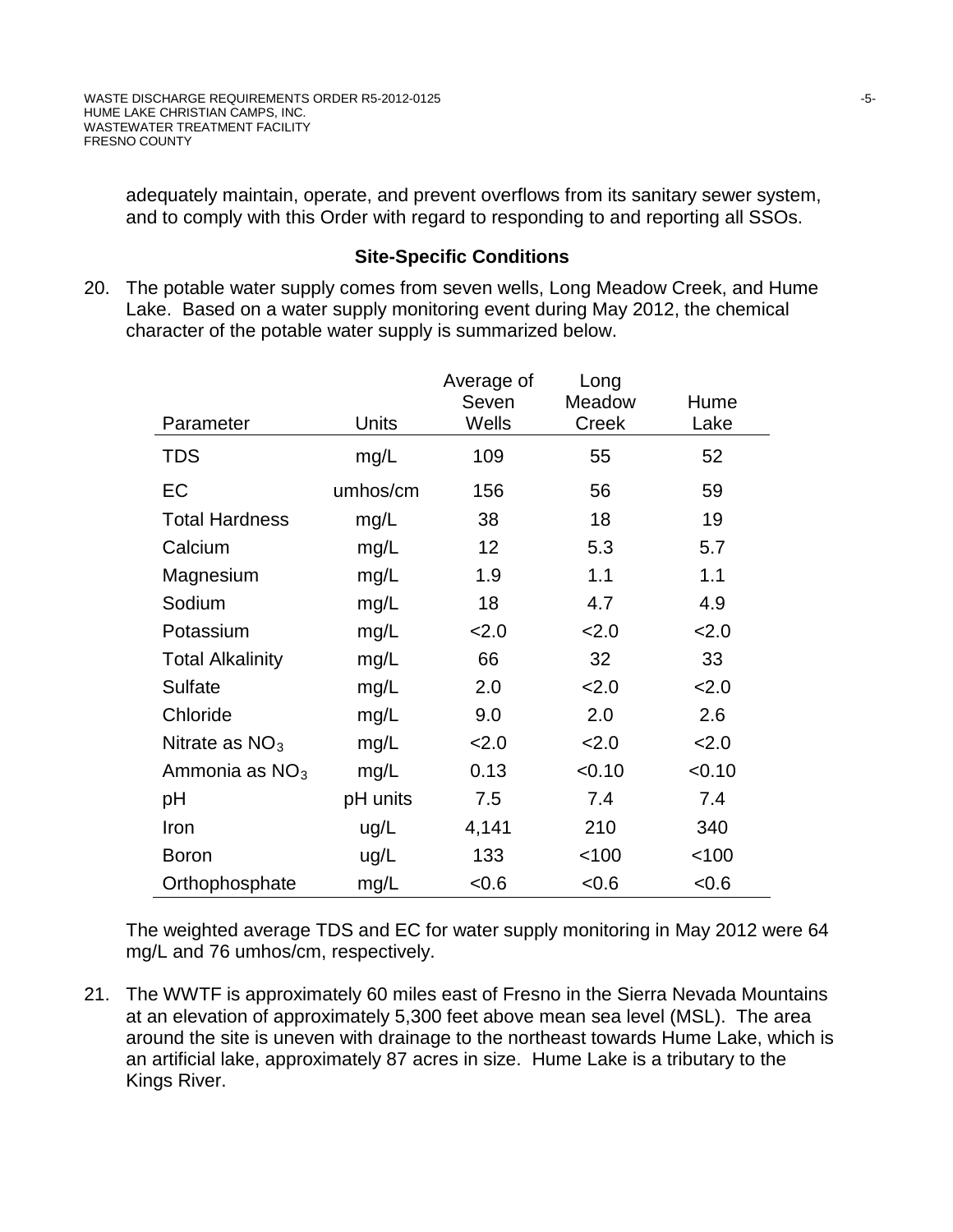22. The WWTF is surrounded by national forest lands with the Hume Subdivision to the east and Hume Lake to the northeast. Annual precipitation in the vicinity averages approximately 40 inches, the 100-year total annual precipitation is approximately 79 inches, and the reference evapotranspiration rate is approximately 57 inches per year.

## **Groundwater Considerations**

- 23. A technical report submitted with the RWD summarized field activities conducted in and around the sprayfield in order to determine infiltration rates. The technical report indicates the geology of the sprayfield consists of 2 to 6 feet of silty sand overlying 17 to 40 feet of decomposed granite overlying more resistant granitic bedrock. No fractures were visible in any of the test pits that were excavated as part of the field activities. Depth to groundwater is greater than 15 feet below ground surface. No bedrock outcrops exist on the surface.
- 24. Groundwater monitoring is not required as part of the current MRP. However, groundwater can be characterized by analytical data collected from water supply wells in the vicinity of the WWTF and summarized in Finding 20.

#### **Basin Plan, Beneficial Uses, and Regulatory Considerations**

- 25. The *Water Quality Control Plan for the Tulare Lake Basin,* Second Edition, revised January 2004 (hereafter Basin Plan) designates beneficial uses, establishes water quality objectives, contains implementation plans and policies for protecting waters of the basin, and incorporates by reference plans and policies adopted by the State Water Board. Pursuant to Water Code section 13263(a), waste discharge requirements must implement the Basin Plan.
- 26. Local drainage is to Hume Lake, which is tributary to the Main Fork of the Kings River. The beneficial uses of this reach of the Kings River, as stated in the Basin Plan, are municipal and domestic supply; fresh water replenishment; water contact recreation; non-contact water recreation; warm freshwater habitat; cold freshwater habitat; wildlife habitat; rare, threatened, or endangered species; and spawning, reproduction, and/or early development.
- 27. The Basin Plan designates the beneficial uses of underlying groundwater as municipal and domestic supply, agricultural supply, and industrial supply.
- 28. The Basin Plan establishes narrative water quality objectives for chemical constituents, tastes and odors, and toxicity in groundwater. The Toxicity objective requires that groundwater be maintained free of toxic substances in concentrations that produce detrimental physiological responses in human, plant, animal, or aquatic life associated with designated beneficial uses. The Basin Plan states that when compliance with a narrative objective is required to protect specific beneficial uses,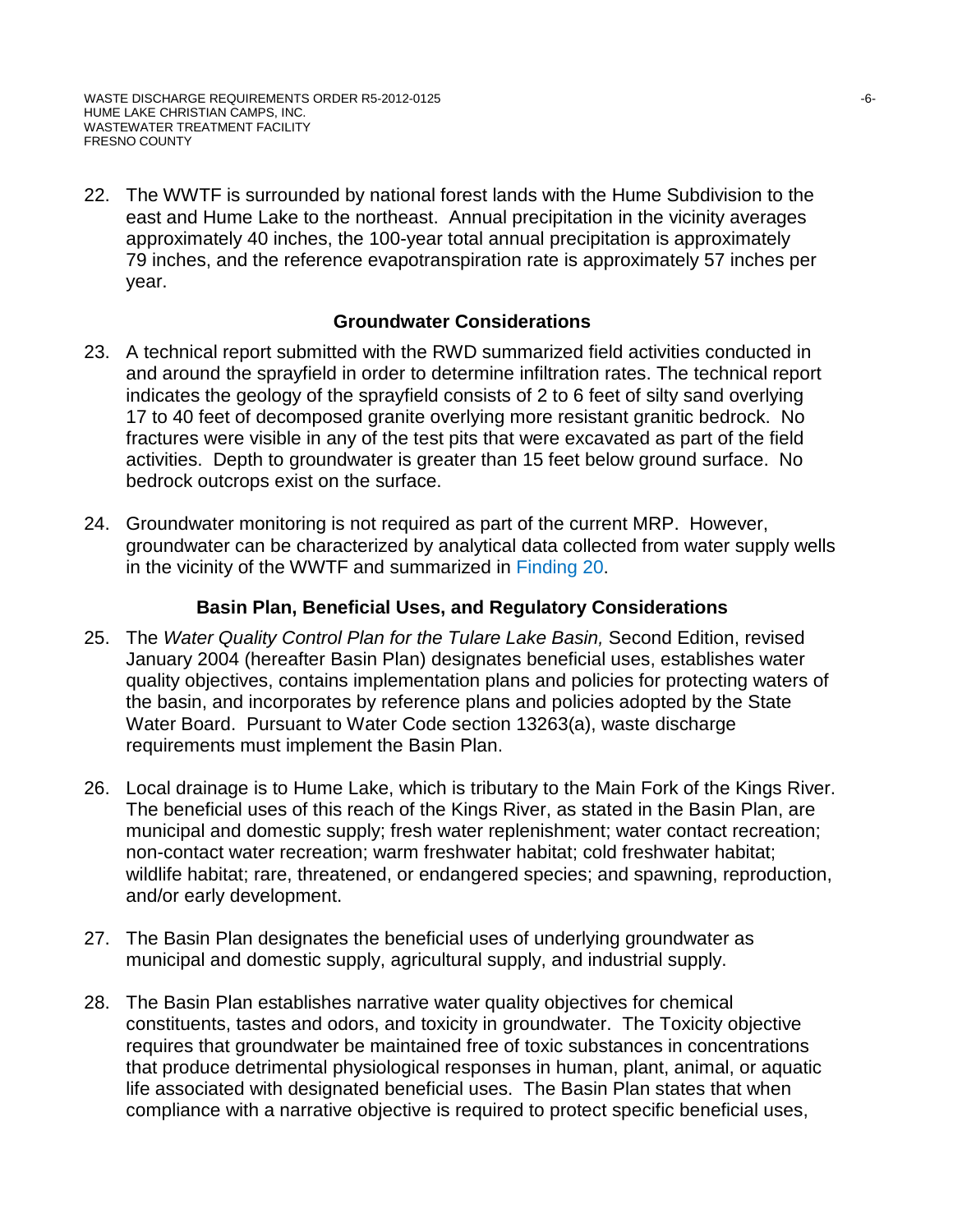the Central Valley Water Board will, on a case-by-case basis, adopt numerical limitations in order to implement the narrative objective.

- 29. The Basin Plan's narrative water quality objective for chemical constituents, at a minimum, requires waters designated as domestic or municipal supply to meet the MCLs specified in Title 22 of the California Code of Regulations (hereafter Title 22). The Basin Plan recognizes that the Central Valley Water Board may apply limits more stringent than MCLs to ensure that waters do not contain chemical constituents in concentrations that adversely affect beneficial uses.
- 30. The Basin Plan's numeric water quality objective for bacteria requires that the most probable number (MPN) of coliform organisms over any seven-day period shall be less than 2.2 per 100 mL in MUN groundwater.
- 31. The Basin Plan identifies the greatest long-term problem facing the entire Tulare Lake Basin as the increase in salinity in groundwater, which has accelerated due to the intensive use of soil and water resources by irrigated agriculture. The Basin Plan recognizes that degradation is unavoidable until a valley-wide drain is constructed to carry salts out of the basin. Until the drain is available, the Basin Plan establishes several salt management requirements, including:
	- a. The incremental increase in salts from use and treatment must be controlled to the extent possible. The maximum electrical conductivity (EC) in the discharge shall not exceed the EC of the source water plus 500 umhos/cm. When the source water is from more than one source, the EC shall be a weighted average of all sources.
	- b. Discharges to areas that may recharge good quality groundwater shall not exceed an EC of 1,000 umhos/cm, a chloride content of 175 mg/L, or a boron content of 1.0 mg/L.

## **Antidegradation Analysis**

- 32. State Water Resources Control Board Resolution 68-16 ("Policy with Respect to Maintaining High Quality Waters of the State") (hereafter Resolution 68-16) prohibits degradation of groundwater unless it has been shown that:
	- a. The degradation is consistent with the maximum benefit to the people of the state.
	- b. The degradation will not unreasonably affect present and anticipated future beneficial uses.
	- c. The degradation does not result in water quality less than that prescribed in state and regional policies, including violation of one or more water quality objectives, and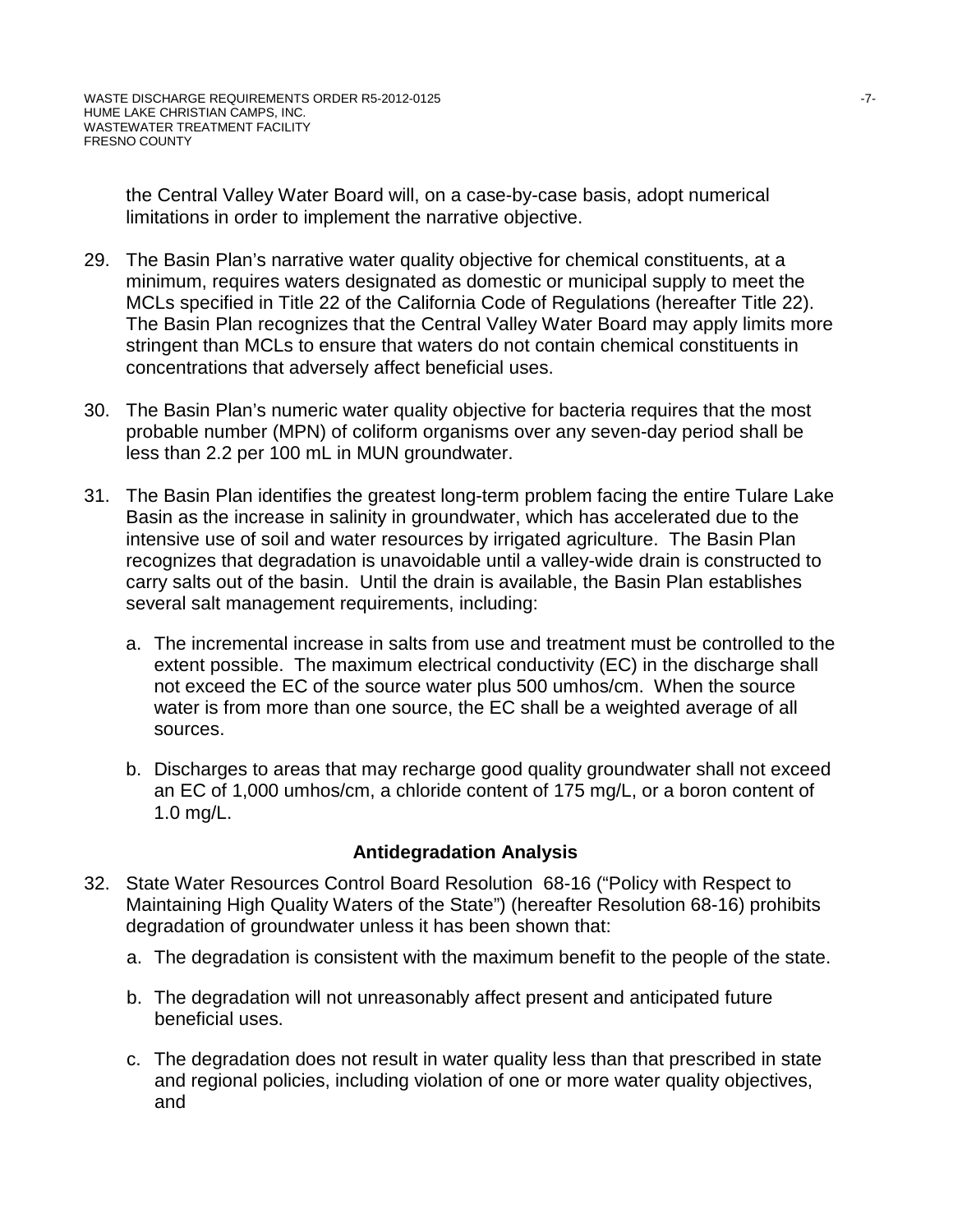- d. The discharger employs best practicable treatment or control (BPTC) to minimize degradation.
- 33. Degradation of groundwater by some of the typical waste constituents associated with discharges from a municipal wastewater facility, after effective source control, treatment, and control measures are implemented, is consistent with the maximum benefit to the people of the state.
- 34. The Discharger aids in the economic prosperity of the region by direct employment and provides a tax base for county government. Provided the discharge from the WWTF complies with State and Central Valley Water Board plans and policies, limited degradation that may occur due to the continued operation of the WWTF is to the maximum benefit to the people of the State.
- 35. Constituents of concern that have the potential to cause degradation of high quality waters include, in part, organics, nutrients, and salts.
	- a. To reduce the organic load of the discharge, the WWTF includes two SBR's that provide aerobic biological treatment of the raw wastewater which is expected to prevent odor and nuisance conditions and preclude degradation of groundwater from organic loading.
	- b. For nitrogen, the discharge has an average nitrate as nitrogen concentration of 2.3 mg/L which should not cause degradation of groundwater.
	- c. For salinity, the discharge with an average EC of 230 umhos/cm meets the Basin Plan limit of source water EC plus 500 umhos/cm or a maximum EC of 1,000 umhos/cm for discharges to areas that may recharge good quality groundwater and is not anticipated to degrade groundwater such that it exceeds water quality objectives.
- 36. This Order establishes terms and conditions to ensure that any degradation that results from the discharge does not reasonably affect present and anticipated uses and does not result in water quality less than that prescribed in State and regional policies and complies with applicable water quality objectives.
- 37. The Discharger provides treatment and control of the discharge that incorporates: tertiary treatment and disinfection of wastewater; wastewater treatment for BOD and nitrogen removal; sludge dewatering; sludge used agronomically on site or shipped off-site; compliance with the State Water Board's Operator Certification Program for private WWTF's; and source water and effluent monitoring. These treatment or control practices can be considered "best practicable treatment or control" for the purposes of Resolution 68-16.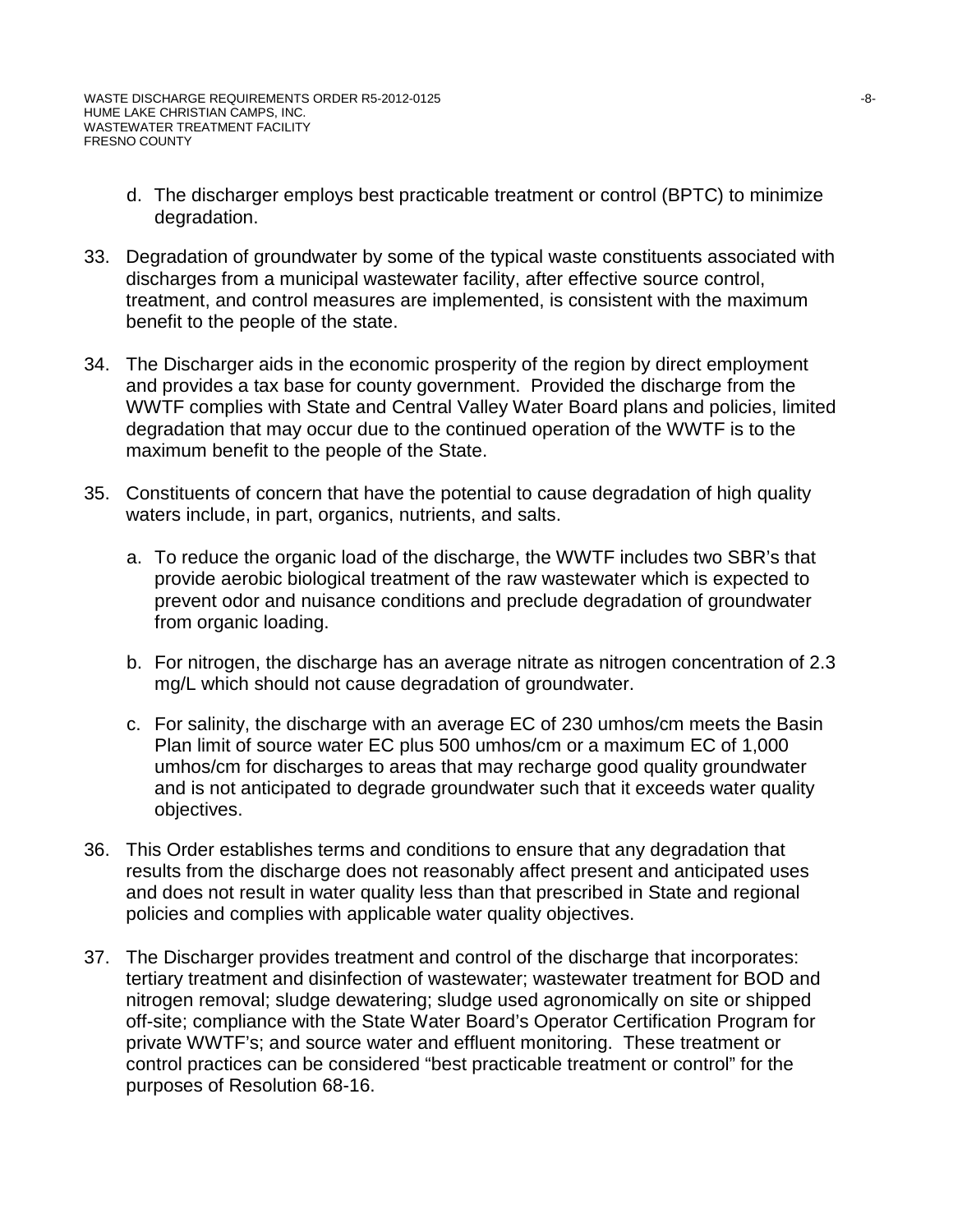38. The discharge and the potential for groundwater degradation allowed in this Order is consistent with the Antidegradation Policy since: (a) the limited degradation is of maximum benefit to people of the State, (b) the limited degradation allowed by this Order will not unreasonably affect present and anticipated beneficial uses of groundwater, or result in water quality less than water quality objectives, and (c) the Discharger has implemented " best practicable treatment or control" to minimize degradation.

# **Water Recycling Regulatory Considerations**

- 39. Undisinfected domestic wastewater contains human pathogens that are typically measured using total or fecal coliform organism as indicator organisms. The California Department of Public Health (DPH), which has primary statewide responsibility for protecting public health, has established statewide criteria in Title 22, section 60301 et seq. for the use of recycled water.
- 40. A 1996 Memorandum of Agreement (MOA) between DPH and the State Water Board on the use of recycled water establishes basic principles relative to the agencies and the regional water boards. In addition, the MOA allocates primary areas of responsibility and authority between these agencies, and provides for methods and mechanisms necessary to assure ongoing, continuous future coordination of activities relative to the use of recycled water in California. This Order implements the applicable portions of the Title 22 water recycling regulation in accordance with the MOA.
- 41. The Discharger submitted a *Title 22 Engineering Report* in July 2002 to the Central Valley Water Board and DPH pursuant to Title 22 for water recycling of disinfected tertiary recycled water. DPH provided comments to the *Engineering Report* on 6 August 2002 that included a requirement for continuous monitoring of chlorine residual levels. The Discharger submitted a revised Engineering Report, with DPH comments incorporated, to the Central Valley Water Board in January 2010. The revised report was approved by DPH on 26 September 2012.
- 42. As noted in Finding 10, the Discharger does not continuously monitor chlorine residual levels following disinfection. This Order includes a Provision for the Discharger to install equipment to monitor chlorine residual levels in accordance with DPH and Title 22 requirements.

## **Other Regulatory Considerations**

- 43. Based on the threat and complexity of the discharge, the plant is determined to be classified as 2B as defined below:
	- a. Category 2 threat to water quality: "Those discharges of waste that could impair the designated beneficial uses of the receiving water, cause short-term violations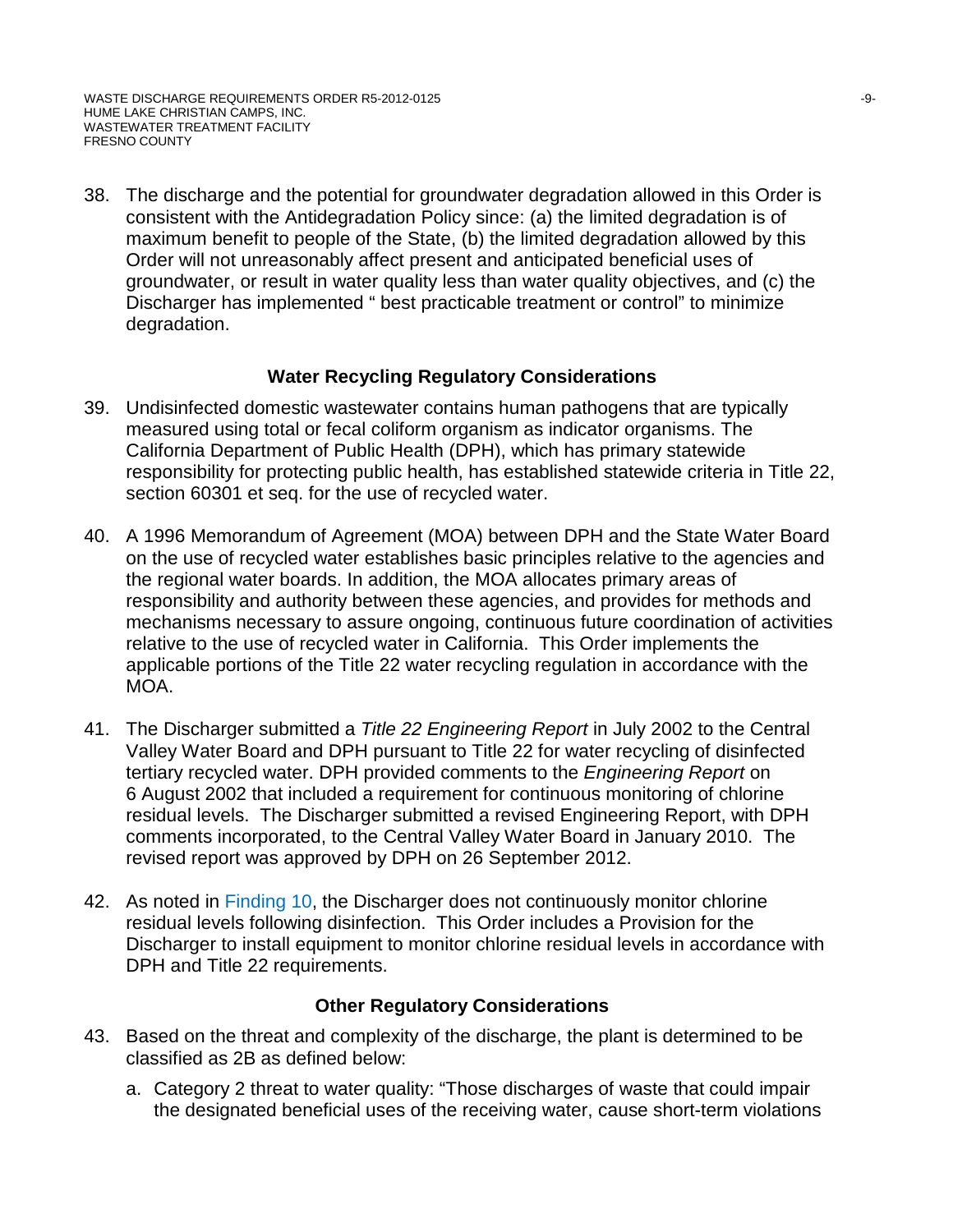of water quality objectives, cause secondary drinking water standards to be violated, or cause a nuisance."

- b. Category B complexity, defined as: "Any discharger not included in Category A that has physical, chemical, or biological treatment systems (except for septic systems with subsurface disposal), or any Class 2 or Class 3 waste management unit."
- 44. Title 27 of the California Code of Regulations (hereafter Title 27) contains regulatory requirements for the treatment, storage, processing, and disposal of solid waste. However, Title 27 exempts certain activities from its provisions. Discharges regulated by this Order are exempt from Title 27 pursuant to provisions that exempt wastewater and reuse. Title 27, section 20090 states in part:

The following activities shall be exempt from the SWRCB-promulgated provisions of this subdivision, so long as the activity meets, and continues to meet, all preconditions listed:

…

(b) Wastewater - Discharges of wastewater to land, including but not limited to evaporation ponds, percolation ponds, or subsurface leachfields if the following conditions are met:

- (1) the applicable RWQCB has issued WDRs, reclamation requirements, or waived such issuance;
- (2) the discharge is in compliance with the applicable water quality control plan; and
- (3) the wastewater does not need to be managed according to Chapter 11, Division 4.5, Title 22 of this code as a hazardous waste.

…

(h) Reuse - Recycling or other use of materials salvaged from waste, or produced by waste treatment, such as scrap metal, compost, and recycled chemicals, provided that discharges of residual wastes from recycling or treatment operations to land shall be according to applicable provisions of this division.

- 45. The discharge authorized herein (except for the discharge of residual sludge and solid waste), and the treatment and storage facilities associated with the discharge, are exempt from the requirements of Title 27 as follows:
	- a. The evaporation/percolations ponds and leach trenches are exempt pursuant to Title 27, section 20090(b) because:
		- i. The Central Valley Water Board is issuing WDRs.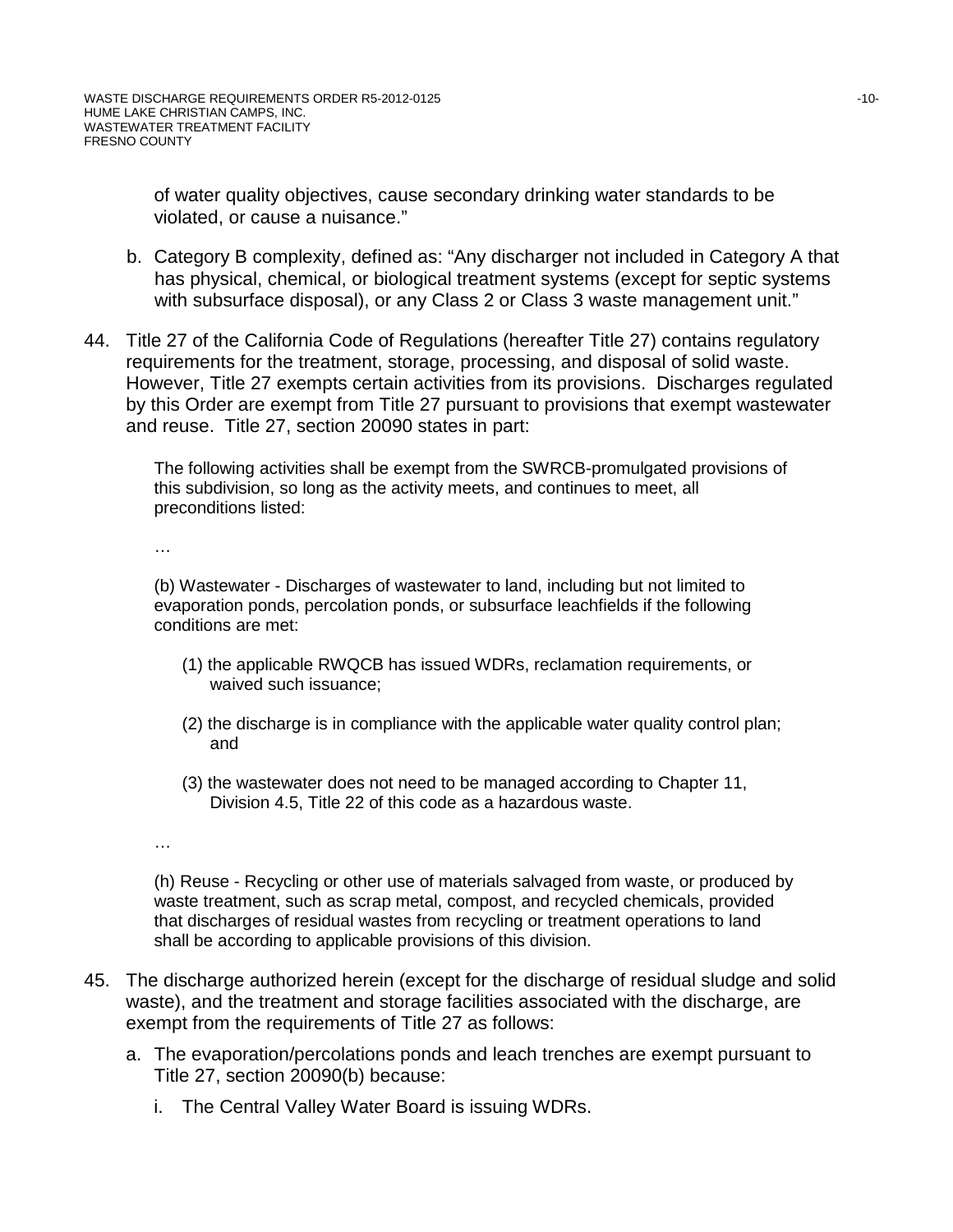- ii. The discharge is in compliance with the Basin Plan, and;
- iii. The treated effluent discharged to the ponds and leach trenches does not need to be managed as hazardous waste.
- b. The discharge to the sprayfield is also exempt pursuant to Title 27, section 20090(h) because the wastewater has been treated to make it suitable for direct beneficial reuse and is discharged in a manner consistent Title 22 requirements for disinfected tertiary recycled water.
- 46. The State Water Board adopted Order 97-03-DWQ (NPDES General Permit CAS000001) specifying waste discharge requirements for discharges of storm water associated with industrial activities, and requiring submittal of a Notice of Intent by all affected industrial dischargers. The wastewater treatment facility has a design capacity of less than 1.0 mgd; therefore, the Discharger is not required to obtain coverage under NPDES General Permit CAS000001.
- 47. Water Code section 13267(b) states:

In conducting an investigation specified in subdivision (a), the regional board may require that any person who has discharged, discharges, or is suspected of discharging, or who proposes to discharge within its region … shall furnish, under penalty of perjury, technical or monitoring program reports which the board requires. The burden, including costs of these reports, shall bear a reasonable relationship to the need for the reports and the benefits to be obtained from the reports. In requiring those reports, the regional board shall provide the person with a written explanation with regard to the need for the reports, and shall identify the evidence that supports requiring that person to provide the reports.

The technical reports required by this Order and the attached Monitoring and Reporting Program R5-2012-0125 are necessary to ensure compliance with these waste discharge requirements. The Discharger owns and operates the facility that discharges the waste subject to this Order.

- 48. The United States Environmental Protection Agency (EPA) has promulgated biosolids reuse regulations in 40 CFR 503, *Standard for the Use or Disposal of Sewage Sludge,* which establishes management criteria for protection of ground and surface waters, sets application rates for heavy metals, and establishes stabilization and disinfection criteria.
- 49. The Central Valley Water Board is using the Standards in 40 CFR 503 as guidelines in establishing this Order, but the Central Valley Water Board is not the implementing agency for 40 CFR 503 regulations. The Discharger may have separate and/or additional compliance, reporting, and permitting responsibilities to the EPA.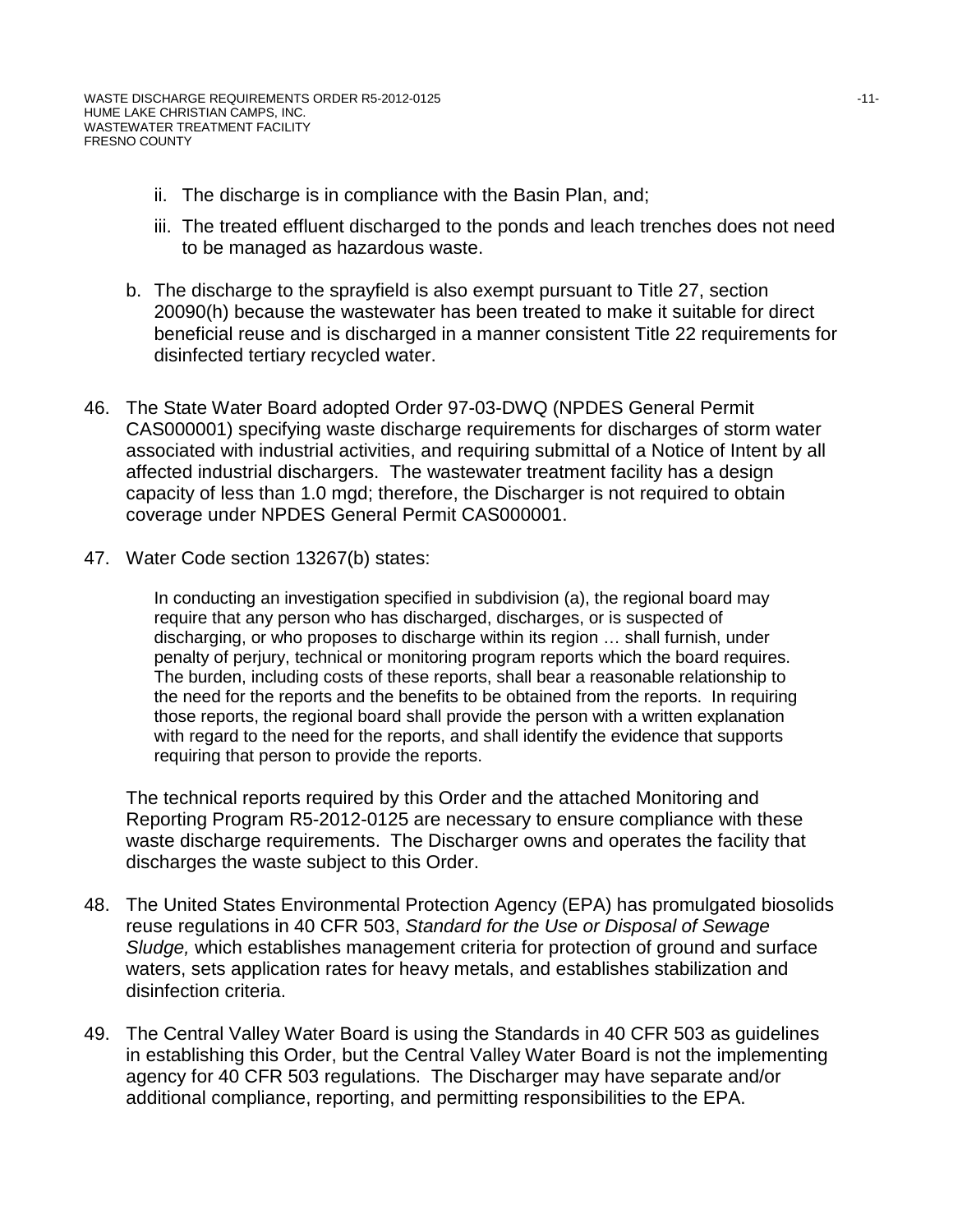WASTE DISCHARGE REQUIREMENTS ORDER R5-2012-0125 -12-HUME LAKE CHRISTIAN CAMPS, INC. WASTEWATER TREATMENT FACILITY FRESNO COUNTY

50. Pursuant to Water Code section 13263(g), discharge is a privilege, not a right, and adoption of this Order does not create a vested right to continue the discharge.

## **CEQA**

51. On 23 June 2011, the County of Fresno, Department of Public Works and Planning adopted a Mitigated Negative Declaration (MND) for Initial Study No. 6246 to allow for the expansion of the camp to include construction of new buildings and structures and expansion of the WWTF (including an additional sequencing batch reactor as needed).

## **Public Notice**

- 52. All the above and the supplemental information and details in the attached Information Sheet, which is incorporated by reference herein, were considered in establishing the following conditions of discharge.
- 53. The Discharger and interested agencies and persons have been notified of the Central Valley Water Board's intent to prescribe waste discharge requirements for this discharge, and they have been provided an opportunity to submit written comments and an opportunity for a public hearing.
- 54. All comments pertaining to the discharge were heard and considered in a public hearing.

**IT IS HEREBY ORDERED** that Order 94-106 is rescinded except for purposes of enforcement, and, pursuant to Water Code sections 13263 and 13267, the Discharger, its agents, successors, and assigns, in order to meet the provisions contained in Division 7 of the Water Code and regulations adopted hereunder, shall comply with the following:

# **A. Discharge Prohibitions**

- 1. Discharge of wastes to surface waters or surface water drainage courses is prohibited.
- 2. Discharge of waste classified as 'hazardous', as defined in the California Code of Regulations, title 23, section 2510 et seq., is prohibited.
- 3. Discharge of waste classified as 'designated', as defined in Water Code section 13173, is prohibited.
- 4. Treatment system bypass of untreated or partially treated waste is prohibited, except as allowed by Standard Provision E.2 of the *Standard Provisions and Reporting Requirements for Waste Discharge Requirements*.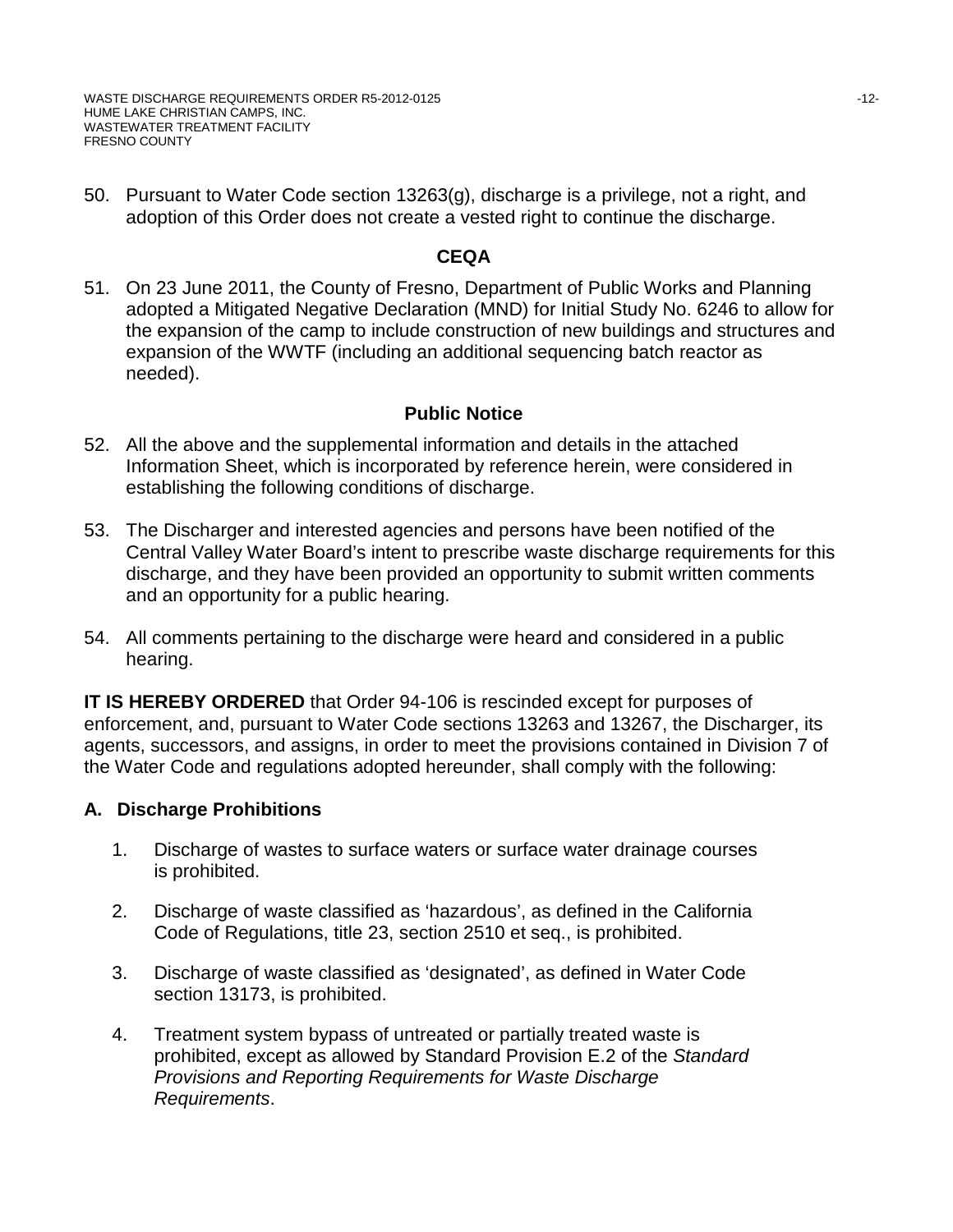- 5. Discharge of waste at a location or in a manner different from that described in the Findings is prohibited.
- 6. Discharge of toxic substances into the wastewater treatment system such that biological treatment mechanisms are disrupted is prohibited.
- 7. Once the Discharger has satisfied Provision G.6, discharge from the evaporation/percolation ponds to the sprayfield is prohibited.

# **B. Discharge Specifications**

- 1. The maximum daily discharge from the WWTF shall not exceed 0.275 mgd.
- 2. No waste constituent shall be released, discharged, or placed where it will be released or discharged, in a concentration or in a mass that causes violation of the Groundwater Limitations of this Order.
- 3. Wastewater treatment, storage, and disposal shall not cause pollution or a nuisance as defined by Water Code section 13050.
- 4. The discharge shall remain within the permitted waste treatment/containment structures and discharge areas at all times.
- 5. The Discharger shall operate all systems and equipment to optimize the quality of the discharge.
- 6. Public contact with wastewater shall be prevented through such means as fences, signs, or acceptable alternatives.
- 7. Objectionable odors shall not be perceivable beyond the limits of the WWTF property at an intensity that creates or threatens to create nuisance conditions.
- 8. The treatment, storage, and disposal ponds or structures shall have sufficient capacity to accommodate allowable wastewater flow, design seasonal precipitation, and ancillary inflow and infiltration during the winter while ensuring continuous compliance with all requirements of this Order. Design seasonal precipitation shall be based on total annual precipitation using a return period of 100 years, distributed monthly in accordance with historical rainfall patterns.
- 9. On or about **1 October** of each year, available capacity shall at least equal the volume necessary to comply with Discharge Specification 8.
- 10. Until the Discharger has satisfied Provision G.6, the turbidity of the filtered effluent shall not exceed 2.0 NTU as a daily average; shall not exceed 5 NTU more than 5 percent of the time during a 24 hour period; and shall never exceed 10 NTU when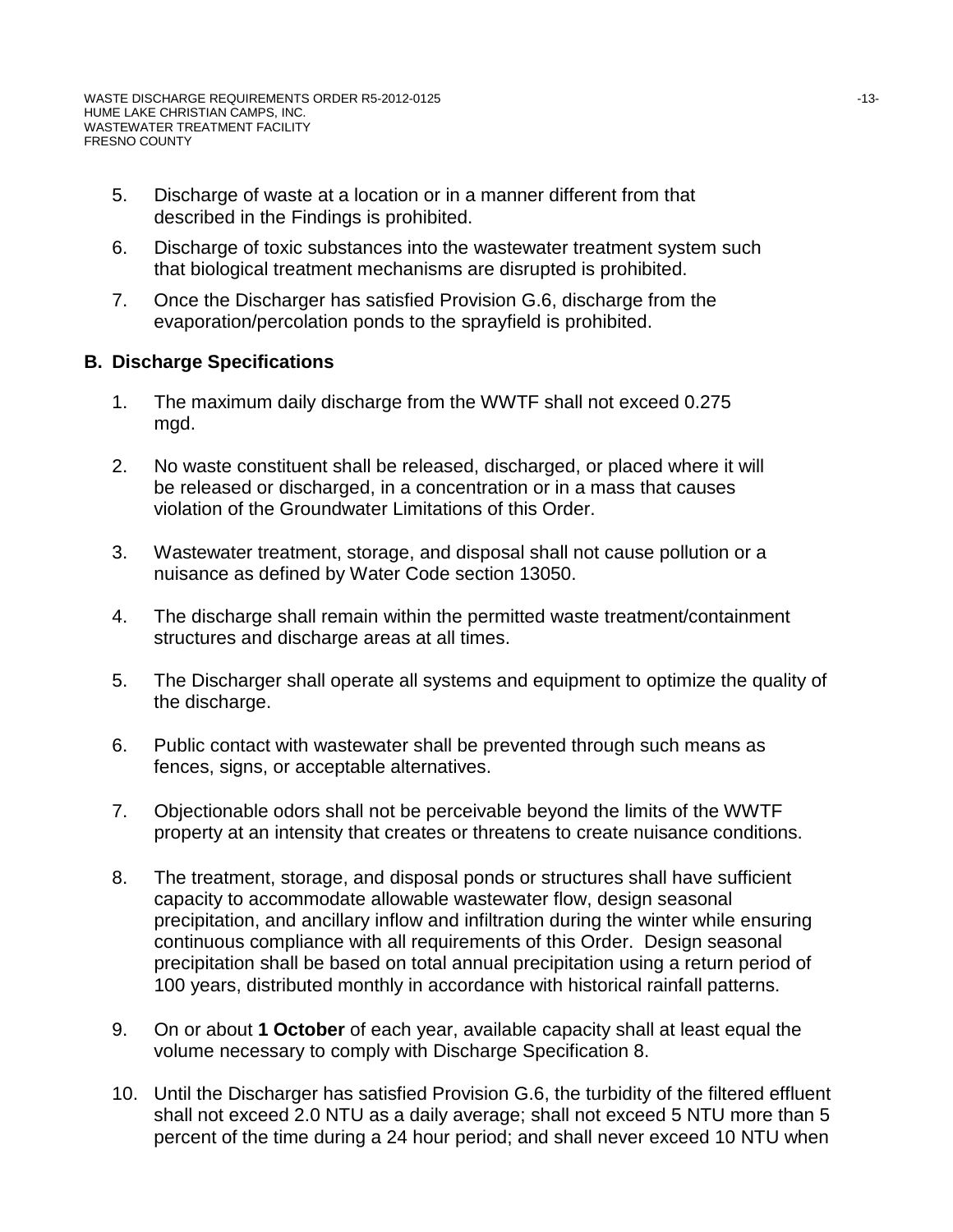discharge is occurring to the evaporation/percolation ponds or sprayfield. Once the Discharger has satisfied Provision G.6, this effluent limit for turbidity is only applicable when discharge is occurring to the sprayfield.

- 11. All ponds and open containment structures shall be managed to prevent breeding of mosquitoes.
- 12. Newly constructed or rehabilitated berms or levees (excluding internal berms that separate ponds or control the flow of water within a pond) shall be designed and constructed under the supervision of a California Registered Civil Engineer.
- 13. The Discharger shall periodically monitor sludge accumulation in the ponds and shall remove sludge annually to maintain adequate storage capacity.

# **C. Effluent Limitations**

1. Effluent discharged to the leach trenches, evaporation/percolation ponds, and sprayfield shall not exceed the following limits:

| Constituent                             | Units | Average<br>Monthly | Average<br>Weekly | Maximum<br>Daily |
|-----------------------------------------|-------|--------------------|-------------------|------------------|
| <b>Settleable Solids</b>                | m/L   | 0.1                | $- -$             | 0.2              |
| BOD <sub>5</sub> <sup>1</sup>           | mg/L  | 10                 | 15                | 20               |
| <b>Total Suspended</b><br><b>Solids</b> | mq/L  | 10                 | 15                | 20               |

 $1 - 5$ -day biochemical oxygen demand at 20 $^{\circ}$ C.

- 2. The 12-month rolling average EC of the discharge shall not exceed the 12-month rolling average EC of the source water plus 500 umhos/cm or a maximum of 1,000 umhos/cm, whichever is more stringent. When source water is from more than once source, the EC shall be a weighted average of all sources.
- 3. Until the Discharger has satisfied Provision G.6, the median concentration of total coliform bacteria measured in the disinfected effluent shall not exceed a most probable number (MPN) of 2.2 per 100 mL utilizing the bacteriological results of the last seven days for which analyses have been completed; the number of total coliform bacteria does not exceed an MPN of 23 per 100 mL in more than one sample in any 30-day period; and no sample shall exceed an MPN of 240 total coliform bacteria per 100 mL when discharge is occurring to the evaporation/percolation ponds or sprayfield. Once the Discharger has satisfied Provision G.6, this effluent limit for total coliform bacteria is only applicable when discharge is occurring to the sprayfield.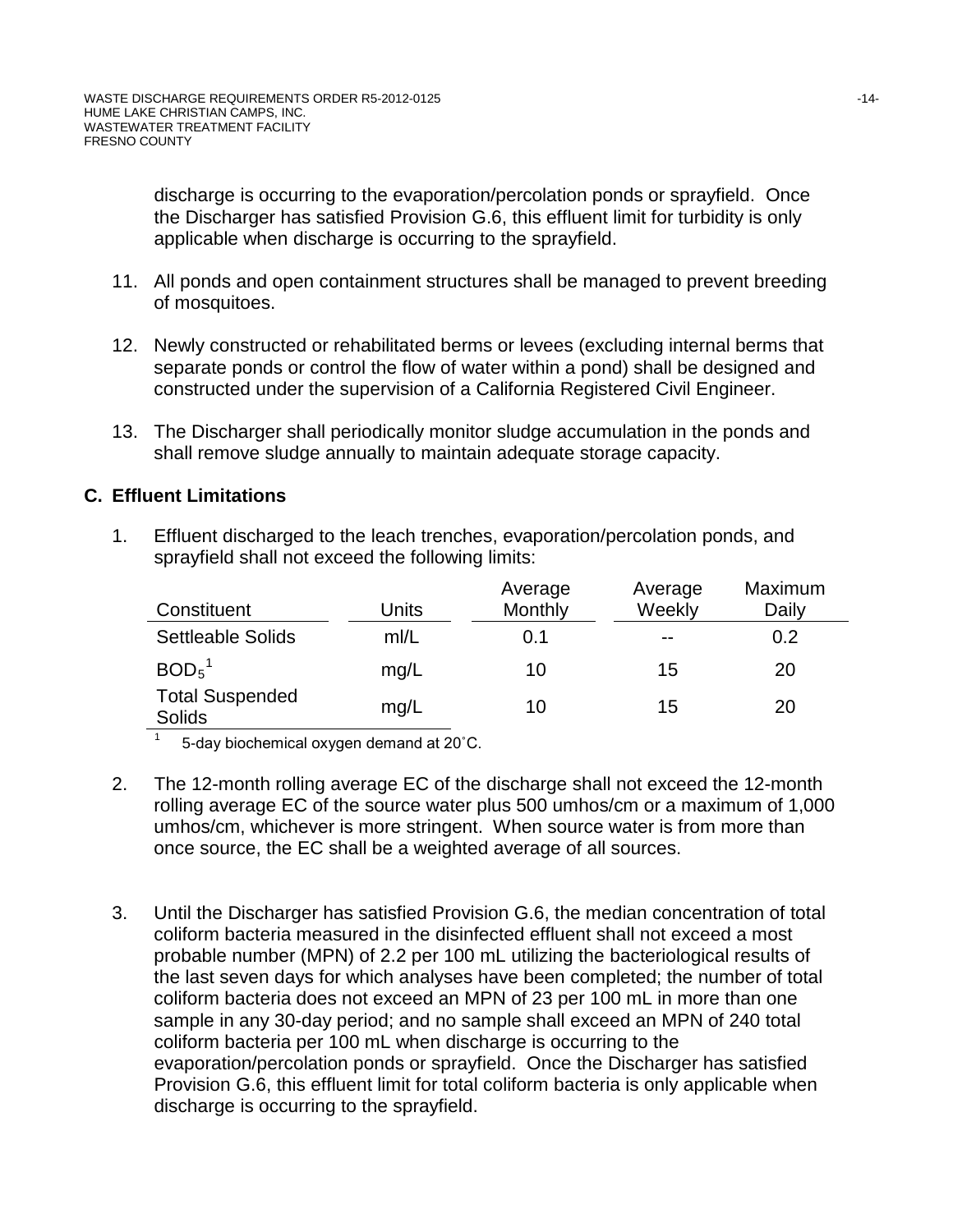- 4. Once the Discharger has satisfied Provision G.6, the median concentration of total coliform bacteria in the disinfected effluent shall not exceed an MPN of 23 per 100 mL utilizing the bacteriological results of the last seven days for which analyses have been completed and the number of total coliform bacteria does not exceed an MPN of 240 per 100 mL in more than one sample in any 30-day period when discharge is occurring to the evaporation/percolation ponds.
- 5. No wastewater contained in any pond shall have a pH of less than 6.5 or greater than 9.5.

## **D. Water Recycling Specifications**

- 1. For the purpose of this Order, "use area" means an area with defined boundaries where recycled water is used or discharged.
- 2. Notwithstanding the following requirements, the production, distribution, and use of recycled water shall conform to an Engineering Report prepared pursuant to Title 22, section 60323 and approved by the California Department of Public Health.
- 3. The use of recycled water shall not cause pollution or nuisance, as defined by Water Code Section 13050.
- 4. Application of recycled water shall be confined to the sprayfield identified in Finding 9 and Attachment A.
- 5. The recycled water shall be at least disinfected tertiary recycled water as defined in Title 22, section 60301.
- 6. Recycled water shall be used in compliance with Title 22, section 60304(a).
- 7. The CT value (product of total chlorine residual and modal contact time measured at the same point) shall be at least 450 mg-min/mL at all times with a modal contact time of at least 90 minutes based on peak dry weather design flow.
- 8. Tailwater runoff and spray of recycled water shall not be discharged outside of the use areas except in minor, incidental amounts that cannot reasonably be eliminated by implementation and good maintenance of best management practices.
- 9. If total coliform is detected as present in the presence/absence field testing of the effluent as required in the attached MRP, the Discharger shall cease irrigating the use area with effluent from the WWTF and commence daily sampling and analysis for total coliform by multiple tube fermentation (MTF). The cause of total coliform presence in the effluent shall be investigated and corrected. Use area irrigation with treated effluent and daily field testing for the presence/absence of total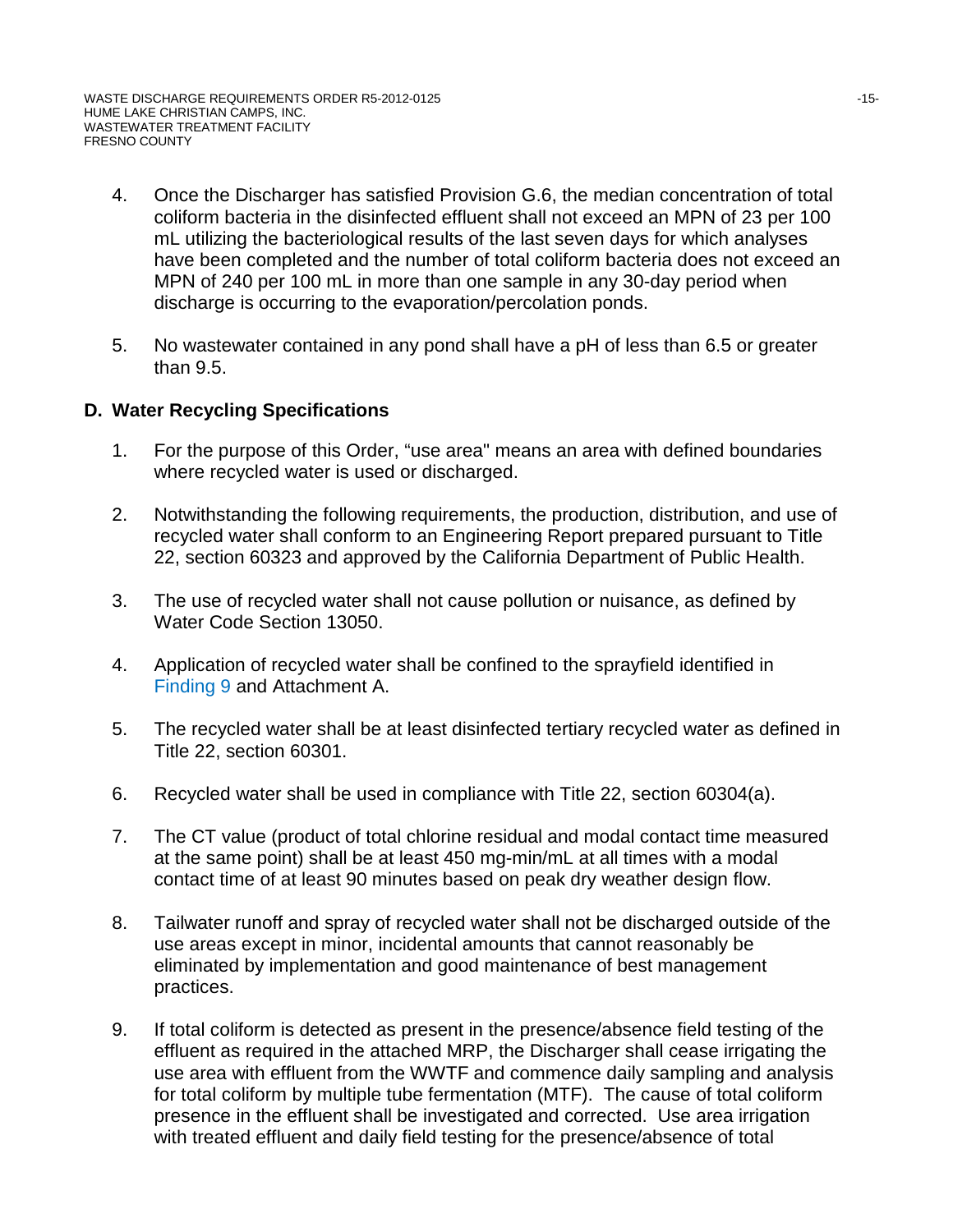coliform may resume once the results of the MTF analysis is less than 2.2 MPN/100mL.

- 10. Crops (which may include athletic field grasses, native grasses, and/or ornamental landscaping) shall be grown on the use areas, and cropping activities shall be sufficient to take up all of the nitrogen applied, including any fertilizers.
- 11. No recycled water used for irrigation, or soil that has been irrigated with recycled water, shall come into contact with the edible portion of food crops that may be eaten by humans.
- 12. Irrigation of the use areas shall be performed by appropriately trained personnel. The use of locked irrigation timers that are set by appropriately trained personnel and use area inspections performed by appropriately trained personnel that occur the morning following a recycled water irrigation event are sufficient to satisfy this Specification.
- 13. Use areas shall be inspected as frequently as necessary to ensure continuous compliance with the requirements of this Order.
- 14. Use areas where public access is allowed shall be irrigated during periods of minimal use (typically between 9 p.m. and 6 a.m.). The use of locked irrigation timers that are set by appropriately trained personnel and use area inspections performed by appropriately trained personnel that occur the morning following a recycled water irrigation event are sufficient to satisfy this Specification.
- 15. Irrigation using recycled water shall not be performed within 24 hours of forecasted rain, during rainfall, within 24 hours after any measurable rainfall event, or when the ground is saturated.
- 16. With the exception of retained storm water, the volume of recycled water applied to the use areas on any single day shall not exceed reasonable agronomic rates based on the vegetation grown, pre-discharge soil moisture conditions, and weather conditions.
- 17. Hydraulic loading of recycled water and supplemental irrigation water shall be at reasonable agronomic rates designed to:
	- a. Maximize crop nutrient uptake;
	- b. Maximize breakdown of organic waste constituents in the root zone; and
	- c. Minimize the percolation of waste constituents below the root zone.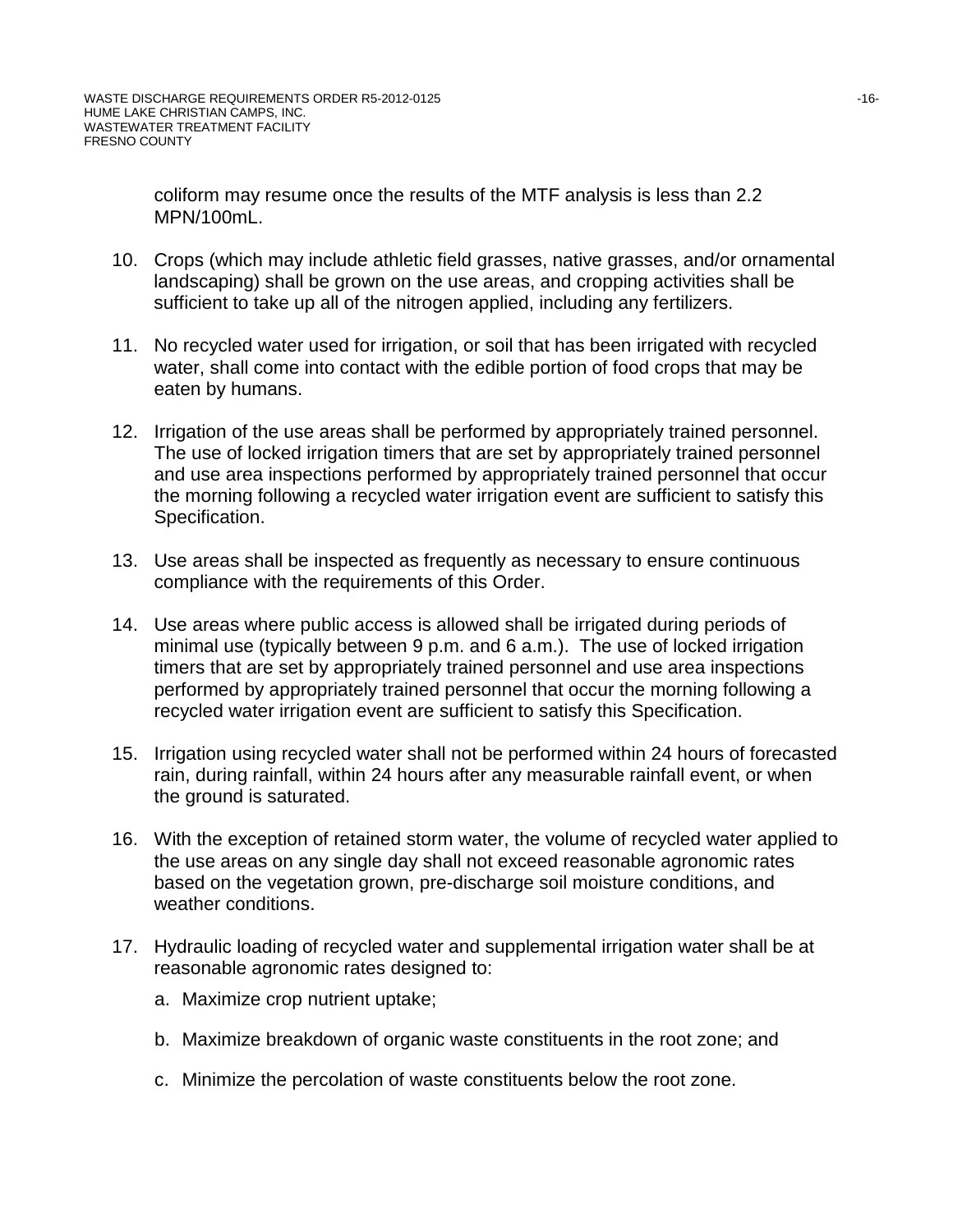- 18. The irrigation with recycled water shall be managed to minimize erosion within the use areas.
- 19. The use areas shall be managed to prevent breeding of mosquitoes. In particular:
	- a. There shall be no standing water 48 hours after irrigation ceases;
	- b. Tailwater ditches shall be maintained essentially free of emergent, marginal, and floating vegetation; and
	- c. Low-pressure and unpressurized pipelines and ditches accessible to mosquitoes shall not be used to store recycled water.
- 20. Irrigation with disinfected tertiary recycled water shall not take place within 50 feet of any domestic water supply well unless all of the following conditions have been met:
	- a. A geological investigation demonstrates that an aquitard exists at the well between the uppermost aquifer being drawn from the ground and the surface.
	- b. The well contains an annular seal that extends from the surface into the aquitard.
	- c. The well is housed to prevent any recycled water spray from coming into contact with the wellhead facilities.
	- d. The ground surface immediately around the wellhead is contoured to allow surface water to drain away from the well.
	- e. The owner of the well approves of the elimination of the buffer zone requirement.
- 21. Spray irrigation with recycled water is prohibited when wind speed (including gusts) exceeds 30 mph.
- 22. Sprinkler heads shall be of the type approved for recycled water and shall create a minimum amount of mist.
- 23. Spray, mist, or runoff shall not enter dwellings, designated outdoor eating areas, or food handling facilities.
- 24. All drinking fountains within the use areas shall be protected by location and/or structure from contact with recycled water spray, mist, or runoff.
- 25. Public contact with recycled water shall be controlled using fences, signs, or other appropriate means.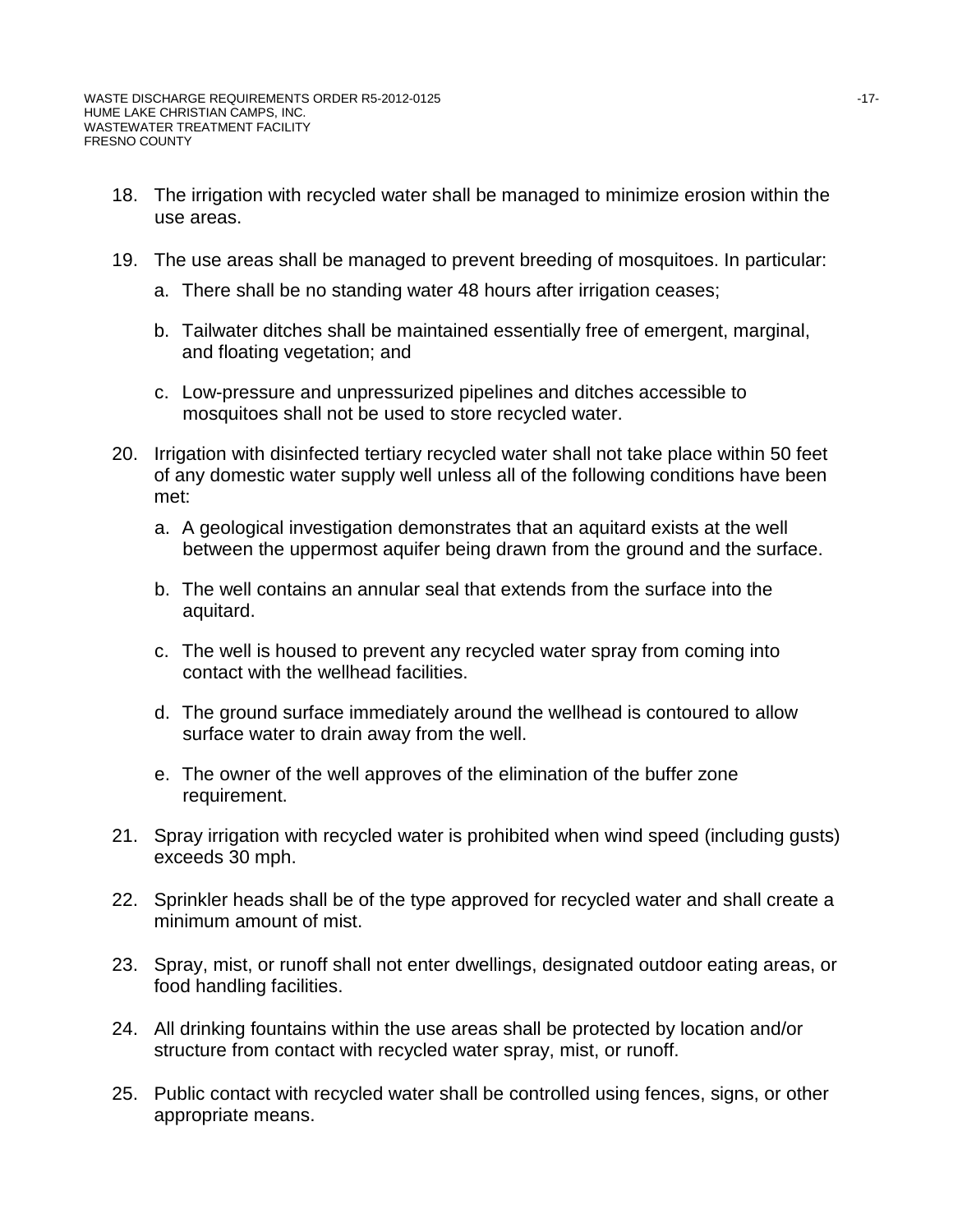26. Use areas that are accessible to the public shall be posted with signs that are visible to the public and no less than four inches high by eight inches wide. Signs shall be placed at all areas of public access and around the perimeter of all use areas and at above-ground portions of recycled water conveyances to alert the public of the use of recycled water. All signs shall display an international symbol similar to that shown in Attachment B, which is attached and forms part of this Order, and shall include the following wording:

# **"RECYCLED WATER – DO NOT DRINK" "AGUA DE DESPERDICIO RECLAMADA – NO TOME"**

- 27. All recycling equipment, pumps, piping, valves, and outlets shall be marked to differentiate them from potable water facilities. All recycled water distribution system piping shall be purple pipe or adequately wrapped with purple tape.
- 28. Recycled water controllers, valves, and similar appurtenances shall be affixed with recycled water warning signs, and shall be equipped with removable handles or locking mechanisms to prevent public access or tampering.
- 29. Quick couplers, if used, shall be different than those used in potable water systems.
- 30. Hose bibs and unlocked valves, if used, shall not be used in areas accessible to the public.
- 31. No physical connection shall exist between recycled water piping and any potable water supply system (including domestic wells), or between recycled water piping and any irrigation well that does not have an approved air gap or reduced pressure principle device.
- 32. There shall be at least a ten-foot horizontal and a one-foot vertical separation between all pipelines transporting recycled water and those transporting domestic supply, and the domestic supply pipeline shall be above the recycled water pipeline.
- 33. No physical connection shall be made or allowed to exist between any recycled water system and any separate system conveying potable water or auxiliary water source system.
- 34. A public water supply shall not be used as backup or supplemental source of water for a recycled water system unless the connection between the two systems is protected by an air gap separation which complies with the requirements of California Code of Regulations, title 17, sections 7602(a) and 7603(a).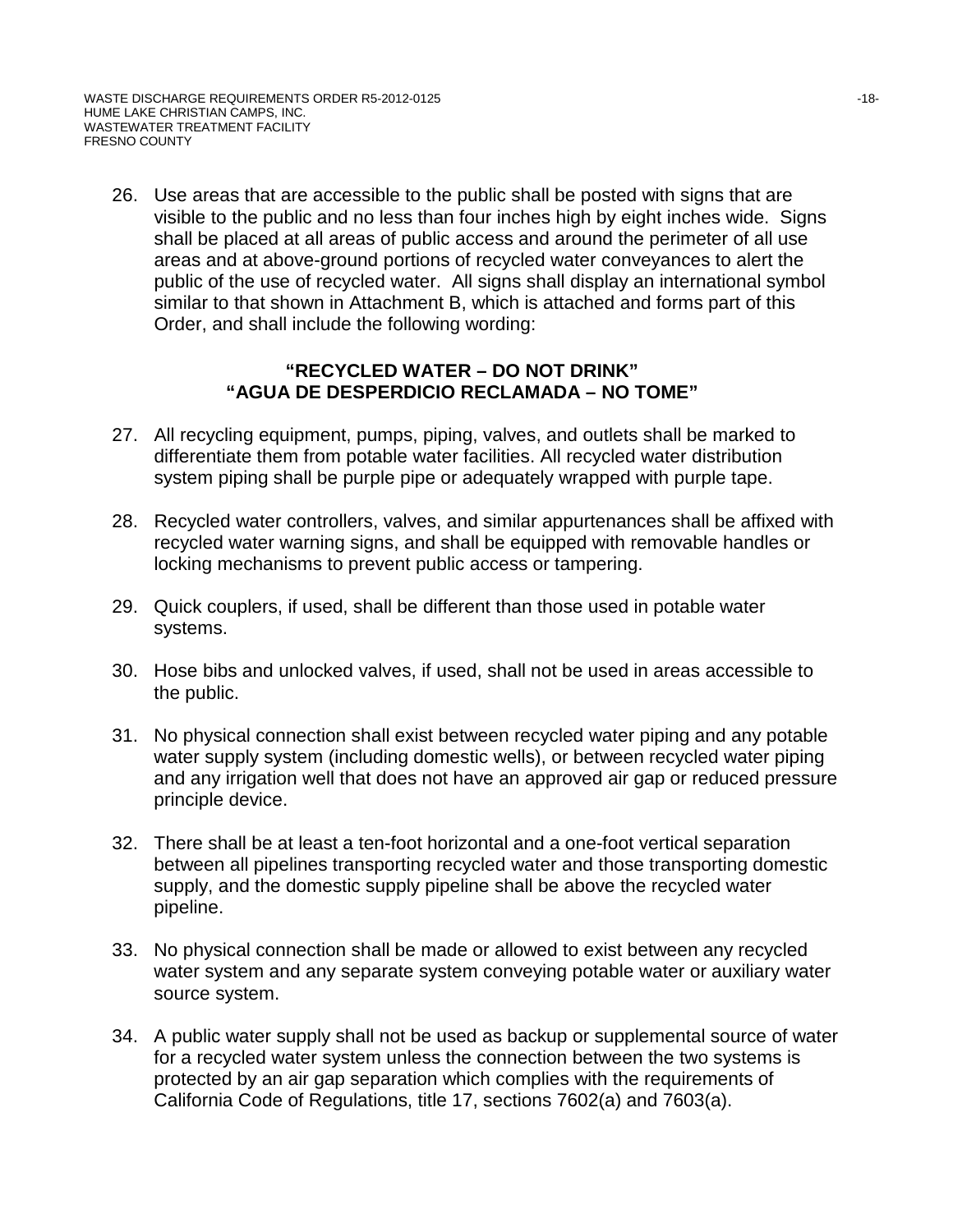- 35. All recycled water piping and appurtenances in new installations and appurtenances in retrofit installations shall be colored purple or distinctively wrapped with purple tape in accordance with California Health and Safety Code section 4049.54.
- 36. Any backflow prevention device installed to protect a public water system shall be inspected and maintained in accordance Title 17, section 7605.

# **E. Solids Disposal Specifications**

Sludge, as used in this document, means the solid, semisolid, and liquid residues removed during primary, secondary, or advanced wastewater treatment processes. Solid waste refers to grit and screenings generated during preliminary treatment. Residual sludge means sludge that will not be subject to further treatment at the WWTF. Biosolids refers to sludge that has been treated and tested and shown to be capable of being beneficially used as a soil amendment for agriculture, silviculture, horticulture, and land reclamation activities pursuant to federal and state regulations .

- 1. Sludge and solid waste shall be removed from screens, sumps, ponds, and clarifiers as needed to ensure optimal plant operation.
- 2. Any handling and storage of residual sludge, solid waste, and biosolids at the WWTF shall be temporary (i.e., no longer than two years) and controlled and contained in a manner that minimizes leachate formation and precludes infiltration of waste constituents into soils in a mass or concentration that will violate the groundwater limitations of this Order. The storage of residual sludge, solid waste, and biosolids at the WWTF for longer than two years may be allowed only after the Discharger makes a demonstration consistent with Section 503.20, Subpart C – Surface Disposal of Part 503 in Title 40 of the Code of Federal Regulations and the additional time is authorized by the Executive Officer.
- 3. Residual sludge, biosolids, and solid waste shall be disposed of in a manner approved by the Executive Officer and consistent with Title 27, division 2. Removal for further treatment, disposal, or reuse at disposal sites (i.e., landfills, WWTFs, composting sites, soil amendment sites) operated in accordance with valid waste discharge requirements issued by a Regional Water Board will satisfy this specification.
- 4. Use of biosolids as a soil amendment shall comply with the requirements and limits of Subpart B – Land Application of Part 503 in Title 40 of the Code of Federal Regulations.
- 5. Any proposed change in sludge use or disposal practice shall be reported in writing to the Executive Officer at least 90 days in advance of the change.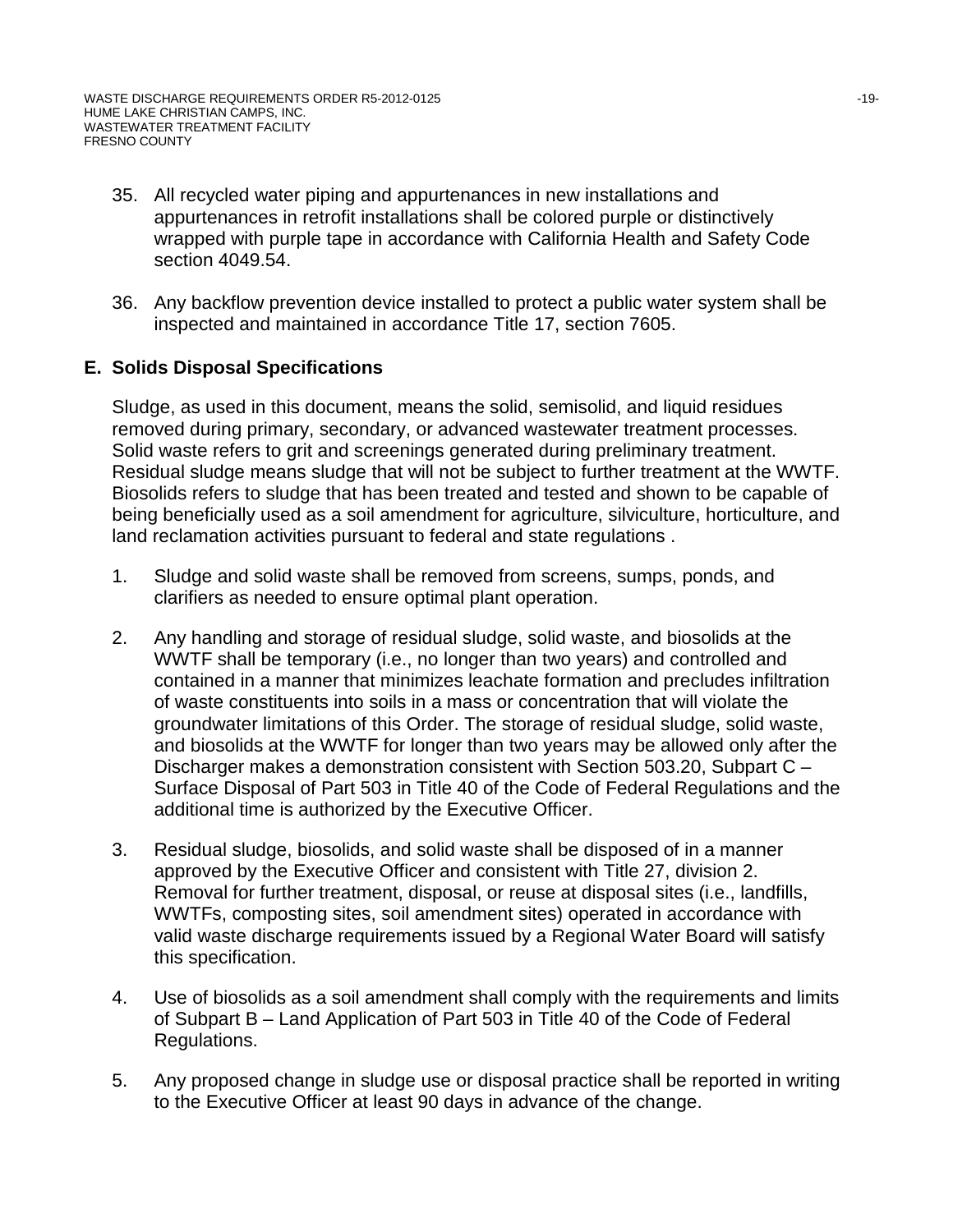# **F. Groundwater Limitations**

- 1. Release of waste constituents associated with the discharge shall not cause or contribute to groundwater:
	- a. Containing constituent concentrations in excess of the concentrations specified below or natural background quality, whichever is greater:
		- i. Nitrate as nitrogen of 10 mg/L (instantaneous concentration).
		- ii. Total coliform organisms equal to or greater than 2.2 MPN/100mL over any 7-day period .
		- iii. For constituents identified in Title 22, the MCLs quantified therein<sup>1, 2</sup>.

 $1$  Primary MCLs applied as an instantaneous concentration.

 $2$  Secondary MCLs applied as an annual average concentration.

b. Containing taste or odor-producing constituents, toxic substances, or any other constituents in concentrations that cause nuisance or adversely affect beneficial uses.

#### **G. Provisions**

- 1. The Discharger shall comply with Monitoring and Reporting Program R5-2012- 0125, which is part of this Order, and any revisions thereto as ordered by the Executive Officer. The submittal dates of Discharger self-monitoring reports shall be no later than the submittal date specified in the MRP.
- 2. The Discharger shall comply with the "Standard Provisions and Reporting Requirements for Waste Discharge Requirements", dated 1 March 1991, which are attached hereto and made a part of this Order. This attachment and its individual paragraphs are commonly referenced as "Standard Provisions."
- 3. **By 1 July 2013,** the Discharger shall provide written documentation that continuous chlorine residual level monitoring equipment has been installed and approved by DPH.
- 4. **By 30 July 2013,** the Discharger shall submit a Solids Management Plan that demonstrates how compliance with the Solids Disposal Specifications and monitoring requirements of this Order will be achieved.
- 5. **By 30 September 2013,** the Discharger shall submit a Salinity Management Plan, with salinity source reduction goals and a proposed implementation time schedule for Executive Officer approval. The control plan shall identify any additional methods, if any, that could be used to further reduce the salinity of the discharge to the maximum extent feasible (i.e., switch from a sodium based to a potassium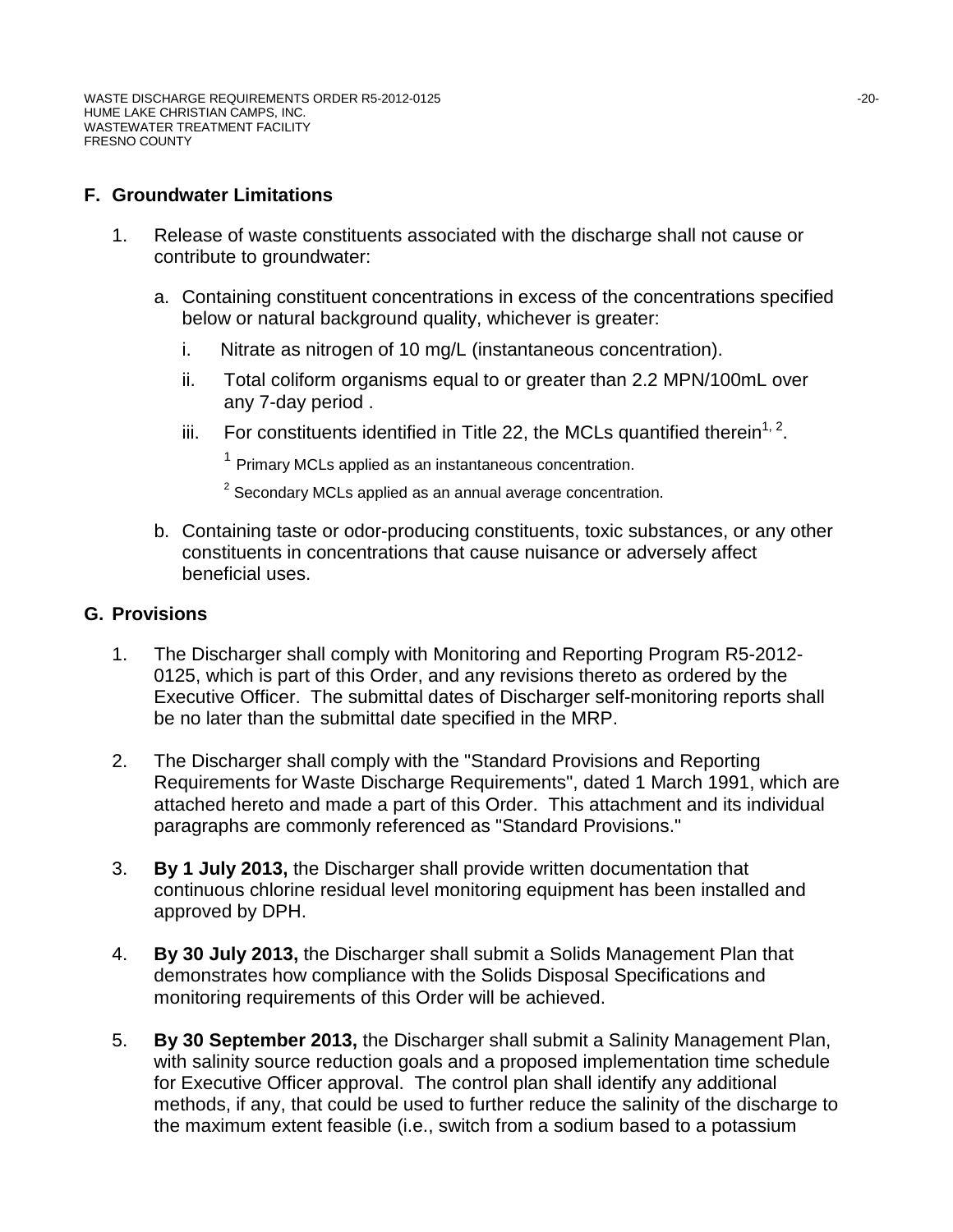based cleaner, use of liquid detergents at laundry facilities, community outreach), and provide a description of the tasks, cost, and time required to investigate and implement various elements in the Salinity Control Plan. The Discharger shall implement the plan in accordance with the approved schedule.

- 6. **Upon completion**, the Discharger shall submit documentation that the effluent infrastructure of the WWTF has been modified so that treated effluent can be discharged directly to the sprayfield when recycled water is needed and to preclude discharge of treated effluent from the evaporation/percolation ponds to the sprayfield. The effluent infrastructure modifications and documentation must be completed by or under the direct supervision of a Civil Engineer registered in California or other persons registered to practice in California pursuant to California Business and Professions Code, and approved by the Executive Officer.
- 7. In accordance with California Business and Professions Code sections 6735, 7835, and 7835.1, engineering and geologic evaluations and judgments shall be performed by or under the direction of registered professionals competent and proficient in the fields pertinent to the required activities. All technical reports specified herein that contain workplans for investigations and studies, that describe the conduct of investigations and studies, or that contain technical conclusions and recommendations concerning engineering and geology shall be prepared by or under the direction of appropriately qualified professional(s), even if not explicitly stated. Each technical report submitted by the Discharger shall bear the professional's signature and stamp.
- 8. The Discharger shall submit the technical reports and work plans required by this Order for consideration by the Executive Officer, and incorporate comments the Executive Officer may have in a timely manner, as appropriate. Unless expressly stated otherwise in this Order, the Discharger shall proceed with all work required by the foregoing provisions by the due dates specified.
- 9. The Discharger shall comply with all conditions of this Order, including timely submittal of technical and monitoring reports. On or before each report due date, the Discharger shall submit the specified document to the Central Valley Water Board or, if appropriate, a written report detailing compliance or noncompliance with the specific schedule date and task. If noncompliance is being reported, then the Discharger shall state the reasons for such noncompliance and provide an estimate of the date when the Discharger will be in compliance. The Discharger shall notify the Central Valley Water Board in writing when it returns to compliance with the time schedule. Violations may result in enforcement action, including Central Valley Water Board or court orders requiring corrective action or imposing civil monetary liability, or in revision or rescission of this Order.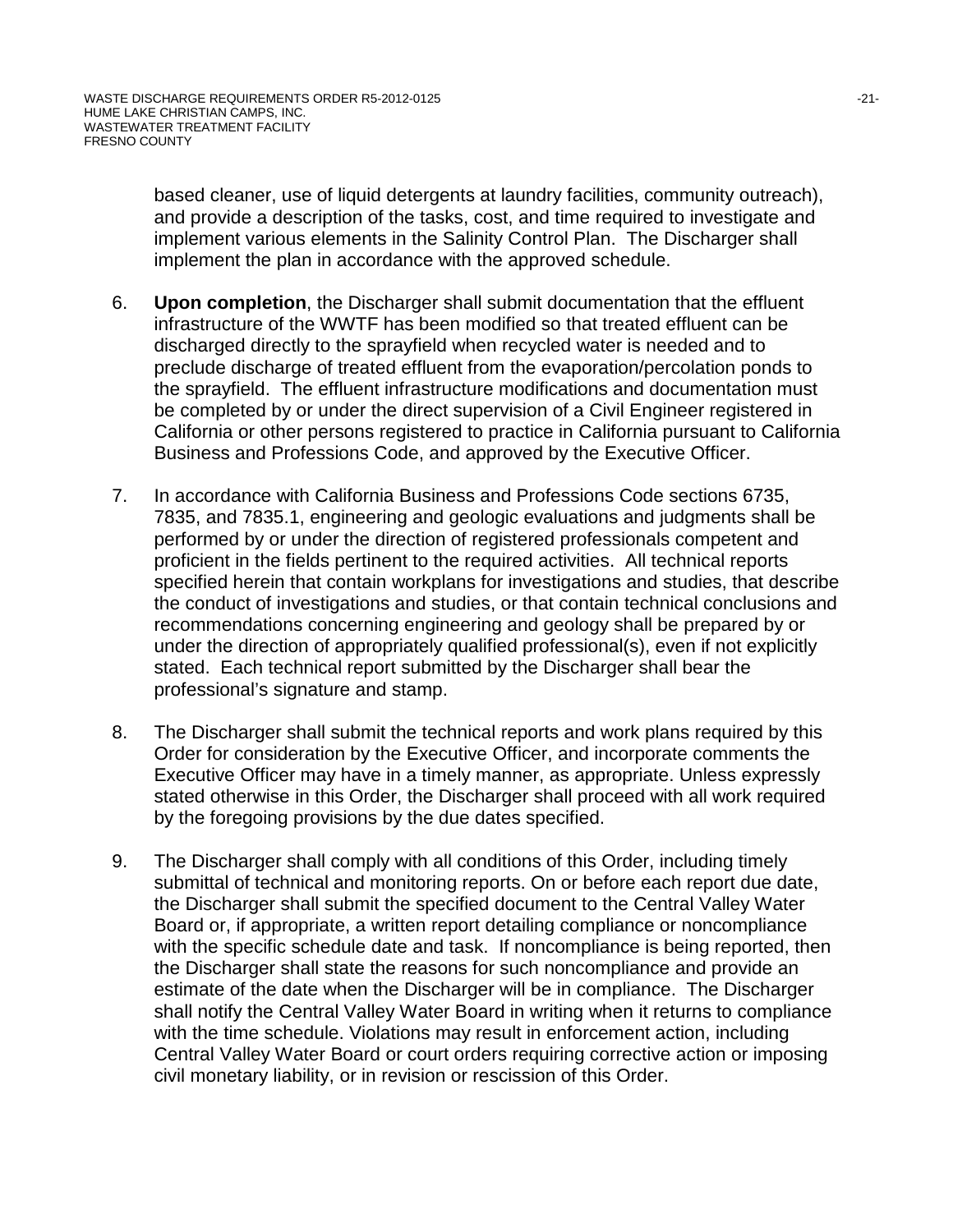- 10. The Discharger shall at all times properly operate and maintain all facilities and systems of treatment and control (and related appurtenances) that are installed or used by the Discharger to achieve compliance with the conditions of this Order. Proper operation and maintenance also includes adequate laboratory controls and appropriate quality assurance procedures. This provision requires the operation of back-up or auxiliary facilities or similar systems that are installed by the Discharger when the operation is necessary to achieve compliance with the conditions of this Order.
- 11. The Discharger shall use the best practicable cost-effective control technique(s) including proper operation and maintenance, to comply with this Order.
- 12. The Discharger shall provide certified wastewater treatment plant operators in accordance with Title 23, division 3, chapter 26.
- 13. As a means of discerning compliance with Discharge Specification 7, the dissolved oxygen (DO) content in the upper one foot of any evaporation/percolation pond shall not be less than 1.0 mg/L for three consecutive sampling events. If the DO in any single pond is below 1.0 mg/L for three consecutive sampling events, the Discharger shall report the findings to the Regional Water Board in writing within 10 days and shall include a specific plan to resolve the low DO results within 30 days.
- 14. The Discharger shall operate and maintain all ponds sufficiently to protect the integrity of containment dams and berms and prevent overtopping and/or structural failure. Unless a California-registered civil engineer certifies (based on design, construction, and conditions of operation and maintenance) that less freeboard is adequate, the operating freeboard in any pond shall never be less than two feet (measured vertically from the lowest possible point of overflow)
- 15. As described in the Standard Provisions, the Discharger shall report promptly to the Central Valley Water Board any material change or proposed change in the character, location, or volume of the discharge.
- 16. Upon the reduction, loss, or failure of the sanitary sewer system resulting in a sanitary sewer overflow, the Discharger shall take any necessary remedial action to (a) control or limit the volume of sewage discharged, (b) terminate the sewage discharge as rapidly as possible, and (c) recover as much as possible of the sewage discharged (including wash down water) for proper disposal. The Discharger shall implement all applicable remedial actions including, but not limited to, the following:
	- a. Interception and rerouting of sewage flows around the sewage line failure.
	- b. Recovery of sanitary sewer overflows and wash-down water.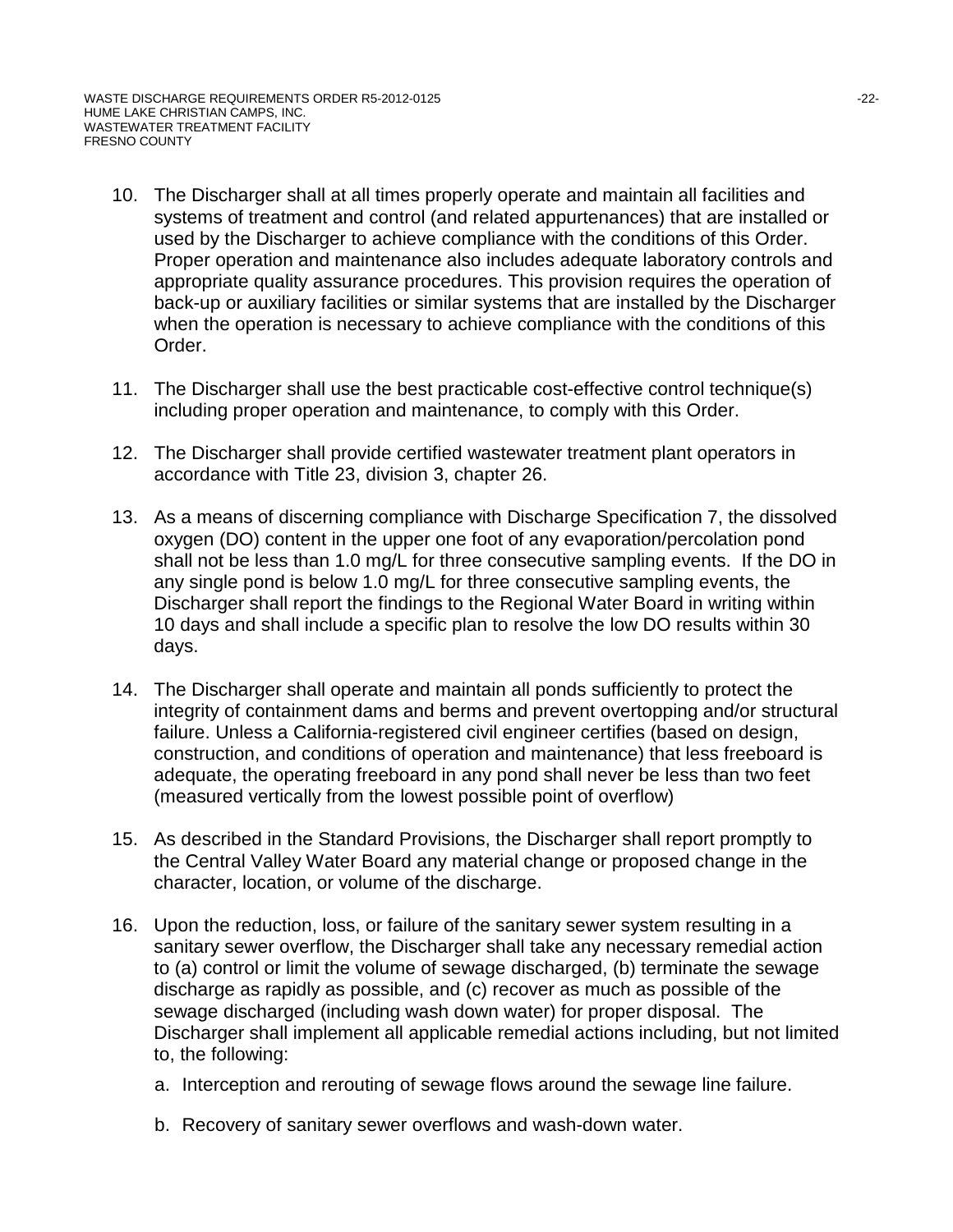- c. Use of portable aerators where complete recovery of the sanitary sewer overflows are not practicable and where severe oxygen depletion is expected in surface waters.
- d. Cleanup of sewage-related debris at the overflow site.
- 17. The Discharger shall not allow pollutant-free wastewater to be discharged into the wastewater collection, treatment, and disposal systems in amounts that significantly diminish the system's capability to comply with this Order. Pollutantfree wastewater means rainfall, groundwater, cooling waters, and condensates that are essentially free of pollutants.
- 18. At least **90 days** prior to termination or expiration of any lease, contract, or agreement involving disposal or recycling areas or off-site reuse of effluent, used to justify the capacity authorized herein and assure compliance with this Order, the Discharger shall notify the Central Valley Water Board in writing of the situation and of what measures have been taken or are being taken to assure full compliance with this Order.
- 19. In the event of any change in control or ownership of the WWTF, the Discharger must notify the succeeding owner or operator of the existence of this Order by letter, a copy of which shall be immediately forwarded to the Central Valley Water Board.
- 20. To assume operation as Discharger under this Order, the succeeding owner or operator must apply in writing to the Executive Officer requesting transfer of the Order. The request must contain the requesting entity's full legal name, the state of incorporation if a corporation, the name and address and telephone number of the persons responsible for contact with the Central Valley Water Board, and a statement. The statement shall comply with the signatory paragraph of Standard Provision B.3 and state that the new owner or operator assumes full responsibility for compliance with this Order. Failure to submit the request shall be considered a discharge without requirements, a violation of the Water Code. If approved by the Executive Officer, the transfer request will be submitted to the Central Valley Water Board for its consideration of transferring the ownership of this Order at one of its regularly scheduled meetings.
- 21. A copy of this Order including the MRP, Information Sheet, Attachments, and Standard Provisions, shall be kept at the discharge facility for reference by operating personnel. Key operating personnel shall be familiar with its contents.
- 22. If the Central Valley Water Board determines that the discharge has a reasonable potential to cause or contribute to an exceedance of a water quality objective, or to create a condition of nuisance or pollution, this Order may be reopened for consideration of additional requirements.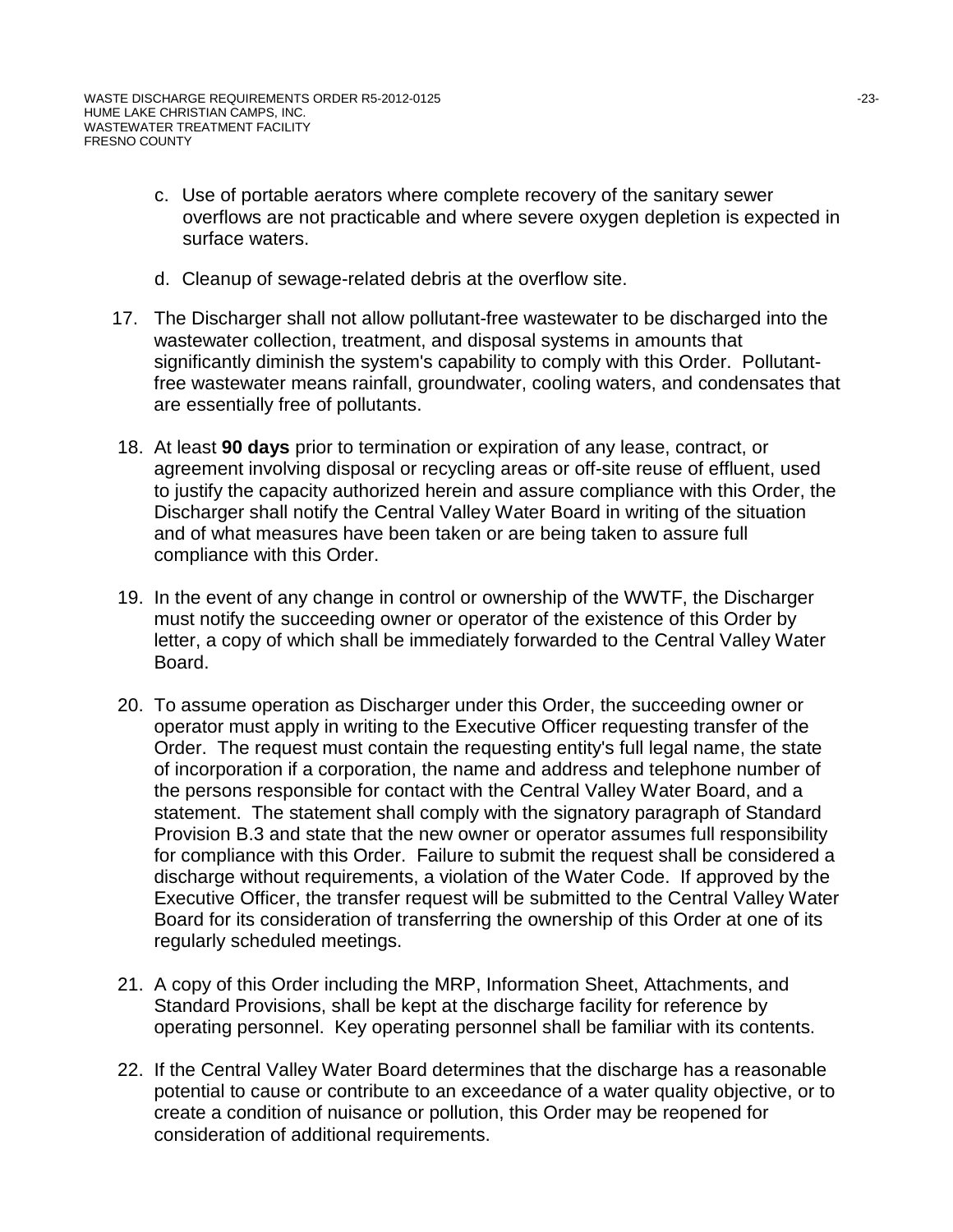- 23. The Central Valley Water Board is currently implementing the CV-SALTS initiative to develop a Basin Plan amendment that will establish a salt and nitrate management plan for the Central Valley. Through this effort the Basin Plan will be amended to define how the narrative water quality objectives are to be interpreted for the protection of agricultural use. If new information or evidence indicates that groundwater limitations different than those prescribed herein are appropriate, this Order will be reopened to incorporate such limits.
- 24. The Central Valley Water Board will review this Order periodically and will revise requirements when necessary.

If, in the opinion of the Executive Officer, the Discharger fails to comply with the provisions of this Order, the Executive Officer may refer this matter to the Attorney General for judicial enforcement, may issue a complaint for administrative civil liability, or may take other enforcement actions. Failure to comply with this Order may result in the assessment of Administrative Civil Liability of up to \$10,000 per violation, per day, depending on the violation, pursuant to the Water Code, including sections 13268, 13350 and 13385. The Central Valley Water Board reserves its right to take any enforcement actions authorized by law.

Any person aggrieved by this action of the Central Valley Water Board may petition the State Water Board to review the action in accordance with Water Code section 13320 and California Code of Regulations, title 23, sections 2050 and following. The State Water Board must receive the petition by 5:00 p.m., 30 days after the date of this Order, except that if the thirtieth day following the date of this Order falls on a Saturday, Sunday, or state holiday, the petition must be received by the State Water Board by 5:00 p.m. on the next business day. Copies of the law and regulations applicable to filing petitions may be found on the Internet at:

http://www.waterboards.ca.gov/public\_notices/petitions/water\_quality

or will be provided upon request.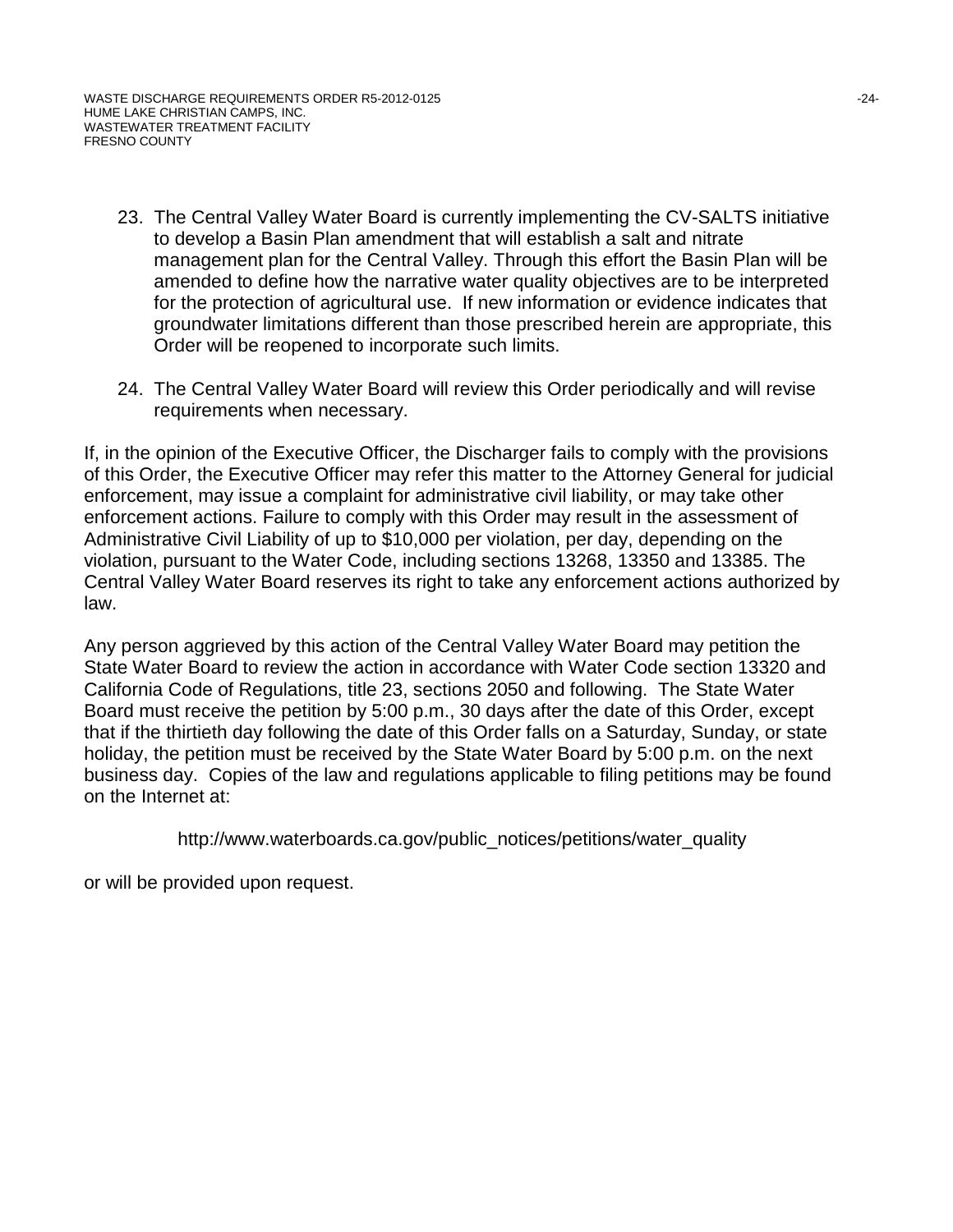I, PAMELA C. CREEDON, Executive Officer, do hereby certify the foregoing is a full, true, and correct copy of an Order adopted by the California Regional Water Quality Control Board, Central Valley Region, on 7 December 2012.

*Original signed by:*

PAMELA C. CREEDON, Executive Officer

Order Attachments:

- A. Site Location Map
- B. Recycled Water Signage

Monitoring and Reporting Program R5-2012-0125 Information Sheet Standard Provisions (1 March 1991) (separate attachment to Discharger only)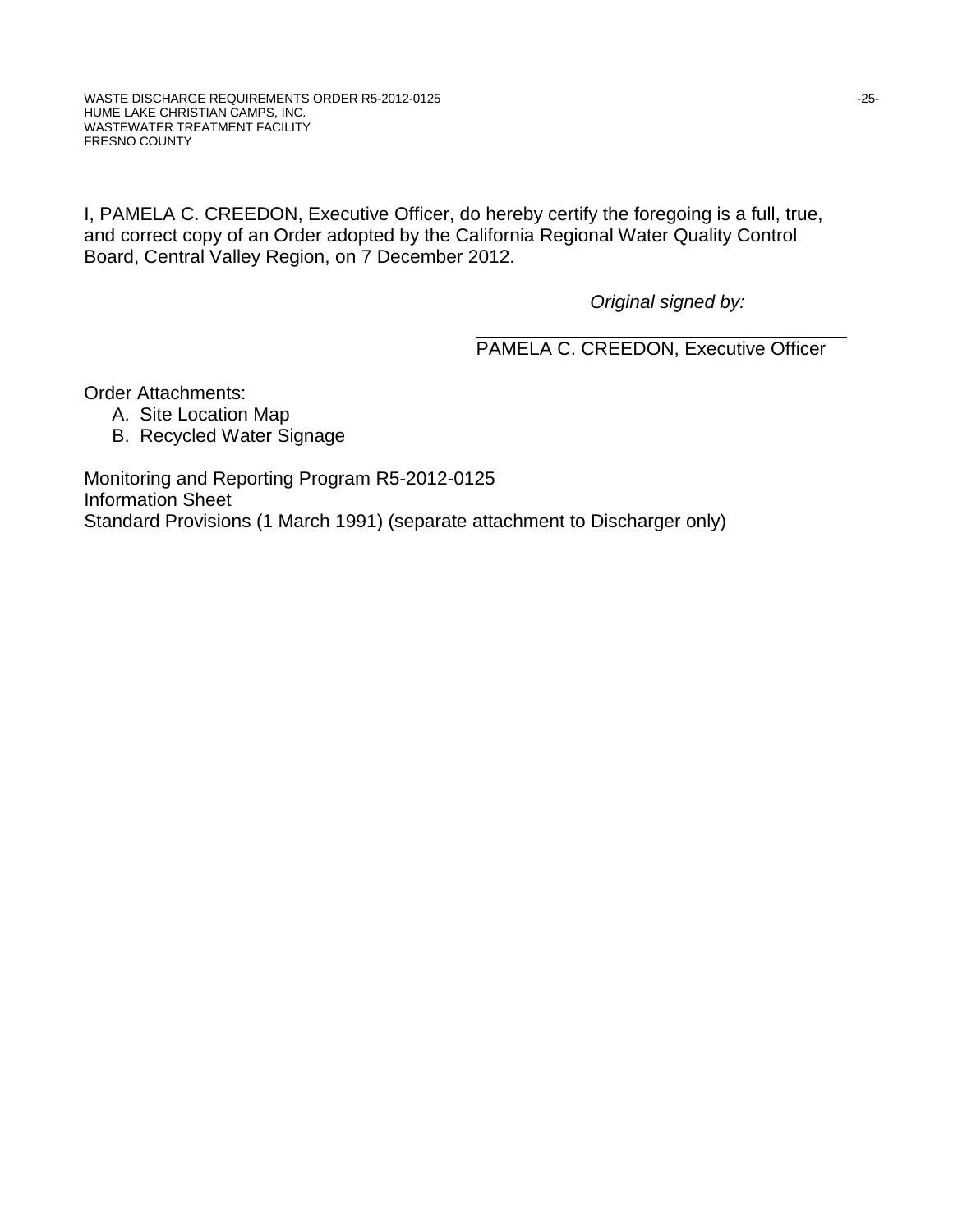## CALIFORNIA REGIONAL WATER QUALITY CONTROL BOARD CENTRAL VALLEY REGION

#### MONITORING AND REPORTING PROGRAM R5-2012-0125

## FOR HUME LAKE CHRISTIAN CAMPS, INC. WASTEWATER TREATEMENT FACILITY FRESNO COUNTY

This Monitoring and Reporting Program (MRP) is required pursuant to Water Code section 13267.

The Discharger shall not implement any changes to this MRP unless and until the Central Valley Water Board adopts, or the Executive Officer issues, a revised MRP. Changes to sample location shall be established with concurrence of Central Valley Water Board staff, and a description of the revised stations shall be submitted for approval by the Executive Officer.

All samples shall be representative of the volume and nature of the discharge or matrix of material sampled. All analyses shall be performed in accordance with *Standard Provisions and Reporting Requirements for Waste Discharge Requirements*, dated 1 March 1991 (Standard Provisions).

Field test instruments (such as pH) may be used, provided that the operator is trained in the proper use of the instrument and each instrument is serviced and/or calibrated at the recommended frequency by the manufacturer or in accordance with manufacturer instructions.

Analytical procedures shall comply with the methods and holding times specified in the following: *Methods for Organic Chemical Analysis of Municipal and Industrial Wastewater* (EPA); *Test Methods for Evaluating Solid Waste* (EPA); *Methods for Chemical Analysis of Water and Wastes* (EPA); *Methods for Determination of Inorganic Substances in Environmental Samples* (EPA); *Standard Methods for the Examination of Water and Wastewater* (APHA/AWWA/WEF); and *Soil, Plant and Water Reference Methods for the Western Region* (WREP 125). Approved editions shall be those that are approved for use by the United States Environmental Protection Agency or the California Department of Public Health's Environmental Laboratory Accreditation Program. The Discharger may propose alternative methods for approval by the Executive Officer.

If monitoring consistently shows no significant variation in magnitude of a constituent concentration or parameter after at least 12 months of monitoring, the Discharger may request this MRP be revised to reduce monitoring frequency. The proposal must include adequate technical justification for reduction in monitoring frequency.

A glossary of terms used within this MRP is included on page 8.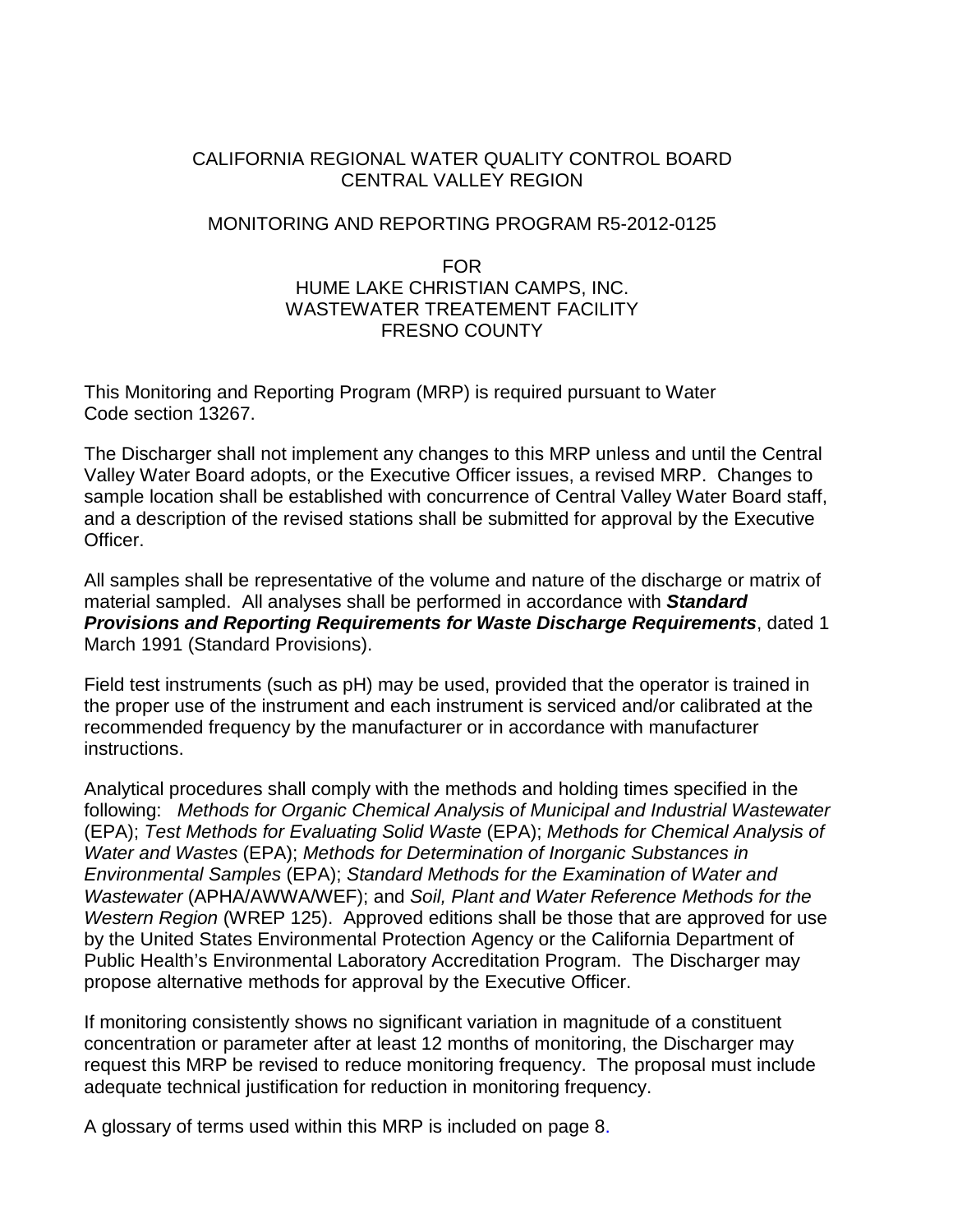#### **INFLUENT MONITORING**

Influent samples shall be collected prior to treatment and shall include at least the following:

| <b>Frequency</b> | Constituent/Parameter | <u>Units</u> | Sample Type     |
|------------------|-----------------------|--------------|-----------------|
| Weekly           | BOD <sub>5</sub>      | mq/L         | 24-hr Composite |
| Weekly           | TSS.                  | mg/L         | 24-hr Composite |
| Weekly           | <b>SS</b>             | m/L          | 24-hr Composite |

#### **EFFLUENT MONITORING**

Effluent samples shall be collected after treatment and shall be collected on the same day as influent samples for direct comparison. Effluent monitoring shall include at least the following:

| Frequency            | Constituent/Parameter           | Units      | Sample Type        |
|----------------------|---------------------------------|------------|--------------------|
| Continuous           | Flow <sup>1</sup>               | mgd        | Meter              |
| Continuous           | <b>Turbidity</b>                | <b>NTU</b> | <b>Meter</b>       |
| Continuous           | Chlorine Dose <sup>1</sup>      | mg/L       | Meter              |
| Continuous $2$       | Chlorine Residual <sup>2</sup>  | mg/L       | Meter <sup>3</sup> |
| Daily <sup>4</sup>   | $\mathsf{CT}^4$                 | mg-min/L   | Calculation        |
| Daily                | <b>SS</b>                       | mI/L       | 24-hr Composite    |
| <b>Biweekly</b>      | BOD <sub>5</sub>                | umhos/cm   | 24-hr Composite    |
| <b>Biweekly</b>      | <b>TSS</b>                      | mg/L       | 24-hr Composite    |
| Various <sup>5</sup> | <b>Total Coliform Organisms</b> | MPN/100mL  | Grab               |
| Monthly              | EC                              | umhos/cm   | Grab               |
| Quarterly            | Nitrate as N                    | mg/L       | Grab               |
|                      |                                 |            |                    |

1. Flow and chlorine dose measured prior to disinfection.<br>2. Chlorine residual measured after disinfection with at lea

2. Chlorine residual measured after disinfection with at least a 90 minute modal contact time. Until the Discharger has satisfied Provision G.6, continuous monitoring of chlorine residual is required when discharge is occurring to the evaporation/percolation ponds or sprayfield. Once the Discharger has satisfied Provision G.6, continuous monitoring of chlorine residual is only required when discharge is occurring to the sprayfield and daily monitoring of chlorine residual via grab sample is sufficient when discharge is occurring to the evaporation/percolation ponds. At no time is chlorine residual monitoring required when discharge is occurring to the leach trenches.

3. Continuous monitoring of chlorine residual to commence in accordance with the time schedule of Provision G.3.

4. CT = the product of total chlorine residual and modal contact time measured at the same point. Until the Discharger has satisfied Provision G.6, daily calculation of CT is required when discharge is occurring to the evaporation/percolation ponds or sprayfield. Once the Discharger has satisfied Provision G.6, daily calculation of CT is only required when discharge is occurring to the sprayfield and no calculation of CT is required when discharge is occurring to the evaporation/percolation ponds. At no time is calculation of CT required when discharge is occurring to the leach trenches.

5. Total Coliform Organisms monitored daily in the field for presence/absence when irrigating sprayfield with effluent from WWTF. Total Coliform Organisms monitored biweekly for quantitative analysis with MTF year-round.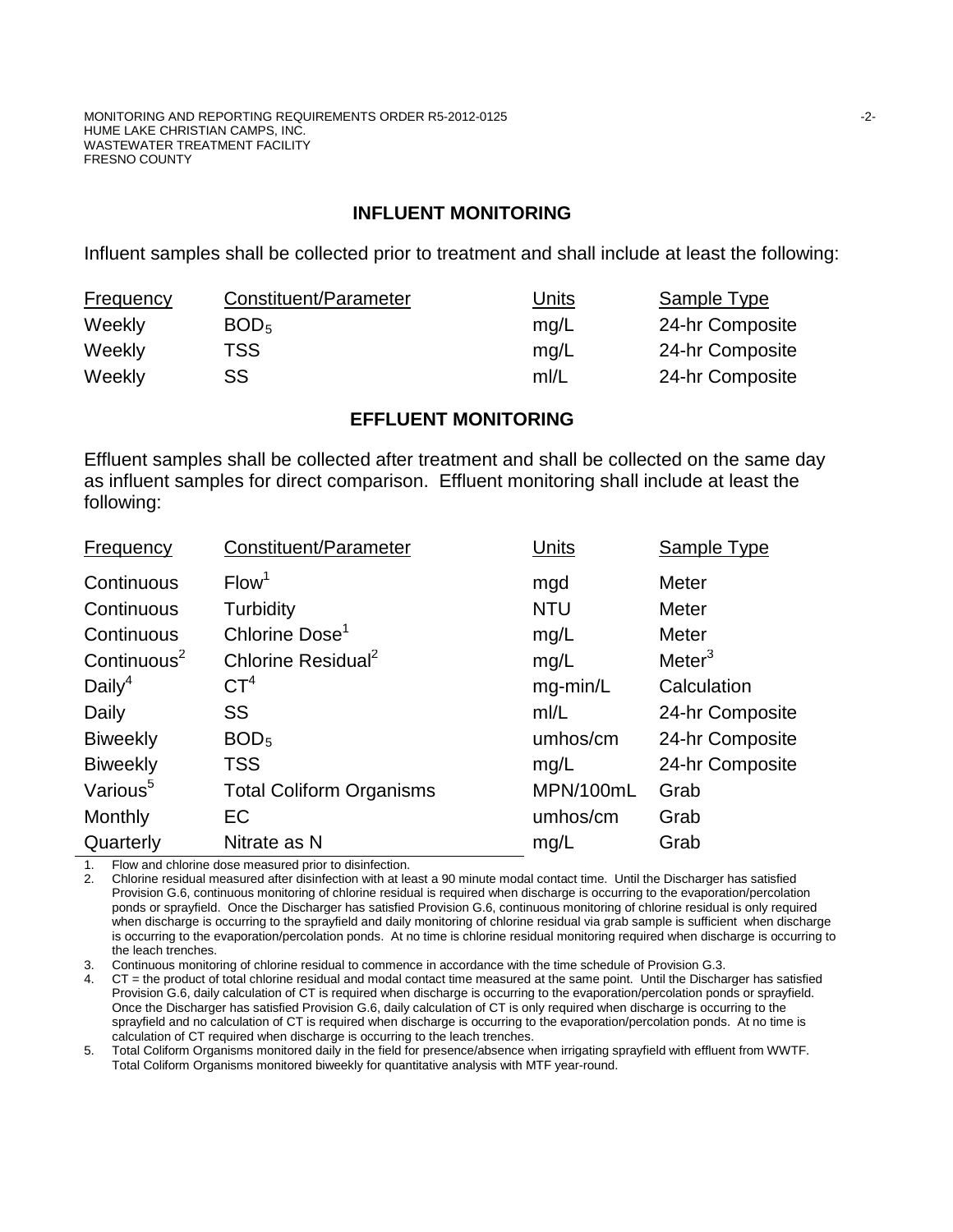#### **SOURCE WATER MONITORING**

Source water monitoring shall consist of the following.

| <b>Frequency</b> | Constituent/Parameter         | <u>Units</u> | Sample Type      |
|------------------|-------------------------------|--------------|------------------|
| Quarterly        | Flow-Weighted $EC^1$          | umhos/cm     | Computed average |
| Annually         | General Minerals <sup>2</sup> | mq/L         | Grab             |

1. For each source (either well or surface water supply), the Discharger shall calculate the flow-weighted average concentrations for EC utilizing flow data and the most recent annual chemical analysis. Alternatively, the Discharger may establish representative sampling stations within the distribution system serving the same area as is served by the WWTF.

2. General minerals include: TDS, pH, alkalinity (as  $CaCO<sub>3</sub>$ ), aluminum, bicarbonate (as  $CaCO<sub>3</sub>$ ), boron, calcium, carbonate (as CaCO<sub>3</sub>), chloride, copper, hardness (as CaCO<sub>3</sub>), iron, magnesium, manganese, phosphate, potassium, sodium, and sulfate. General minerals analysis results shall include a cation/anion balance. Samples collected for metals shall be filtered with a 0.45 micron filter prior to preservation, digestion, and analysis.

## **SPRAYFIELD MONITORING**

The Discharger shall perform the following routine monitoring and loading calculations for the sprayfield when it is in use. In addition the Discharger shall keep a log of routine monitoring observations for example: areas of ponding, broken irrigation pipes, odors and/or flies within the sprayfield. Data shall be collected and presented in tabular format and shall include the following:

| <b>Frequency</b> | Constituent/Parameter   | Units      | <b>Sample Type</b>     |
|------------------|-------------------------|------------|------------------------|
| Daily            | <b>Application Area</b> | Acreage    | n/a                    |
| Daily            | Wastewater flow         | Gallons    | Metered                |
| Daily            | Wastewater loading      | inches/day | Calculated             |
| Daily            | Supplemental irrigation | Gallons    | Metered                |
| Daily            | Precipitation           | inches     | Rain gage <sup>1</sup> |

National Weather Service data from the nearest weather station is acceptable.

#### **EVAPORATION/PERCOLATION POND MONITORING**

Pond monitoring shall be in effect so long as the ponds contain wastewater and shall include at least the following:

| Frequency $1$ | Constituent/Parameter          | Units    | Sample Type |
|---------------|--------------------------------|----------|-------------|
| Daily         | Visual Inspection <sup>2</sup> | $- -$    | $- -$       |
| Daily         | Freeboard                      | feet     | Measured    |
| Daily         | Dissolved Oxygen               | mq/L     | Grab        |
| Weekly        | pH                             | pH units | Grab        |

1. The frequency of monitoring shall be performed only when safe access to the ponds is permissible.

2. Visual inspections shall include observing the pond sides and surface area from items such as: weeds, algae, animal holes, and erosion.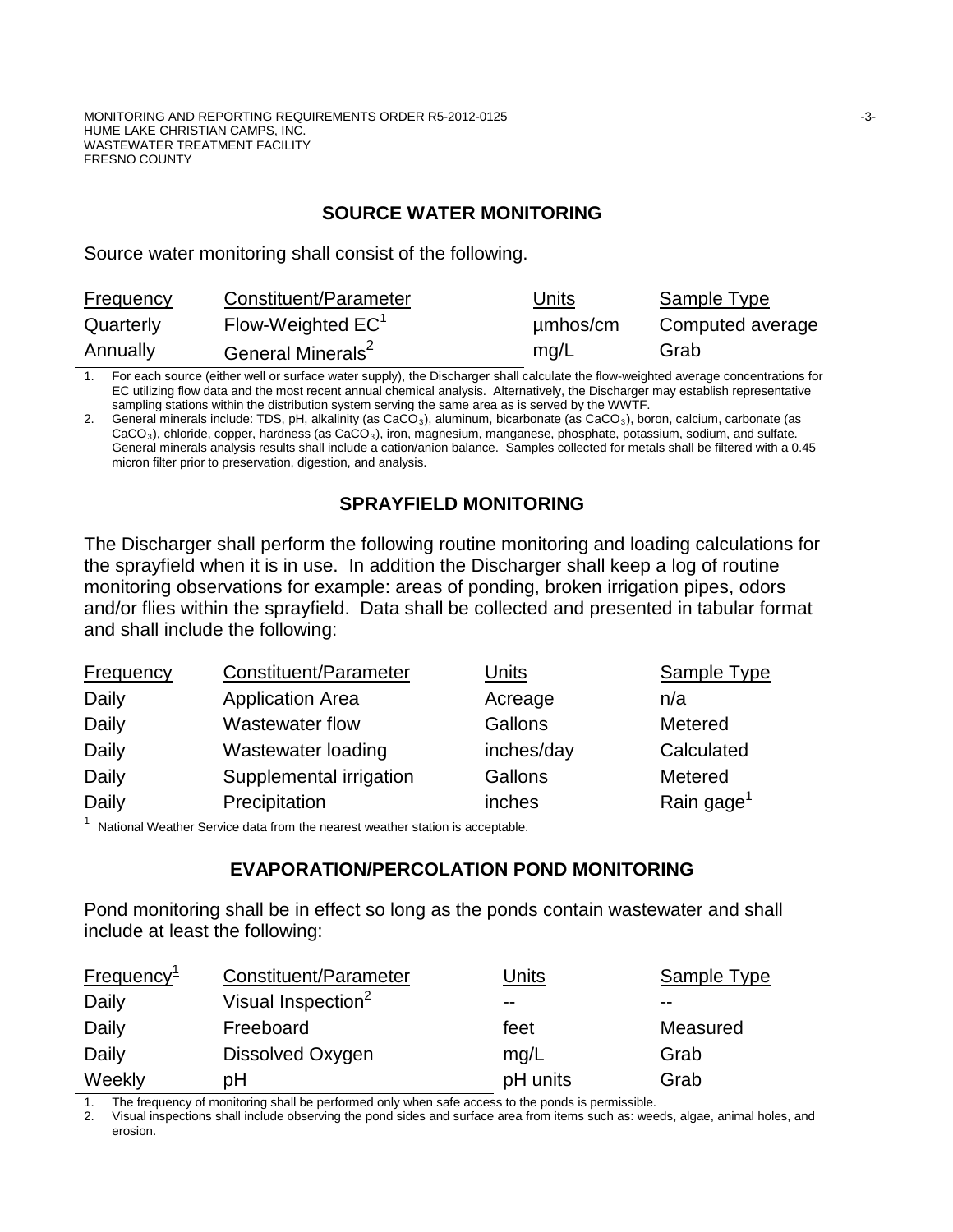# **LEACH TRENCH MONITORING**

Leach trenches shall be visually inspected on a daily basis so long as discharge to the leach trenches is occurring and only when safe access to the leach trenches is permissible. Visual inspections shall include observing the leach trenches for wastewater above ground surface, weeds, animal holes, and erosion.

## **BIOSOLIDS MONITORING**

The Discharger shall perform the following routine monitoring and loading calculations when biosolids are disposed of on-site:

| <b>Frequency</b> | Constituent/Parameter     | Units      | <b>Sample Type</b>     |
|------------------|---------------------------|------------|------------------------|
| Annually         | <b>Total solids</b>       | percent    | Composite <sup>1</sup> |
| Annually         | Total nitrogen            | mg/kg      | Composite              |
| Annually         | Total phosphorus          | mg/kg      | Composite              |
| Annually         | Total potassium           | mg/kg      | Composite              |
| Annually         | Total metals <sup>2</sup> | mg/kg      | Composite              |
| Annually         | Fecal coliform            | MPN/g      | Composite              |
| Annually         | Volatile solids           | mg/kg      | Composite              |
| Daily            | Application area          | Acreage    | n/a                    |
| Daily            | <b>Biosolids loading</b>  | pounds/day | Calculated             |

1. The composite sample shall provide adequate representation of the biosolids generated.

2. Total metals shall include arsenic, cadmium, copper, lead, mercury, molybdenum, nickel, selenium, and zinc.

## **REPORTING**

All monitoring results shall be reported in **Quarterly Monitoring Reports** which are due by the first day of the second month after the calendar quarter. Therefore, monitoring reports are due as follows:

First Quarter Monitoring Report: **1 May**

Second Quarter Monitoring Report: **1 August**

Third Quarter Monitoring Report: **1 November**

Fourth Quarter Monitoring Report: **1 February**.

**A transmittal letter shall accompany each monitoring report.** The transmittal letter shall discuss any violations that occurred during the reporting period and all actions taken or planned for correcting violations, such as operation or facility modifications. If the Discharger has previously submitted a report describing corrective actions or a time schedule for implementing the corrective actions, reference to the previous correspondence is satisfactory.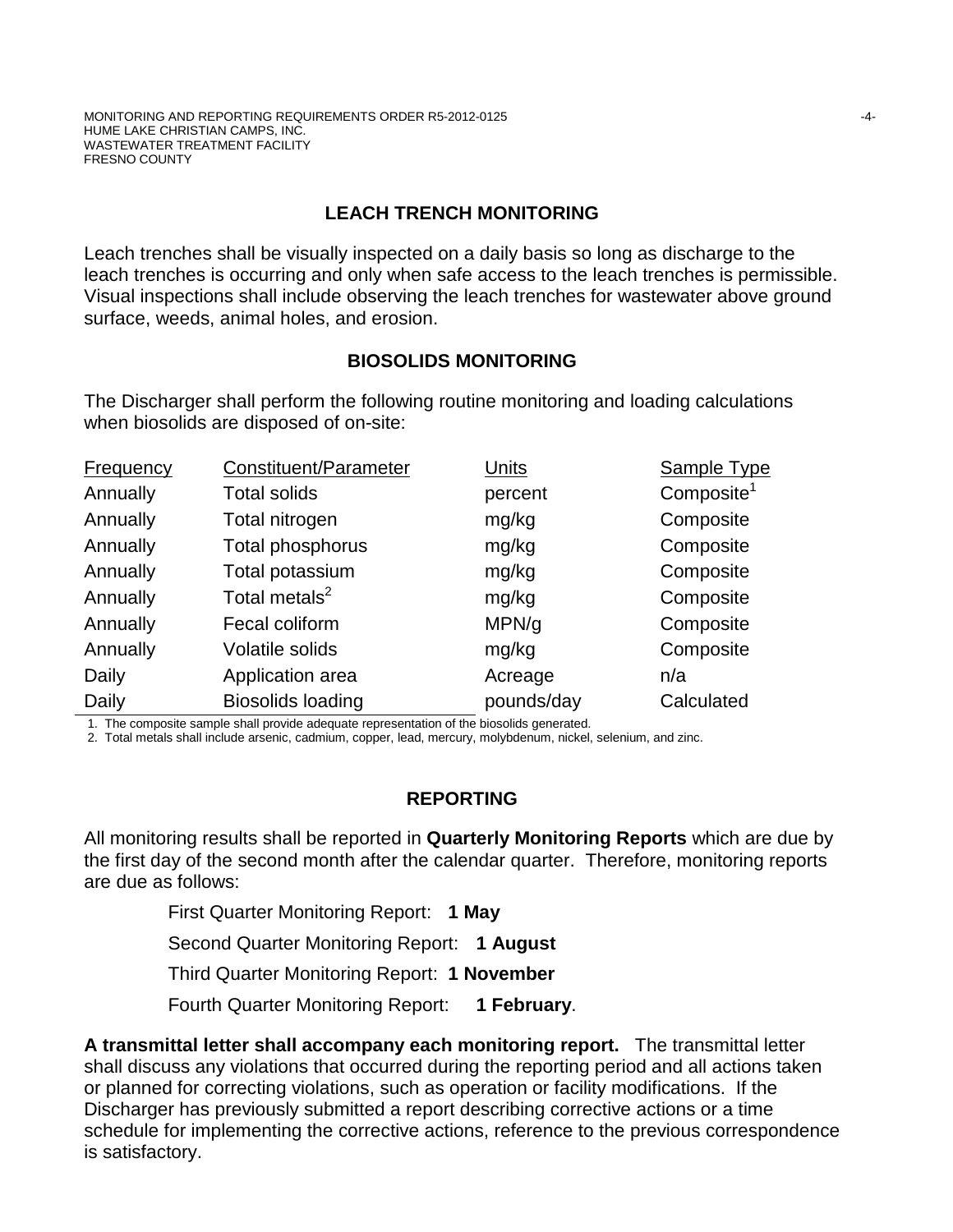The following information is to be included on all monitoring and annual reports, as well as any report transmittal letters, submitted to the Central Valley Water Board:

Discharger: Hume Lake Christian Camps Facility: Wastewater Treatment Facility MRP: R5-2012-0125 Contact Information (telephone number and email)

In reporting monitoring data, the Discharger shall arrange the data in tabular form so that the date, the constituents, and the concentrations are readily discernible. The data shall be summarized in such a manner that illustrates clearly, whether the Discharger complies with waste discharge requirements.

In addition to the details specified in Standard Provision C.3, monitoring information shall include the method detection limit (MDL) and the Reporting limit (RL) or practical quantitation limit (PQL). If the regulatory limit for a given constituent is less than the RL (or PQL), then any analytical results for that constituent that are below the RL (or PQL) but above the MDL shall be reported and flagged as estimated.

Laboratory analysis reports do not need to be included in the monitoring reports; however, the laboratory reports must be retained for a minimum of three years in accordance with Standard Provision C.3.

All monitoring reports shall comply with the signatory requirements in Standard Provision B.3.

All monitoring reports that involve planning, investigation, evaluation or design, or other work requiring interpretation and proper application of engineering or geologic sciences, shall be prepared by or under the direction of persons registered to practice in California pursuant to California Business and Professions Code sections 6735, 7835, and 7835.1.

At any time henceforth, the State or Central Valley Regional Water Board may notify the Discharger to electronically submit monitoring reports using the State Water Board's California Integrated Water Quality System (CIWQS) Program Web site [\(http://www.waterboards.ca.gov/ciwqs/index.html\)](http://www.waterboards.ca.gov/ciwqs/index.html) or similar system. Until such notification is given, the Discharger shall submit hard copy monitoring reports.

## **A. All Quarterly Monitoring Reports,** shall include the following:

## **Wastewater Reporting**

- 1. The results of influent and effluent monitoring specified on page 2.
- 2. For each month of the quarter, calculation of the maximum daily flow, monthly average flow, and cumulative annual flow.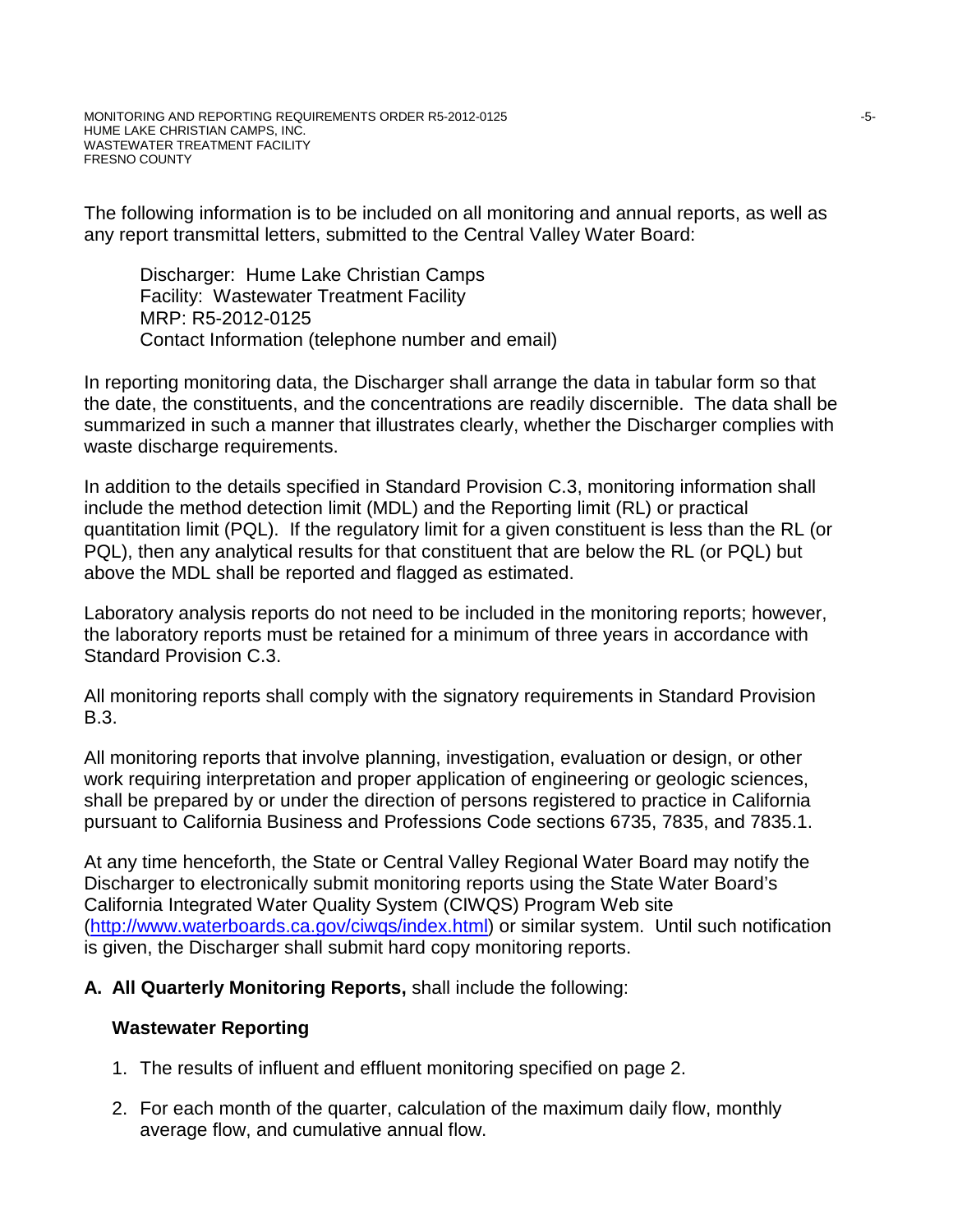3. For each month of the quarter, calculation of the average monthly effluent EC and BOD.

# **Sprayfield Area Reporting**

- 1. The results of the routine monitoring specified on page 3.
- 2. Provide a Site Map of the sprayfield showing predominant features and applied acreages.
- 3. For each month of the quarter, calculation of the monthly hydraulic load on the sprayfield for wastewater and supplemental irrigation water in millions of gallons.
- 4. A summary of the notations made in the sprayfield monitoring log during each quarter. The entire contents of the log do not need to be submitted.

# **Pond Monitoring Reporting**

1. The results of the routine monitoring specified on page 3.

# **Leach Trench Monitoring Reporting**

- 1. The results of the routine monitoring specified on page 4.
- **B. Fourth Quarter Monitoring Reports,** in addition to the above, shall include the following:

## **Wastewater Reporting**

- 1. The names and general responsibilities of all persons in charge of wastewater treatment and disposal.
- 2. The names and telephone numbers of persons to contact regarding the Plant for emergency and routine situations.
- 3. A statement certifying when the flow meter and other monitoring instruments and devices were last calibrated, including identification of who performed the calibrations (Standard Provision C.4).
- 4. A summary of any changes in processing that might affect waste characterization and/or discharge flow rates.
- 5. Demonstration that at least a 90 minute modal contact time for disinfection is maintained at the WWTF.

# **Biosolids Monitoring Reporting**

1. Annual production totals in dry tons or cubic yards.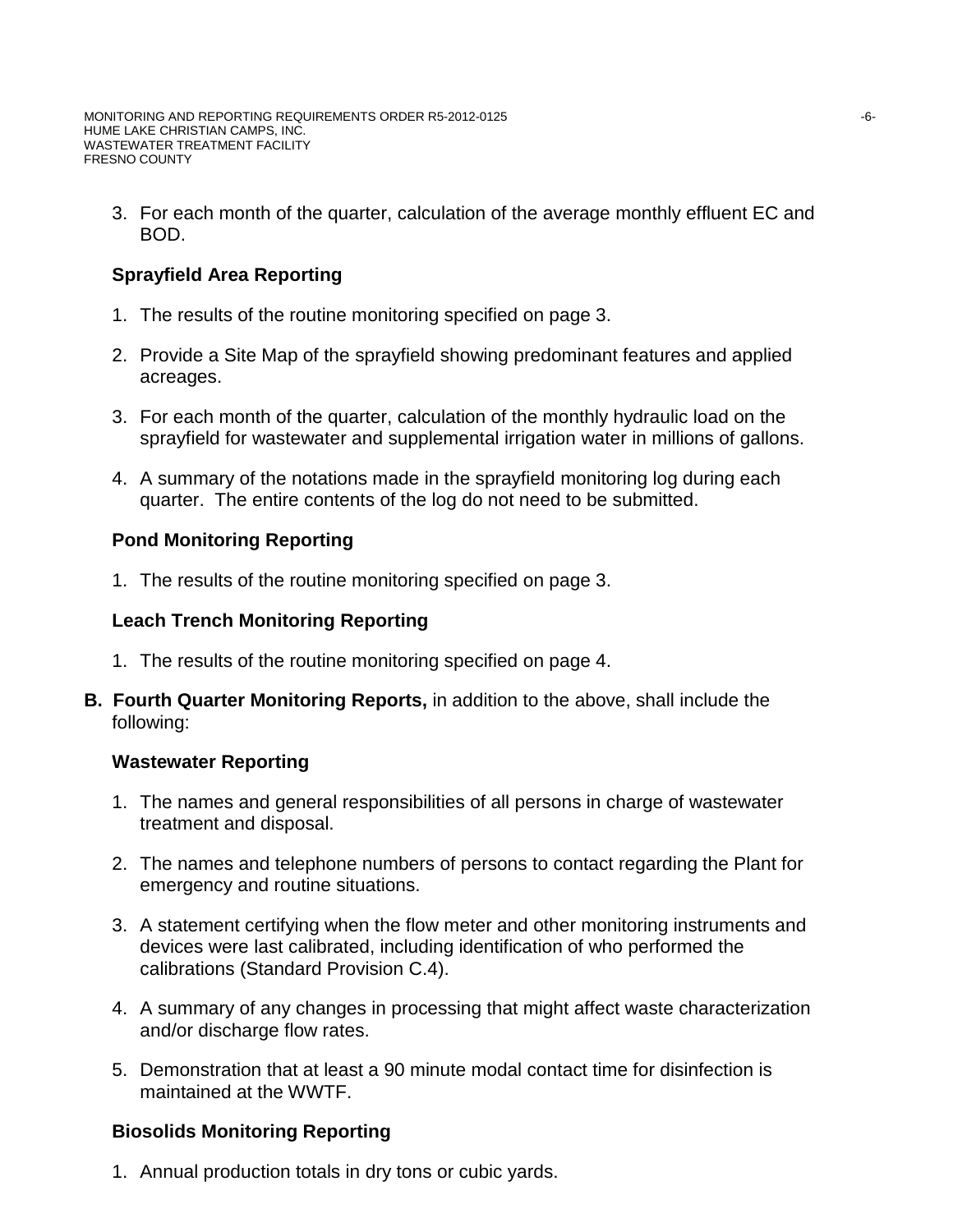- 2. A description of disposal methods, including location, and Order number of regulatory permit (if appropriate). If more than one method is used, include the percentage disposed of by each method.
- 3. Include the results of monitoring specified on page 4.
- 4. A demonstration that off-site disposal of biosolids is consistent with Title 27, division 2.
- 5. A demonstration that on-site disposal of biosolids is in compliance with the requirements and limits of Subpart B – Land Application of Part 503 in Title 40 of the Code of Federal Regulations.

#### **Source Water Reporting**

1. Include the results of monitoring specified on page 3.

The Discharger shall implement the above monitoring program on the first day of the month following adoption of this Order.

*Original signed by:*

PAMELA C. CREEDON, Executive Officer

7 December 2012 \_\_\_\_\_\_\_\_\_\_\_\_\_\_\_\_\_\_\_\_\_\_\_\_\_\_\_\_\_\_\_\_\_\_\_\_\_

(Date)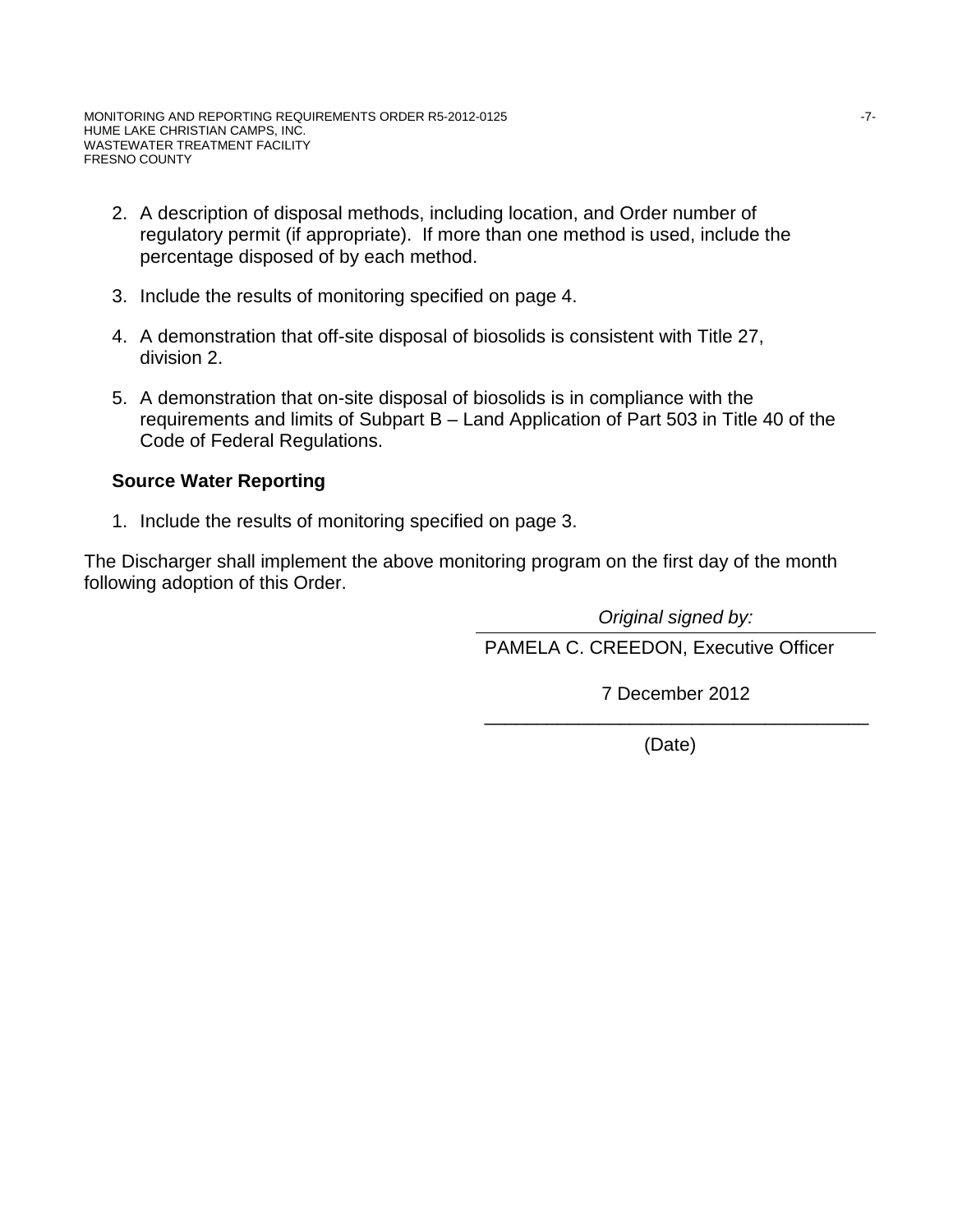#### **GLOSSARY**

| BOD <sub>5</sub>     | Five-day biochemical oxygen demand                                                                                                |
|----------------------|-----------------------------------------------------------------------------------------------------------------------------------|
| <b>CBOD</b>          | Carbonaceous BOD                                                                                                                  |
| <b>DO</b>            | Dissolved oxygen                                                                                                                  |
| <b>EC</b>            | Electrical conductivity at 25° C                                                                                                  |
| <b>FDS</b>           | <b>Fixed dissolved solids</b>                                                                                                     |
| <b>NTU</b>           | Nephelometric turbidity unit                                                                                                      |
| <b>TKN</b>           | Total Kjeldahl nitrogen                                                                                                           |
| <b>TDS</b>           | <b>Total dissolved solids</b>                                                                                                     |
| <b>TSS</b>           | Total suspended solids                                                                                                            |
| Continuous           | The specified parameter shall be measured by a meter continuously.                                                                |
| 24-hr Composite      | Samples shall be a flow-proportioned composite consisting of at least eight<br>aliquots.                                          |
| Daily                | Samples shall be collected every day except weekends or holidays.                                                                 |
| <b>Twice Weekly</b>  | Samples shall be collected at least twice per week on non-consecutive days.                                                       |
| Weekly               | Samples shall be collected at least once per week.                                                                                |
| <b>Twice Monthly</b> | Samples shall be collected at least twice per month during non-consecutive<br>weeks.                                              |
| Monthly              | Samples shall be collected at least once per month.                                                                               |
| <b>Bimonthly</b>     | Samples shall be collected at least once every two months (i.e., six times per<br>year) during non-consecutive months.            |
| Quarterly            | Samples shall be collected at least once per calendar quarter.                                                                    |
| Semiannually         | Samples shall be collected at least once every six months (i.e., two times per<br>year).                                          |
| Annually             | Samples shall be collected at least once per year. Unless otherwise<br>specified or approved, samples shall be collected in June. |
| mg/L                 | Milligrams per liter                                                                                                              |
| mL/L                 | Milliliters [of solids] per liter                                                                                                 |
| $\mu$ g/L            | Micrograms per liter                                                                                                              |
| umhos/cm             | Micromhos per centimeter                                                                                                          |
| mgd                  | Million gallons per day                                                                                                           |
| MPN/100 mL           | Most probable number [of organisms] per 100 milliliters                                                                           |
| <b>MTF</b>           | Multiple tube fermentation                                                                                                        |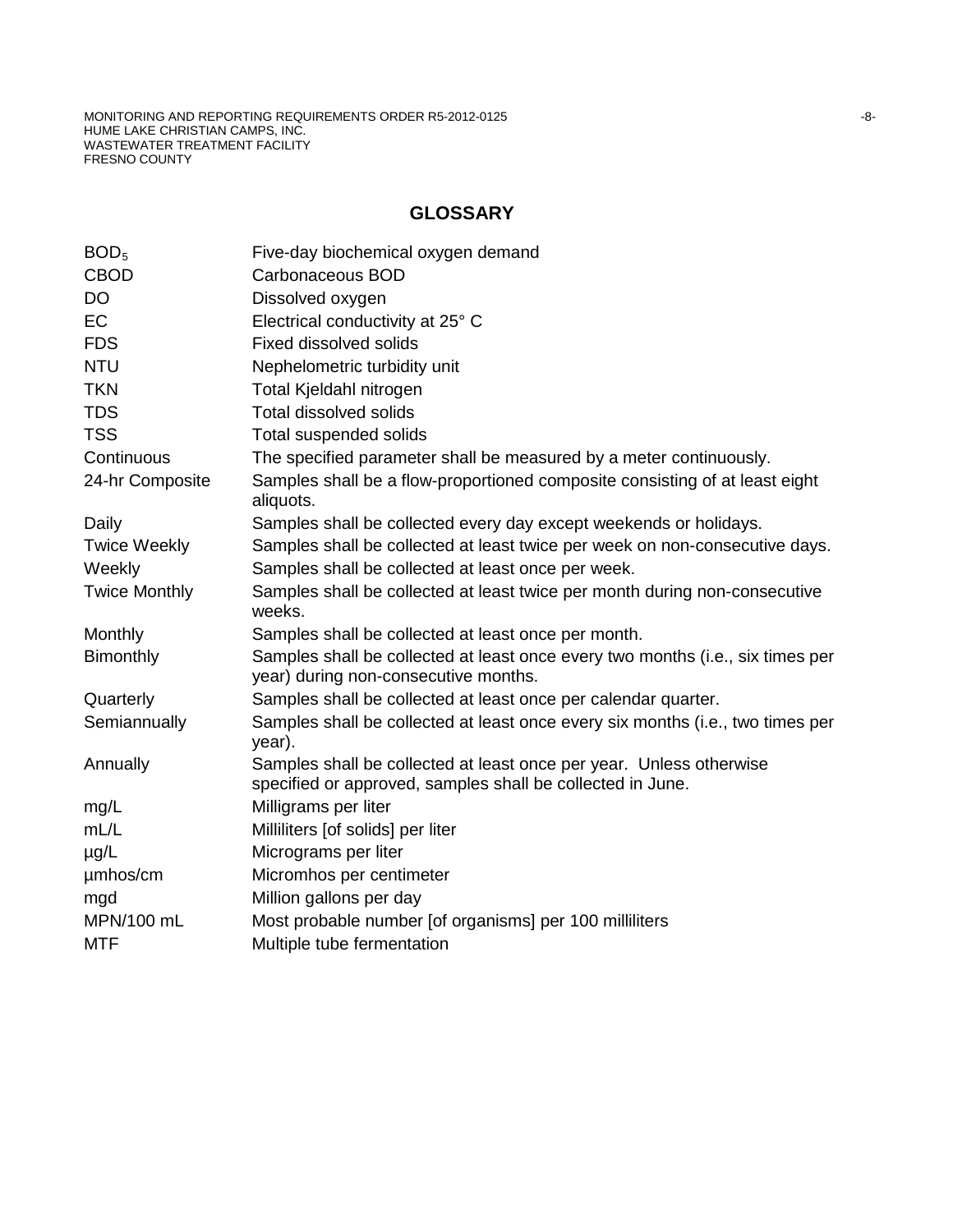## INFORMATION SHEET

ORDER R5-2012-0125 HUME LAKE CHRISTIAN CAMPS, INC. WASTEWATER TREATMENT FACILITY FRESNO COUNTY

#### **BACKGROUND**

Hume Lake Christian Camps, Inc., (hereafter HLCC or Discharger) is approximately 60 miles east of Fresno in the Sierra Nevada Mountains at an elevation of approximately 5,300 feet above mean sea level. HLCC owns and operates a wastewater treatment facility (WWTF) currently under Waste Discharge Requirements (WDRs) Order No. 94-106 that were adopted on 22 April 1994. As indicated in the WDRs, the monthly average dry weather (May through October) discharge shall not exceed 0.146 million gallons per day (mgd) and the daily maximum discharge shall not exceed 0.200 million gallons. At the time the WDRs were adopted, the design treatment capacity of the WWTF was 0.200 mgd. However, the WWTF was upgraded in 2003 to include a 110,000 gallon equalization tank and two additional blowers and fine bubble diffuser racks for each sequencing batch reactor (SBR). These upgrades allowed for the proper dissolved oxygen levels in the SBR's and increased the design treatment capacity to 0.275 mgd. The WWTF receives untreated sewage from various dormitories, camps, single family residences, offices, laundry facilities, and a cafeteria. Design parameters of the WWTF are:

- average design flow and max design flow: 0.275 mgd;
- influent BOD<sub>5</sub> = 300 milligrams per liter (mg/L) and effluent BOD<sub>5</sub> = 20 mg/L;
- influent total suspended solids  $(TSS) = 375$  mg/L and effluent  $TSS = 20$  mg/L; and
- influent total Kjeldahl nitrogen (TKN) = 50 mg/L

A Report of Waste Discharge (RWD) was submitted in July 2002 requesting modification to the WDRs to allow for discharge of treated effluent from the ponds to a 3.2 acre reclamation area (also referred to as sprayfield) of grass (50-50 mix of Blue Grass and Perennial Rye Grass) and native vegetation via sprinkler irrigation. Following submittal of additional information, the RWD was deemed complete by Water Board staff in a 31 January 2003 letter; however, updated WDRs were not drafted.

As a result of elevated pH measured in Hume Lake by Water Board staff in August 2004 and the presence of abundant algae in the lake that caused it to appear very green, cloudy, and opaque, HLCC was requested to characterize the WWTF effluent for nutrients. As directed, HLCC provided effluent data (three 8-hour composite samples collected at least one week a part during October 2004) for ammonia as N, nitrate as N, total Kjeldahl nitrogen (TKN), phosphate and total phosphorus. In addition, total nitrogen and total phosphorus data were provided for WWTF sludge (annual sampling events for 2002, 2003, and 2004) as well as loading rates of total nitrogen and total phosphorus to effluent ponds and leach trenches, landscaped areas that receive sludge as a soil amendment, and landscaped areas that receive fertilizer. The results of the characterization are summarized below.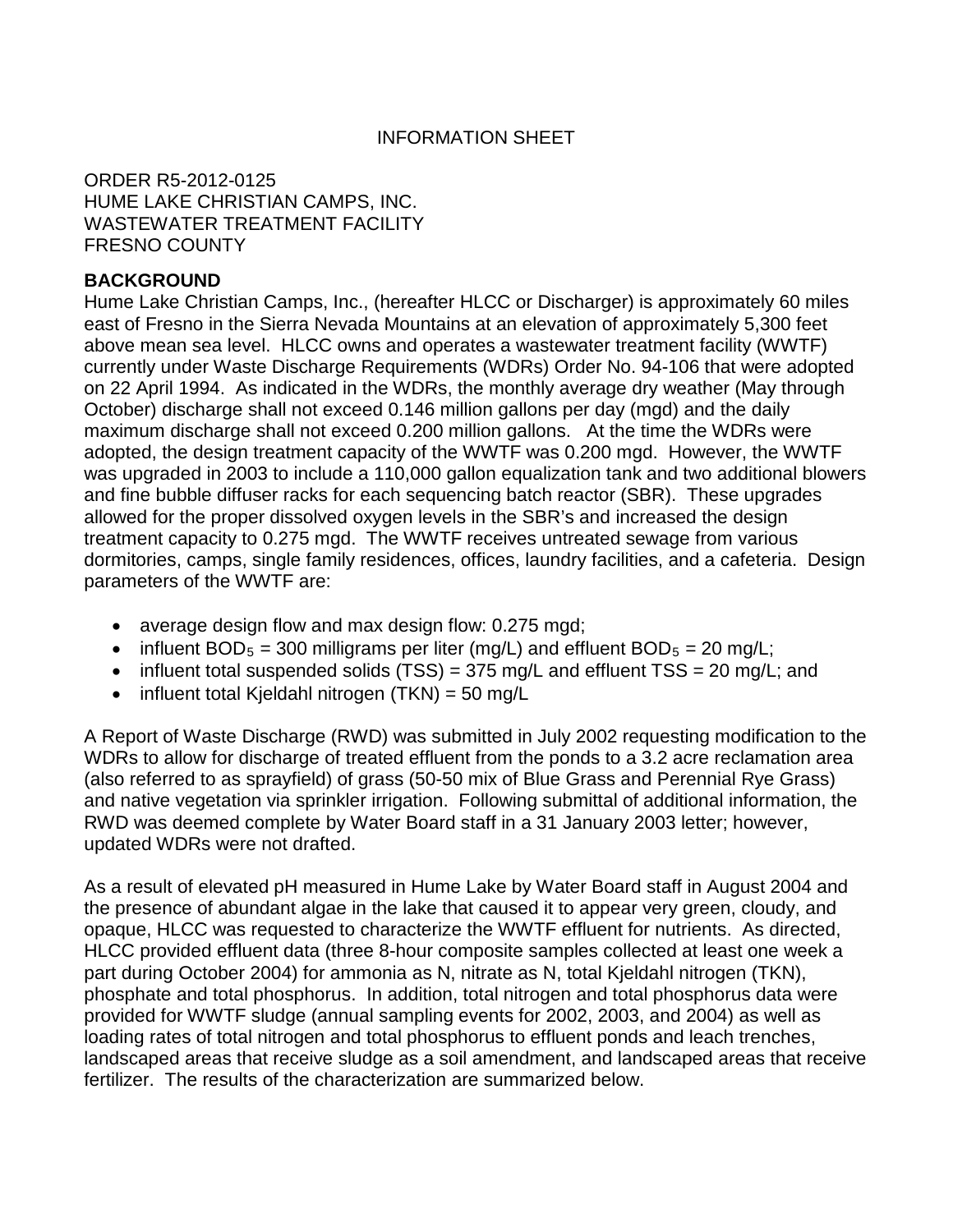- Average concentrations of the three effluent samples for ammonia as N, nitrate as N, TKN, phosphate, and total phosphorus were ND, 0.067 mg/L, ND, 0.1 mg/L, and ND, respectively.
- Average concentrations of the three sludge samples for total nitrogen and total phosphorus were 4,600 mg/kg and 1,737 mg/kg, respectively.
- Total nitrogen loading to the ponds, leach trenches, and sprayfield was 3.04 lbs/acre/year, 5.47 lbs/acre/year, and 0.33 lbs/acre/year, respectively.
- Total phosphorus loading to the ponds, leach trenches, and sprayfield was 4.54 lbs/acre/year, 8.17 lbs/acre/year, and 0.49 lbs/acre/year.
- Total nitrogen and total phosphorus loading to landscape areas receiving sludge were 223 lbs/acre/year and 67 lbs/acre/year, respectively.
- Total nitrogen and total phosphorus loading to landscape areas receiving commercial fertilizer were 128 lbs/acre/year and 34 lbs/acre/year, respectively.

HLCC also suggested the following factors may have contributed to the conditions observed at the lake in August 2004: recent drought conditions; a Department of Fish and Game requirement to release 500 gpm from the Hume Lake Dam (estimated 200 gpm coming into the lake); individual septic systems serving the cabins on the south shore of the lake; the influent creek to the lake traverses three public campgrounds and 100+ acres of heavy grazing land; and wildlife, waterfowl, and human activity in the lake.

Another RWD was submitted in September 2009 requesting an increase to the maximum daily discharge from 0.200 to 0.275 million gallons. The requested increase in flow rates will accommodate the peak seasonal month discharge and potential wastewater flows from the nearby Hume Subdivision, which are currently discharged to individual septic systems. The 2009 RWD demonstrated the evaporation/percolation ponds, leach trenches, and sprayfield have sufficient capacity to handle discharges up to 0.275 mgd from the WWTF and total annual precipitation using a return period of 100 years distributed monthly in accordance to historical rainfall patterns. In addition, The RWD indicated that nitrogen in WWTF effluent and fertilizer would be applied agronomically to the sprayfield.

In a 5 November 2009 email to HLCC, Water Board staff indicated no objections to using the treated effluent on the sprayfield provided the WWTF effluent consistently meets the criteria for disinfected tertiary recycled water and HLCC implements monitoring for turbidity and CT (the product of total chlorine residual and modal contact time measured at the same point) as specified in Title 22.

An updated Title 22 report was submitted in January 2010 incorporating comments from the Department of Health Services. The revised report was approved by DPH on 26 September 2012. The Discharger does not continuously monitor chlorine residual levels following disinfection. This Order includes a Provision for the Discharger to install equipment to monitor chlorine residual levels in accordance with DPH and Title 22 requirements.

In November 2011, Water Board staff received an email from Friends of the South Fork of the Kings River inquiring if the State Water Resources Control Board's (State Board) amended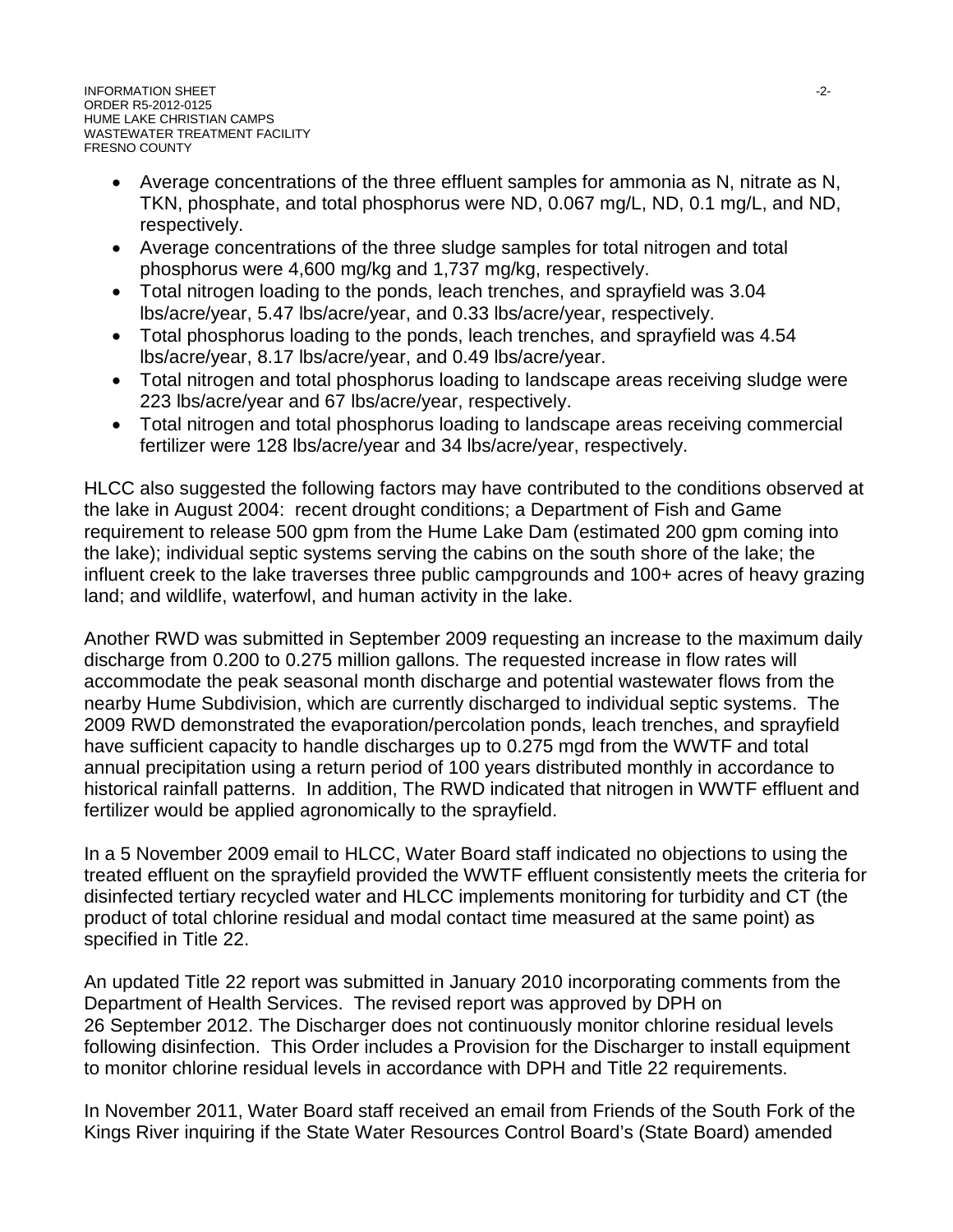septic system policy was applicable to the septic systems at the cabins on the south shore of Hume Lake and has complained about annual greening of Hume Lake. The State Board's amended septic system policy is not applicable to the WWTF. As depicted by HLCC's 2004 waste characterization report and treated effluent data summarized below, it does not appear that the WWTF is adversely affecting water quality of Hume Lake.

#### **Wastewater**

The following data depicts HLCC's treated wastewater concentrations based on analytical data from 2012:

| Result    |
|-----------|
| <b>ND</b> |
| <b>ND</b> |
| <b>ND</b> |
| <         |
| 230       |
| 2.3       |
|           |

# **Source Water**

Source water is provided by seven wells and surface water from Long Meadow Creek and Hume Lake. Based on a water supply monitoring event during May 2012, the chemical character of the potable water supply is summarized below.

|                            |          | Average of | Long         |        |
|----------------------------|----------|------------|--------------|--------|
|                            |          | Seven      | Meadow       | Hume   |
| Parameter                  | Units    | Wells      | <b>Creek</b> | Lake   |
| <b>TDS</b>                 | mg/L     | 109        | 55           | 52     |
| EC                         | umhos/cm | 156        | 56           | 59     |
| <b>Total Hardness</b>      | mg/L     | 38         | 18           | 19     |
| Calcium                    | mg/L     | 12         | 5.3          | 5.7    |
| Magnesium                  | mg/L     | 1.9        | 1.1          | 1.1    |
| Sodium                     | mg/L     | 18         | 4.7          | 4.9    |
| Potassium                  | mg/L     | 2.0        | 2.0          | 2.0    |
| <b>Total Alkalinity</b>    | mg/L     | 66         | 32           | 33     |
| <b>Sulfate</b>             | mg/L     | 2.0        | 2.0          | 2.0    |
| Chloride                   | mg/L     | 9.0        | 2.0          | 2.6    |
| Nitrate as $NO3$           | mg/L     | 2.0        | 2.0          | 2.0    |
| Ammonia as No <sub>3</sub> | mg/L     | 0.13       | < 0.10       | < 0.10 |
| рH                         | pH units | 7.5        | 7.4          | 7.4    |
| Iron                       | ug/L     | 4,141      | 210          | 340    |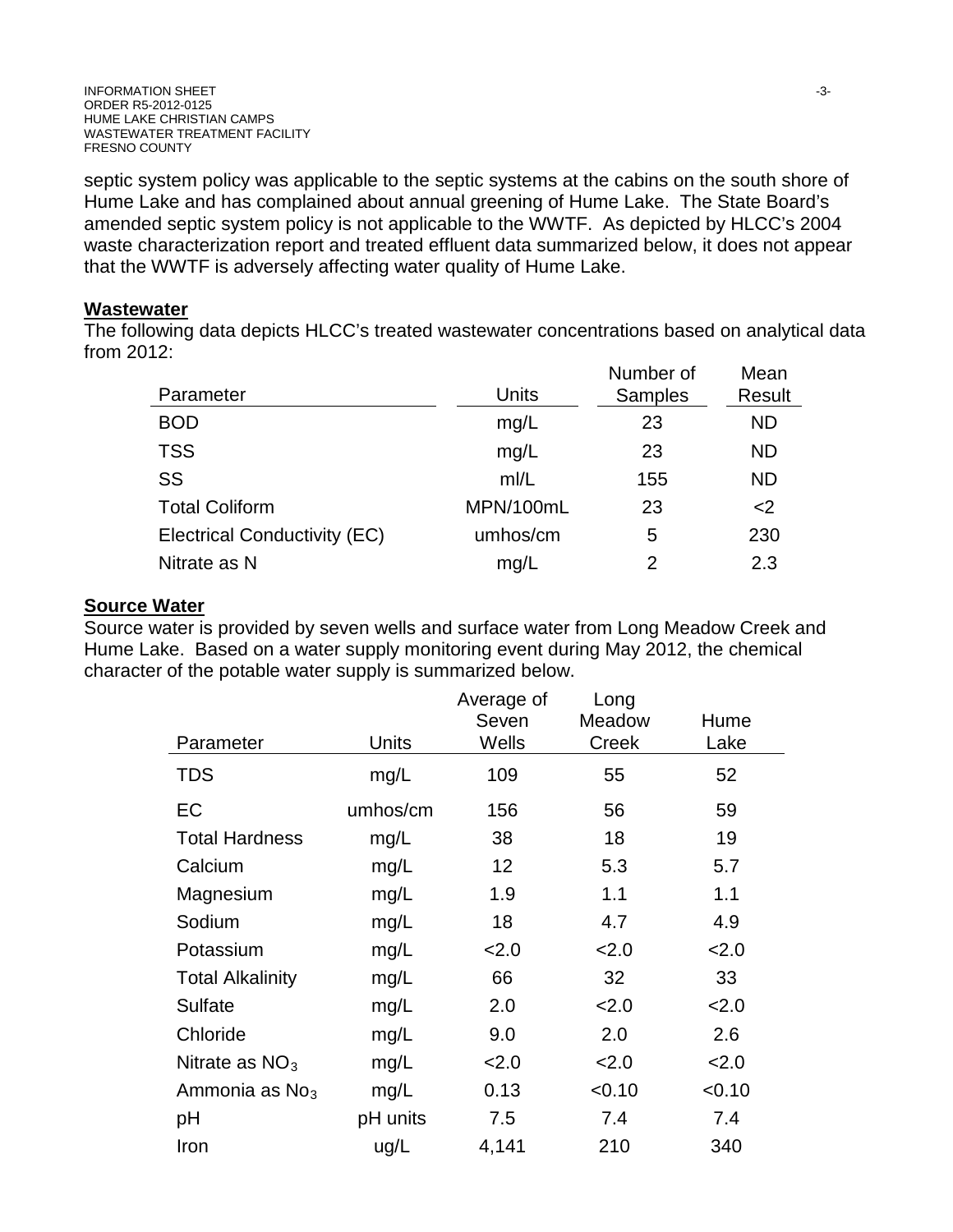|                |       | Average of |        |         |
|----------------|-------|------------|--------|---------|
|                |       | Seven      | Meadow | Hume    |
| Parameter      | Units | Wells      | Creek  | Lake    |
| <b>Boron</b>   | uq/L  | 133        | < 100  | $<$ 100 |
| Orthophosphate | mg/L  | < 0.6      | < 0.6  | < 0.6   |

The weighted average TDS and EC for water supply monitoring in May 2012 were 64 mg/L and 76 umhos/cm, respectively.

#### **DISPOSAL METHODS**

#### **Solids and Sludge**

Solids removed from the influent by bar screens are bagged and placed in the municipal waste dumpster at the site. Sludge is stored on-site and dried between June and September and covered with plastic during the winter months. The dried material is composted then used as a soil amendment at the site or hauled off-site for disposal. The Discharger is currently exploring options to sell the dried sludge as fertilizer. This Order requires the Discharger to submit a Notice of Intent (NOI) to comply with the General Biosolids and a technical report describing the sludge disposal practices utilized at the WWTF to comply with the General Biosolids Order. The Discharger is also required to provide a copy of the Notice of Applicability it receives from the State Water Resources Control Board in response to the NOI.

#### **Treated Wastewater**

Treated effluent is discharged directly to evaporation/percolation ponds or directly to leach trenches. Effluent is discharged to the ponds in summer through early fall and to the leach trenches in late fall through spring. Historically, there were twelve evaporation/percolation ponds connected in series by gravity pipelines that are located at least 2 feet below the top of the pond sidewalls. Ponds 5 and 6 have been combined and ponds 8 and 9 have been combined. Surface aerators are located in ponds 1 and combined pond 5/6. Total capacity of the pond system is 25.7 acre feet (8.374 million gallons). Ponds exhibiting declining or poor performance are removed from service during the summer and allowed to dry. After drying, the pond bottom is ripped to loosen and open the infiltration area. There are a total of 69 leach trenches, each 100 feet long. The leach trenches are 10 feet deep and 2 feet wide. A 4-inch perforated PVC pipe is buried 2 feet below the surface with 1.5-inch gravel below and native backfill above the pipe.

Treated effluent from the ponds is also discharged to a 3.2 acre reclamation area (also referred to as sprayfield) of grass (50-50 mix of Blue Grass and Perennial Rye Grass) and native vegetation via sprinkler irrigation. Approximately two acres of the sprayfield is planted in grass is used for softball or other similar recreational activities and a heliport for the U.S. Forest Service and Life Flight helicopters. The remainder of the sprayfield consists of native vegetation on cut or fill slopes and natural terrain. The sprayfield overlays approximately 40 leach trenches. Discharge to this area alternates between the leach trenches in the late fall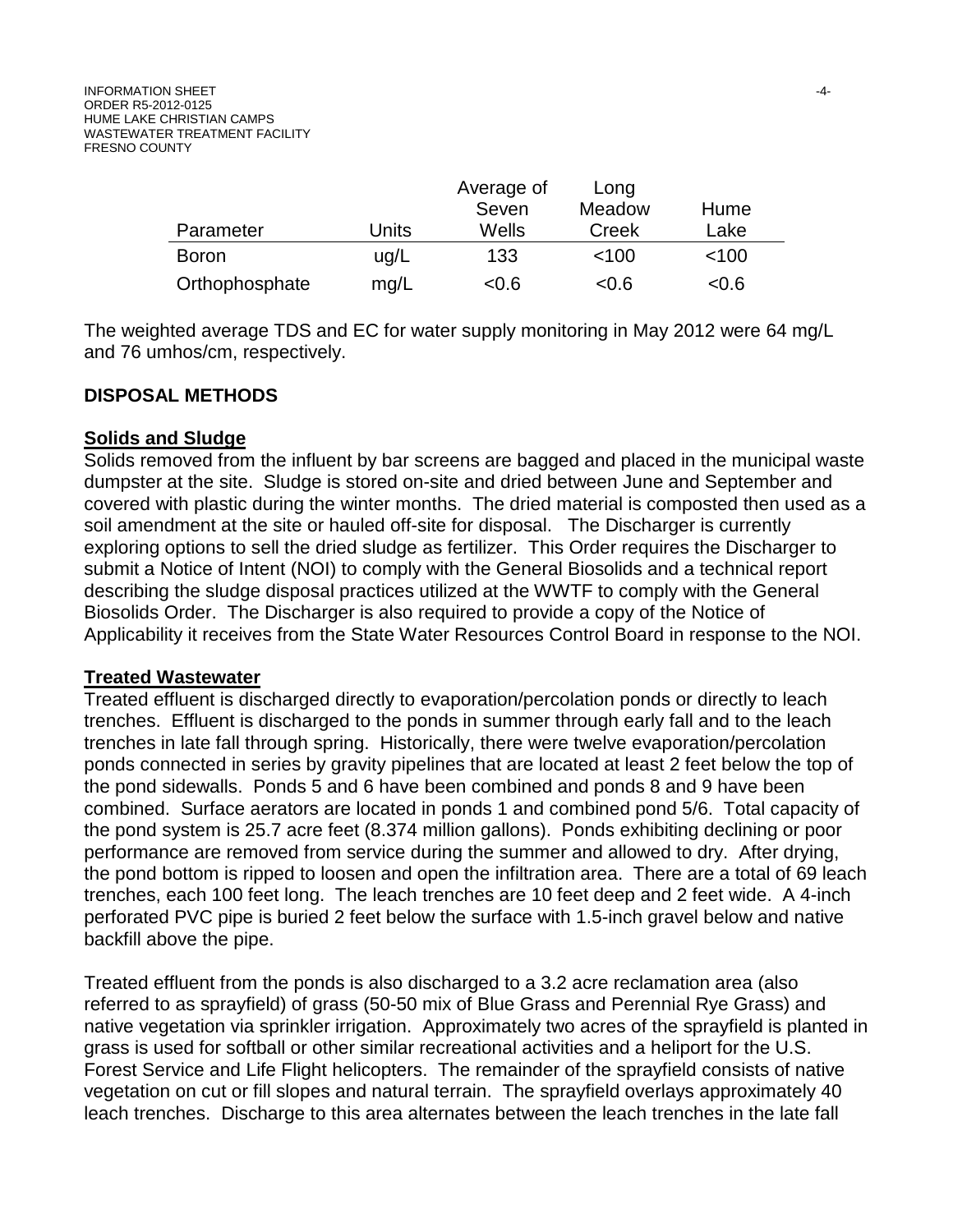through spring and to the sprayfield in summer through early fall when the ponds are in use. Discharge via the leach trenches and sprayfield do not occur simultaneously.

HLCC proposes to modify the WWTF's discharge infrastructure to allow direct discharge from the WWTF to the sprayfield when recycled water is needed and preclude discharge of treated effluent from the evaporation/percolation ponds to the sprayfield. As such, the effluent limitations for turbidity, total coliform and continuous chlorine residual monitoring will only apply when discharge to the sprayfield is occurring.

# **GROUNDWATER CONDITIONS**

Groundwater monitoring is not required by the current WDRs. However, samples are collected on a quarterly basis from nearby water supply wells. Laboratory analytical results from samples collected from the water supply wells from May 2012 are summarized below.

| Parameter                     | Units    | Well 2 | Well 3 | Well 4 | Well 5 | Well 6 | Well 8 | Well 19 |
|-------------------------------|----------|--------|--------|--------|--------|--------|--------|---------|
| Total<br><b>Alkalinity</b>    | mg/L     | 120    | 47     | 44     | 54     | 48     | 61     | 91      |
| Ammonia<br>as $NO3$           | mg/L     | < 0.10 | < 0.10 | < 0.10 | 0.33   | 0.26   | < 0.10 | 0.11    |
| Chloride                      | mg/L     | 16     | 2.5    | 2.2    | 3.7    | 2.7    | 4.8    | 31      |
| EC                            | umhos/cm | 290    | 87     | 87     | 110    | 99     | 130    | 290     |
| Nitrate as<br>NO <sub>3</sub> | mg/L     | 2.0    | 2.0    | 2.0    | 2.0    | 2.0    | 2.0    | 2.0     |
| pH                            | pH Units | 8.1    | 7.2    | 7.2    | 7.2    | 7.2    | 7.3    | 8.0     |
| <b>Sulfate</b>                | mg/L     | 3.4    | 2.0    | 2.0    | 2.0    | 2.0    | 2.0    | 5.6     |
| <b>TDS</b>                    | mg/L     | 170    | 69     | 68     | 90     | 84     | 89     | 190     |
| <b>Boron</b>                  | ug/L     | 330    | < 100  | < 100  | < 100  | < 100  | < 100  | 350     |
| Calcium                       | mg/L     | 21     | 8.8    | 8.3    | 12     | 11     | 14     | 9.9     |
| Iron                          | ug/L     | < 100  | 11,000 | 2,000  | 8,800  | 1,800  | 4,500  | 840     |
| Magnesium                     | mg/L     | 2.5    | 1.4    | 1.5    | 2.3    | 2.1    | 2.3    | 1.1     |
| Potassium                     | mg/L     | 2.0    | 2.0    | 2.0    | 2.0    | 2.0    | 2.0    | 2.0     |
| Sodium                        | mg/L     | 40     | 7.7    | 6.9    | 6.1    | 5.5    | 9.8    | 53      |
| Hardness                      | mg/L     | 63     | 28     | 27     | 38     | 37     | 43     | 29      |

A technical report was submitted with the September 2009 RWD that summarized field activities conducted in and around the sprayfield in order to determine infiltration rates. The technical report indicates the geology of the sprayfield consists of 2 to 6 feet of silty sand overlying 17 to 40 feet of decomposed granite overlying more resistant granitic bedrock. No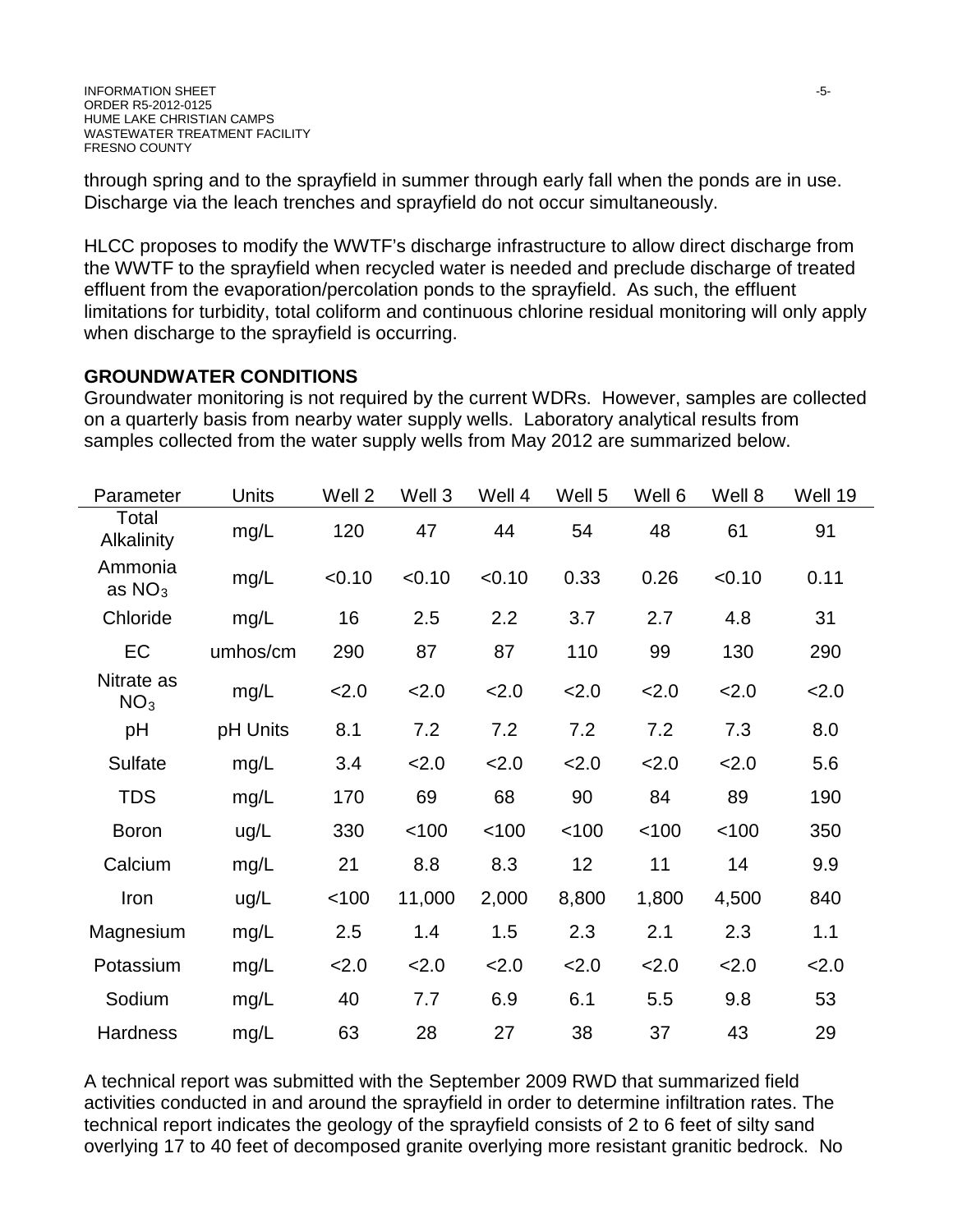fractures were visible in any of the test pits that were excavated as part of the field activities. Depth to groundwater is greater than 15 feet below ground surface. No bedrock outcrops exist on the surface.

# **REGULATORY CONSIDERATIONS**

#### **Basin Plan**

The *Water Quality Control Plan for the Tulare Lake Basin, Second Edition, revised January* 2004 (hereafter Basin Plan) designates beneficial uses, establishes narrative and numerical water quality objectives, contains implementation plans and policies for protecting all waters of the Basin, and incorporates, by reference, plans and policies of the State Water Resources Control Board (State Water Board). Pursuant to Water Code section 13263(a), these requirements must implement the Basin Plan.

The Basin Plan indicates the greatest long-term problem facing the entire Tulare Lake Basin is increasing salinity in groundwater, a process accelerated by man's activities and particularly affected by intensive irrigated agriculture. The Basin Plan recognizes that degradation is unavoidable until there is a long-term solution to the salt imbalance. The Central Valley Water Board encourages proactive management of waste streams by dischargers to control addition of salt through use, and has established an incremental EC limitation of 500 umhos/cm over source water or a maximum of 1,000 umhos/cm, as the measure of the permissible addition of salt constituents through use. In addition, discharges to areas that may recharge good quality groundwater shall not exceed an EC of 1,000 umhos/cm, a chloride content of 175 mg/L, or a boron content of 1.0 mg/L.

## **Treatment and Control Practices**

The WWTF consists of a 110,000-gallon flow equalization tank, head works, bar screen, two SBR's, an aerobic sludge digester, a vacuum-assisted sludge drying floor, a decant balance tank for decanted clear liquor, a tertiary disk filter and a chlorine contact basin. Chemicals used in the treatment process include a polymer added during aerobic digestion of sludge to aid in flocculation and 12.5% sodium hypochlorite for disinfection of treated wastewater. The WWTF is also equipped with a 200,000 gallon emergency storage tank. The existing chlorine contact basin is a 48-inch diameter reinforced concrete pipe approximately 36 feet long and has insufficient capacity to achieve a 90 minute modal time. The contact basin is beneath the floor slab of the WWTF, upstream of the effluent pumps and cannot be reasonably extended to gain additional volume for chlorine contact time. The required volume to achieve a 90 minute modal time is provided in part by the effluent force main, which is approximately 1,680 linear feet of 6 inch diameter pipe and an existing 21,000-gallon effluent storage tank near the ponds. The WWTF is staffed seven days a week and monitored 24 hours a day. Alarm devices are in place to alert staff for loss of power, failure of a biological, filtration, or disinfection treatment process. The facility has both standby power and short term storage. In combination with the requirements of this Order, these treatment and control measures represent best practicable treatment and control (BPTC).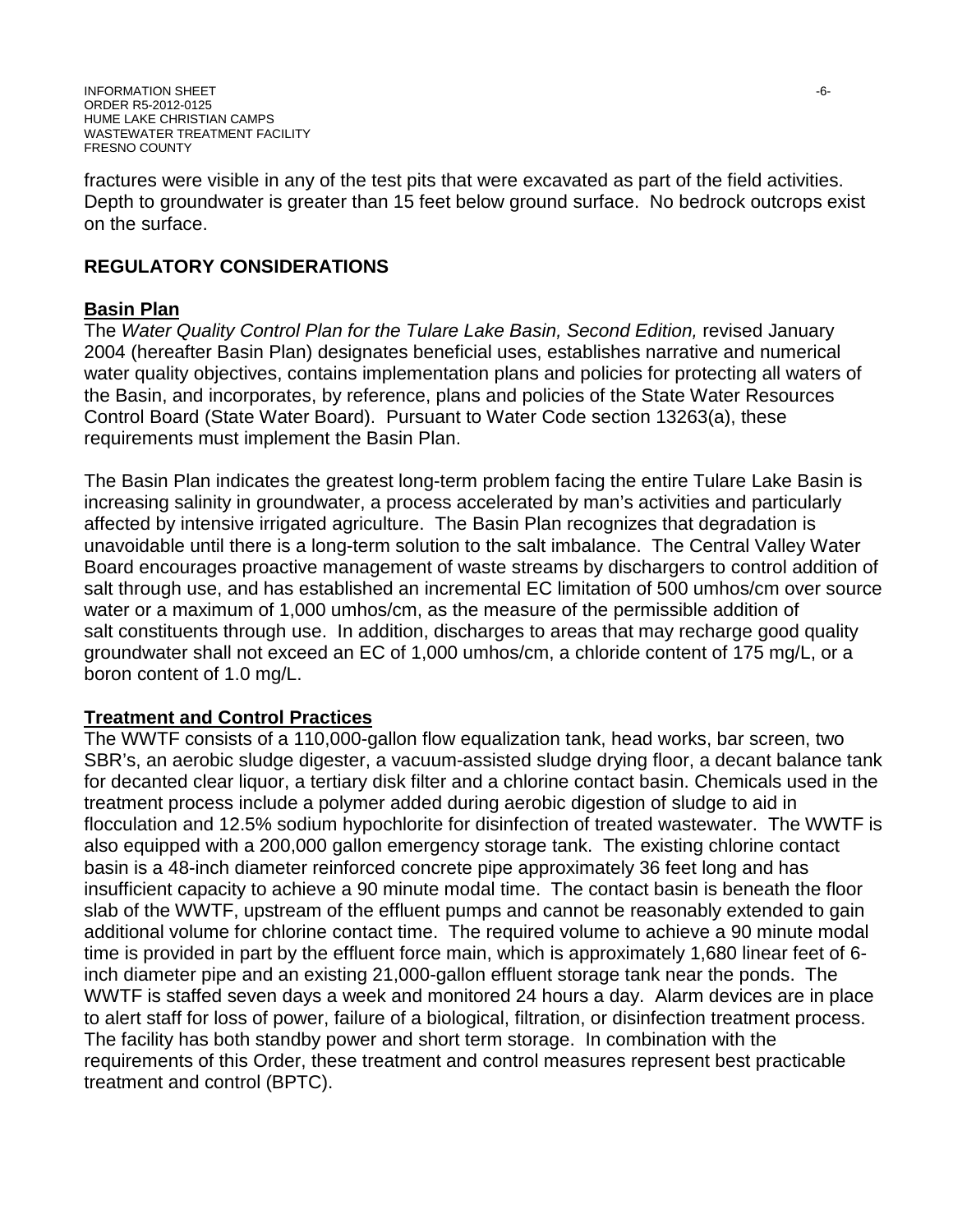#### **Antidegradation**

The antidegradation directives of State Water Board Resolution No. 68-16, "*Statement of Policy With Respect to Maintaining High Quality Waters in California*," or "Antidegradation Policy" require that waters of the State that are better in quality than established water quality objectives be maintained "consistent with the maximum benefit to the people of the State." Policy and procedures for complying with this directive are set forth in the Basin Plan.

The discharge and the potential for groundwater degradation allowed by the proposed Order is consistent with the Antidegradation policy since: (a) the limited degradation is of maximum benefit to people of the State, and (b) the limited degradation allowed by this Order will not unreasonably affect present and anticipated beneficial uses of groundwater, or result in water quality less than water quality objectives (c) the Discharger has implemented BPTC to minimize degradation.

#### **Title 27**

Unless exempt, the release of designated waste is subject to full containment pursuant to Title 27 requirements. Here, the discharge is exempt from the requirements of Title 27 pursuant to the wastewater exemption found at Title 27, section 20090(b) and pursuant to the reuse exemption found at Title 27, section 20090(h).

## **CEQA**

On 23 June 2011, the County of Fresno, Department of Public Works and Planning adopted a Mitigated Negative Declaration (MND) for Initial Study No. 6246 to allow for the expansion of the camp to include construction of new buildings and structures and expansion of the WWTF (including an additional sequencing batch reactor as needed).

## **PROPOSED ORDER TERMS AND CONDITIONS**

**Discharge Prohibitions, Effluent Limitations, Discharge Specifications, and Provisions** The proposed Order prohibits discharge to surface waters and drainage courses.

The proposed Order establishes a maximum daily discharge from the WWTF of 0.275 mgd.

The proposed Order sets effluent limits for settleable solids, BOD, TSS, EC, turbidity, and total coliform that are consistent with the Basin Plan. In addition, the use of treated effluent to irrigate the sprayfield shall be in accordance with the requirements of Title 22 for disinfected tertiary recycled water.

The proposed Order would prescribe groundwater limitations that implement water quality objectives for groundwater from the Basin Plan. The limitations require that the discharge not cause or contribute to exceedances of these objectives or natural background water quality, whichever is greater. For constituents identified in Title 22, the MCLs quantified therein also apply as groundwater limitations. For primary MCLs, the groundwater limitation is an instantaneous concentration and for secondary MCLs, the groundwater limitation is an annual average concentration.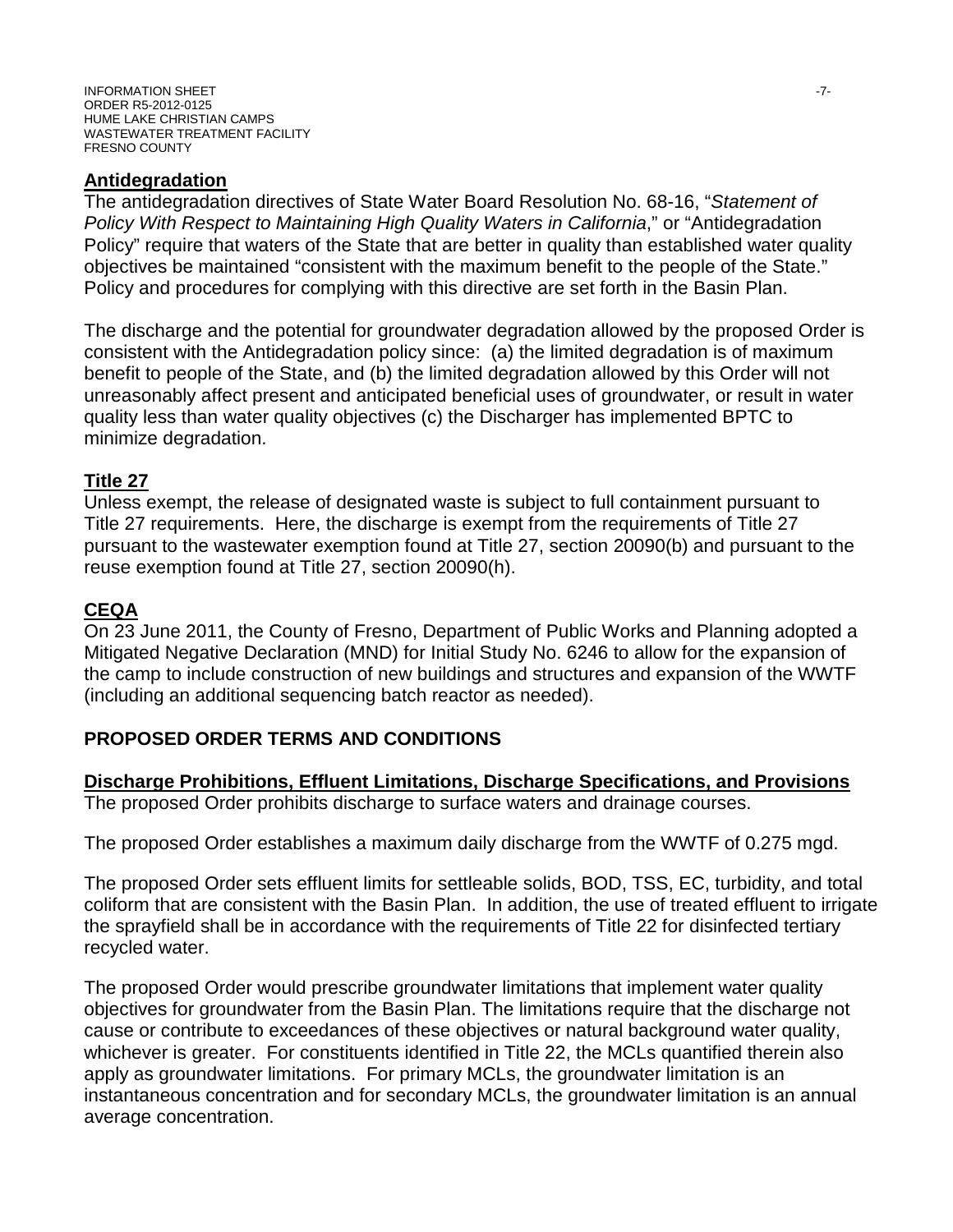#### **Monitoring Requirements**

Water Code section 13267 authorizes the Central Valley Water Board to require monitoring and technical reports as necessary to investigate the impact of a waste discharge on waters of the State. In recent years there has been increased emphasis on obtaining all necessary information, assuring the information is timely as well as representative and accurate, and thereby improving accountability of any discharger for meeting the conditions of discharge. Water Code section 13268 authorizes the assessment of administrative civil liability for failure to submit required monitoring and technical reports.

The proposed Order includes sample collection and analysis of influent, effluent, source water, and sludge. In addition, the proposed Order requires visual inspections of the sprayfield, evaporation/percolation ponds, and leach trenches. This monitoring is necessary to characterize the discharge, and evaluate compliance with effluent limitations and discharge specifications prescribed in the Order.

#### **Reopener**

The conditions of discharge in the proposed Order were developed based on currently available technical information and applicable water quality laws, regulations, policies, and plans, and are intended to assure conformance with them. It may be appropriate to reopen the Order if new technical information is provided or if applicable laws and regulations change.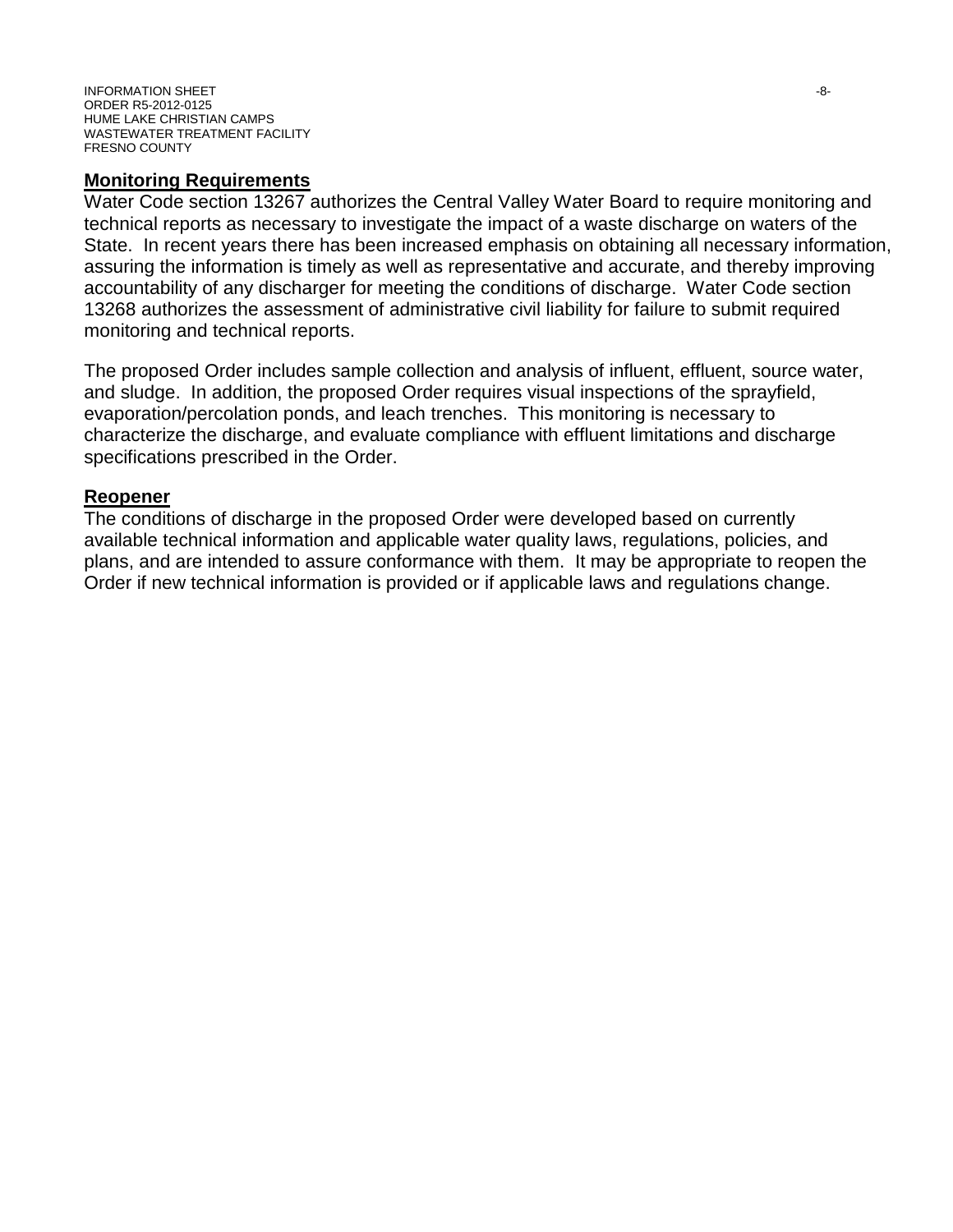